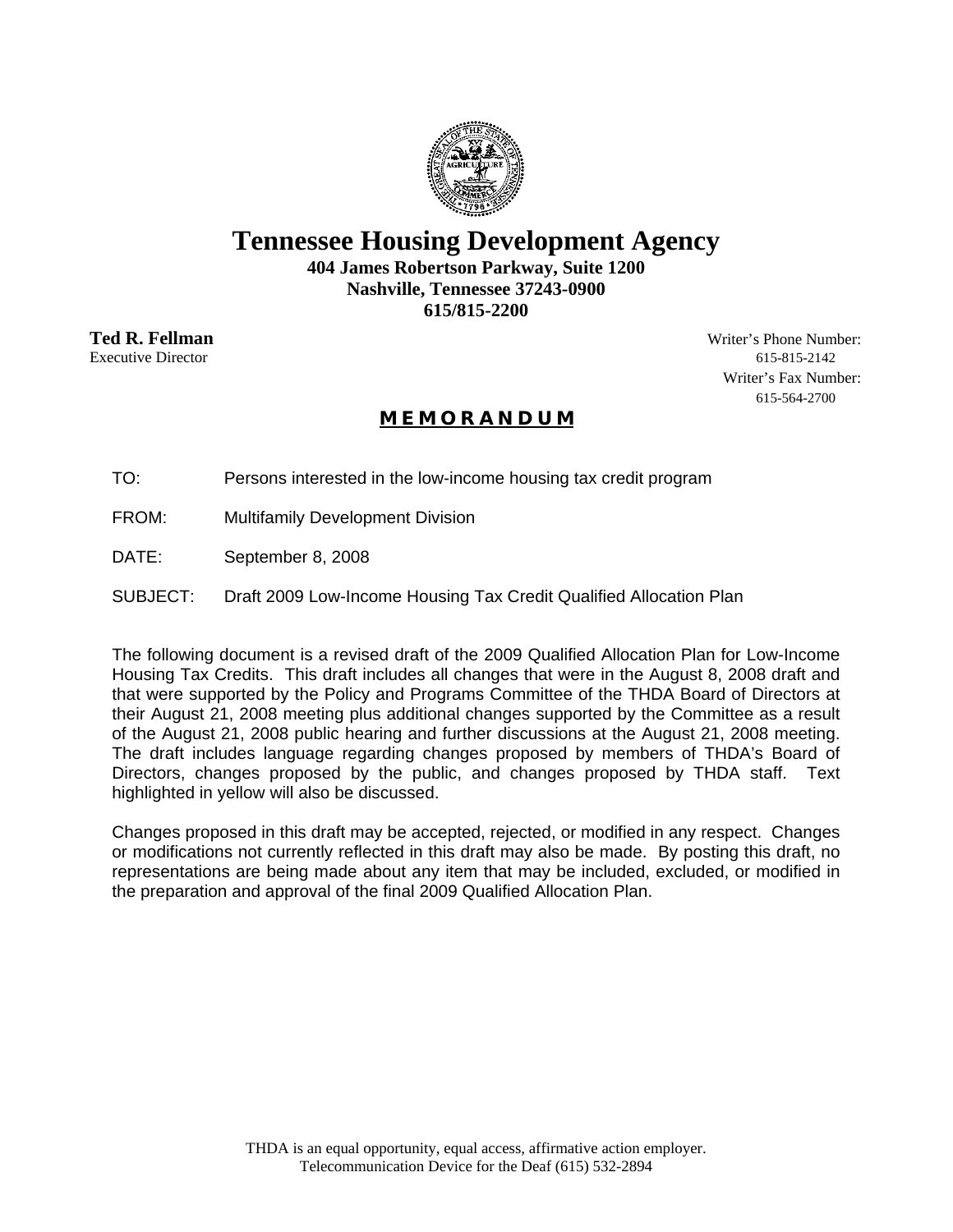# **TENNESSEE HOUSING DEVELOPMENT AGENCY**

# **Low-Income Housing Tax Credit**

# **2008DRAFT 2009 QAP**

**UPDATED AUGUST 8SEPTEMBER 10, 2008**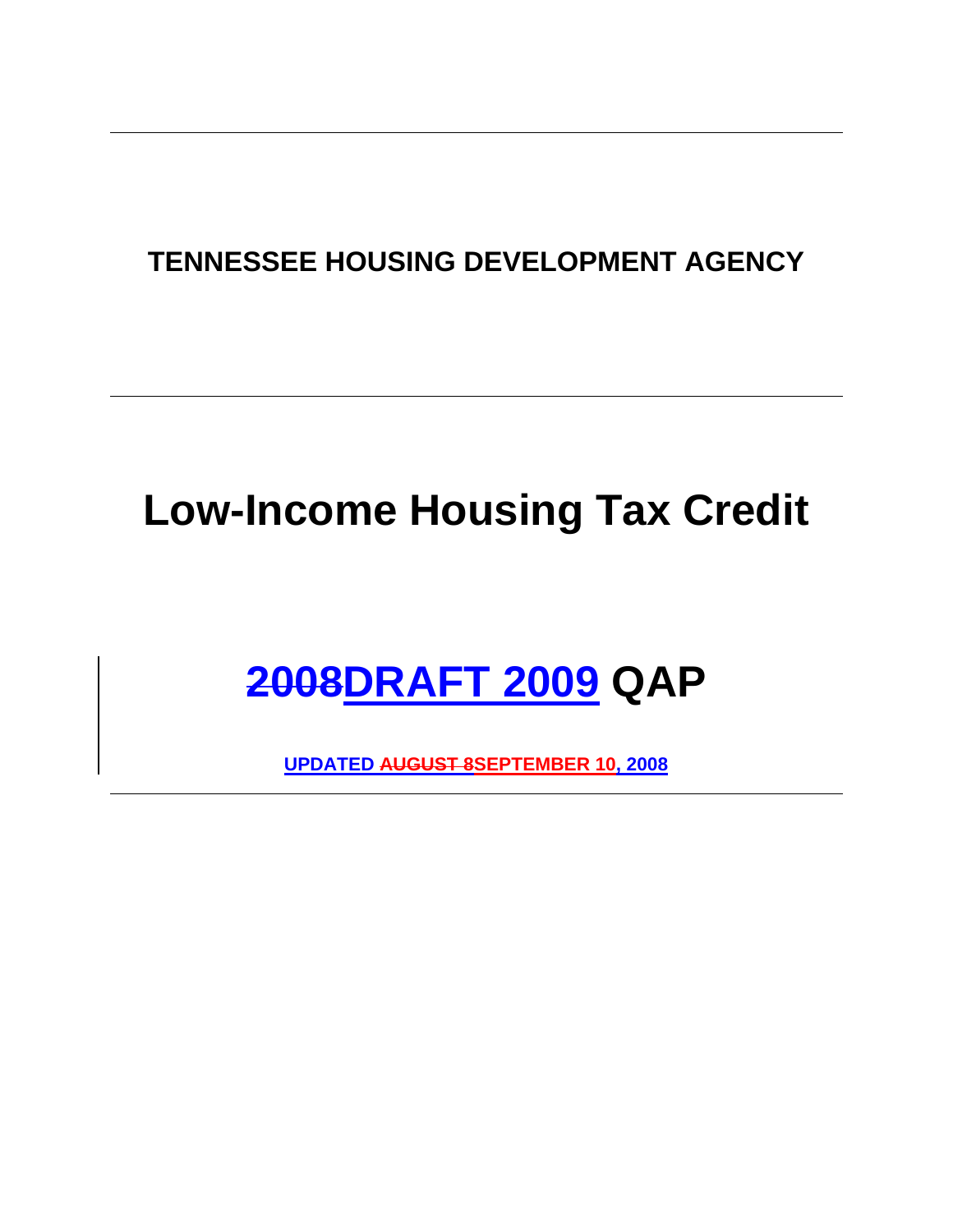# **TENNESSEE HOUSING DEVELOPMENT AGENCY LOW-INCOME HOUSING TAX CREDIT QUALIFIED ALLOCATION PLAN**

# **20082009**

#### **Part I: Introduction**

The Tennessee Housing Development Agency ("THDA") administers the Low-Income Housing Tax Credit program in Tennessee. The Low-Income Housing Tax Credit program was created by the Tax Reform Act of 1986 under Section 42 of the Internal Revenue Code of 1986, as amended ("Section 42"), to encourage the construction and rehabilitation of rental housing for low-income individuals and families. Under Section 42(m), THDA is required to develop a Qualified Allocation Plan ("QAP") to define the process by which it will allocate an annual amount of Low-Income Housing Tax Credits ("Tax Credits") in Tennessee.

This document is the QAP required by Section 42. This QAP incorporates all requirements of Section 42 unless more stringent requirements, as permitted under Section 42, are included. A public hearing was held to solicit comments. "**Exhibits**" are documents which accompany this QAP and which provide additional information. "**Attachments**" are forms or documents which must be submitted as part of the Initial Application. Exhibits, the Initial Application Form, and Attachments are all considered part of the QAP. The QAP has been approved by the THDA Board of Directors and adopted by the Governor of Tennessee.

#### **Part II: Goals and Objectives**

The goal of this QAP is to use the Tax Credits allocated to Tennessee for 20082009 to the fullest extent possible to create, maintain, and preserve affordable rental housing for low-income households. Tax Credits are not intended to provide the primary or principal source of financing for a development, but are intended to provide financial incentives sufficient to fill "gaps" which would otherwise exist in developing affordable rental housing for low income households. Specific objectives of this QAP are to:

- 1. Make rental units affordable to households with as low an income as possible and for the longest time period possible;
- 2. Encourage the construction or rehabilitation of rental units in the areas of Tennessee with the greatest need for affordable housing;
- 3. Encourage development of appropriate housing units for persons with special needs, including the elderly and persons who are homeless or have disabilities;
- 4. Discourage allocation of Tax Credits to developments for which Tax Credits are not necessary to create, improve, or preserve rental housing for low-income persons;
- 5. Allocate only the minimum amount of Tax Credits necessary to make a development financially feasible and to ensure its viability as a qualified low-income development throughout the credit period;
- 6. Encourage Non-Profit entities to develop rental housing for low-income households;
- 7. Encourage energy efficient construction and rehabilitation;
- 8. Encourage fair distribution of Tax Credits among counties and developers or related parties;
- 9. Improve distribution among developments of varying sizes to ensure that developments with a smaller number of housing units receive fair consideration; and
- 10. Allocate Tax Credits fairly.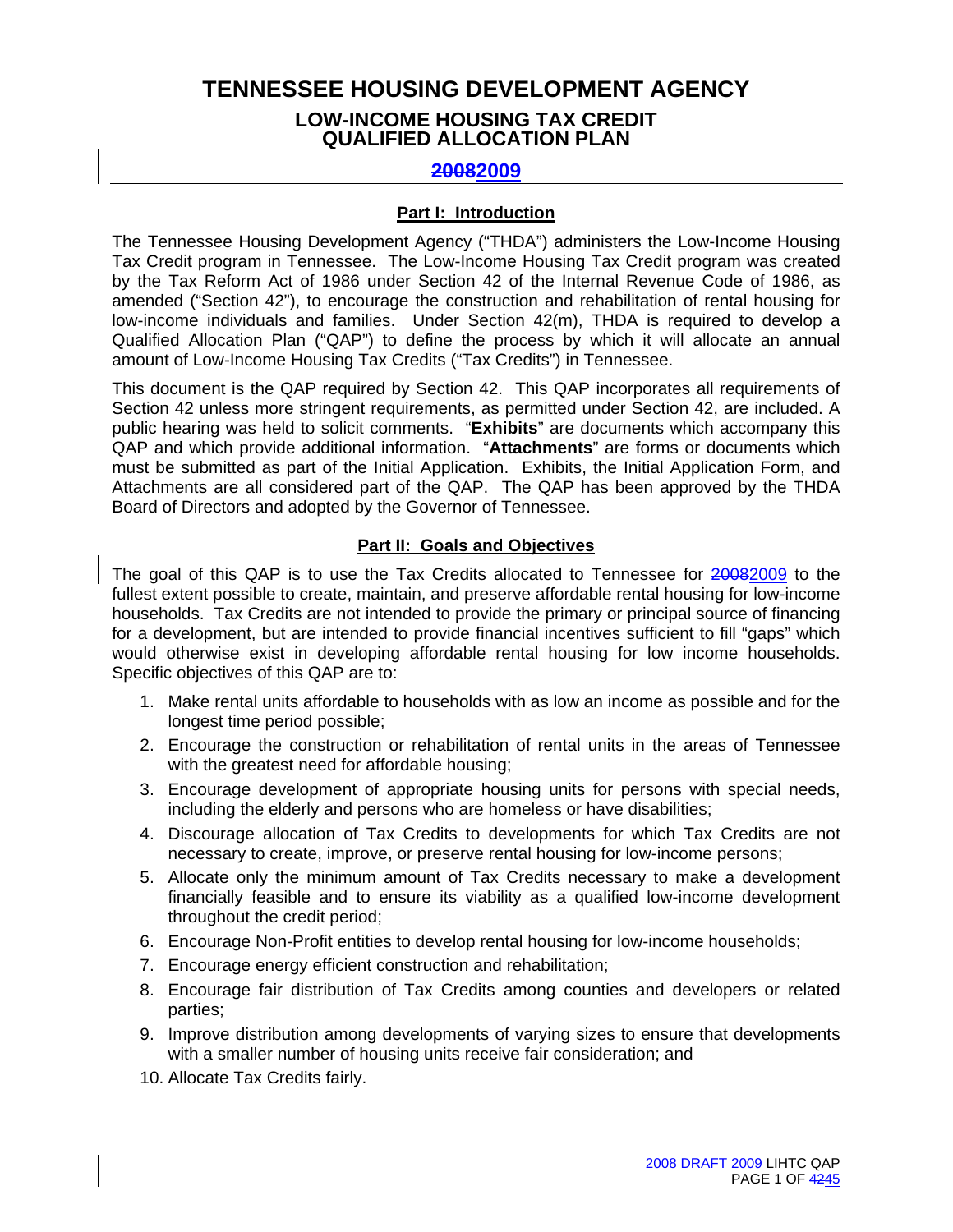# **Part III: Tax Credits Available**

# **A. Total Tax Credits**

The total amount of Tax Credits available for allocation in Tennessee for 20082009 is the total of the following:

- 1.  $$4.952.20$ , plus the cost of living adjustment specified in Section  $42(h)(3)(H)$  x Tennessee's population;
- 2. Any unallocated credits from previous year;
- 3. Any returned credit from previous years; and
- 4. Any amount allocated to Tennessee by the IRS from the National Pool.

For purposes of calculating the initial Non-Profit Set-Aside and any of the other Set-Asides, the amount against which the percentages will be applied will be the sum of items 1, 2, and 3 above.

#### **B. Set-Asides**

Each development will be identified as qualifying for an allocation of Tax Credits in one or more of the "Set-Aside" categories described below, if all of the eligibility requirements specified in Part VII-A-2 are met for the relevant Set-Aside. For example, a development may qualify for the Non-Profit Set-Aside, the Small Development Set-Aside, and the Rural Set-Aside. Many other combinations are also possible. The method by which these Set-Asides will be applied is described in Part VIII-E of this QAP.

- 1. Non-Profit Set-Aside
	- a. Qualified Non-Profits (see Part VII-A-2-a of this QAP) will be considered for an allocation of Tax Credits from the Non-Profit Set-Aside.
	- b. Ten percent (10%) of the total amount of Tax Credits available for allocation in Tennessee is reserved for qualified Non-Profit applicants as required by Section 42(h)(5).
	- c. **THDA reserves the right to make additional allocations of Tax Credits from any available Set-Aside to qualified Non-Profit applicants to meet the requirements of Section 42(h)(5).**
- 2. Qualified Census Tract Set-Aside
	- a. Up to twenty-eight percent (28%) of the sum of Part III-A-1, -2 and -3 will be setaside for developments located completely and wholly within a Qualified Census Tract (see Part VII-A-2-b).
	- b. No more than fifty percent (50%) of the of the total amount of Tax Credits available for allocation in Tennessee will be allocated to developments located completely and wholly within a Qualified Census Tract (see Part VII-A-2-b).
	- c. Any amount of Tax Credits allocated to developments in the Qualified Census Tract Set-Aside will be deducted from the amount of Tax Credits set-aside for developments in the appropriate related category (Non-Profit, Rehabilitation, Public Housing Authority, Small Development, or Rural, as applicable).
- 3. Rehabilitation Set-Aside
	- a. Up to ten percent (10%) of the sum of Part III-A-1, -2 and -3 will be set-aside for developments involving rehabilitation (see Part VII-A-2-c).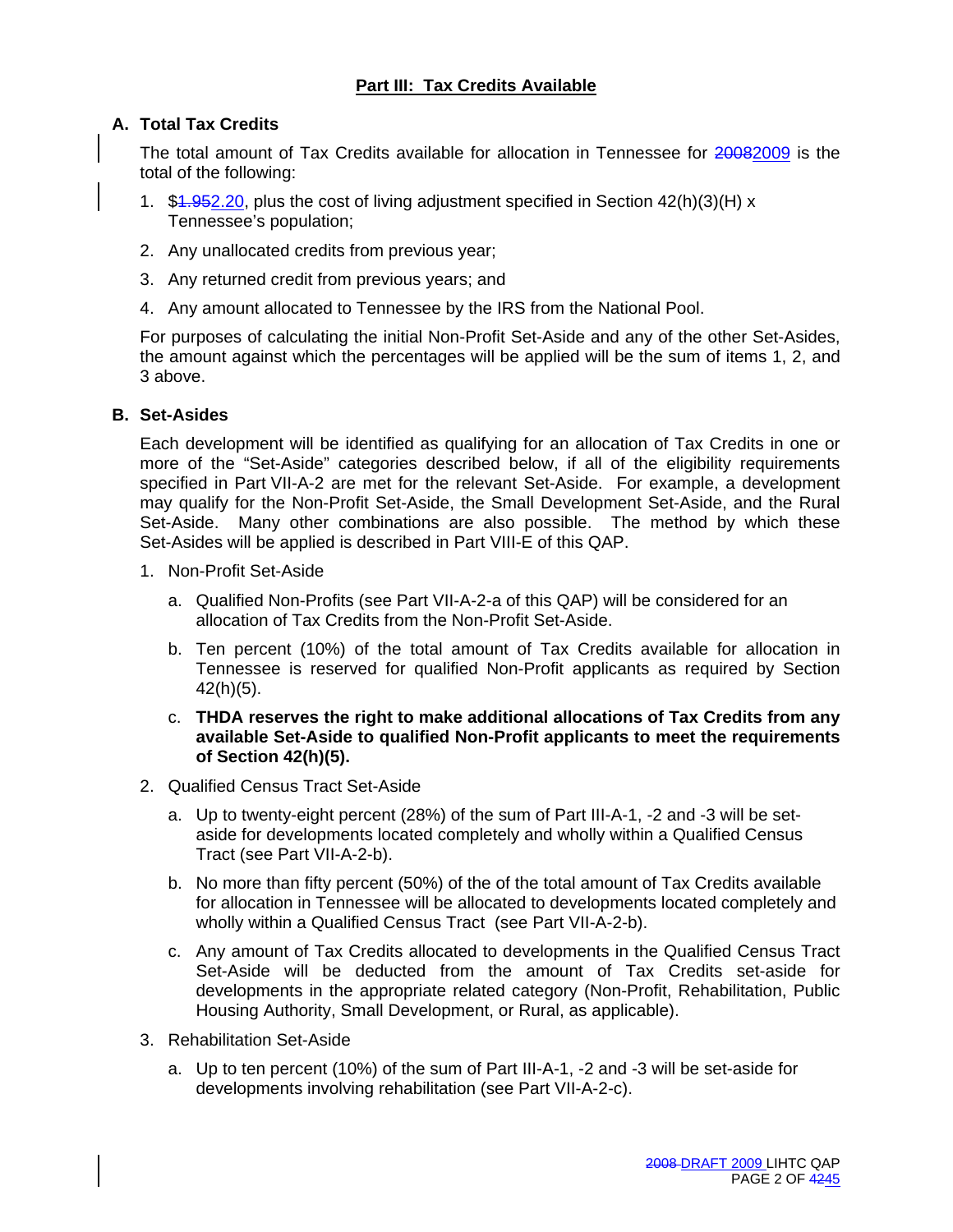- b. Any amount of Tax Credits allocated to developments in the Rehabilitation Set-Aside will be deducted from the amount of Tax Credits set-aside for developments in the appropriate related category (Non-Profit, Qualified Census Tract, Public Housing Authority, Small Development, or Rural, as applicable).
- 4. Public Housing Authority Set-Aside
	- a. Up to ten percent (10%) of the sum of Part III-A-1, -2 and -3 will be available for developments submitted by Public Housing Authorities and which qualify for this Set-Aside (see Part VII-A-2-d).
	- b. Any amount of Tax Credits allocated to Public Housing Authority developments will be deducted from the amount of Tax Credits set-aside for developments in the appropriate related category (Non-Profit, Qualified Census Tract, Rehabilitation, Small Developments, or Rural as applicable).
	- c. Only Initial Applications for the Public Housing Set-Aside that meet all the eligibility requirements specified in this QAP will be accepted. If these Initial Applications meet all the requirements of this QAP, the amount of the Public Housing Authority Set-Aside will be allocated on a competitive basis according to final scores assigned to each such Initial Application in descending order.

 Tax Credits allocated to a development under this Part III-B-4 will not be counted against the limits by county or by developer specified in Part IV-A and -C.

- 5. Small Developments Set-Aside
	- a. Up to ten percent (10%) of the sum of Part III-A-1, -2 and -3 will be set-aside for developments with 48 or fewer units on a single site (see Part VII-A-2-e).
	- b. Any amount of Tax Credits allocated to developments in the Small Developments Set-Aside will be deducted from the amount of Tax Credits set-aside for developments in the appropriate related category (Non-Profit, Qualified Census Tract, Rehabilitation, Public Housing Authority, or Rural, as applicable).
- 6. Rural Set-Aside
	- a. Up to twenty-eight (28%) of the sum of Part III A-1, -2 and -3 above after the Non-Profit Set-Aside is deducted will be set aside for developments located in Tennessee counties identified as rural on **Exhibit 1** to this QAP (see Part VII-A-2-f).

#### **C. THDA reserves the right to revise the amount of Tax Credits available for each Set-Aside based on requirements imposed by Congress or the IRS, and consistent with the intent of the various Set-Asides.**

# **Part IV: Limits on Amount of Tax Credits Available**

# **A. By County**

The maximum amount of Tax Credits that may be allocated to developments in any one **urban** county shall not exceed two million seven hundred and sixtyeight hundred and ninety-five thousand dollars (**\$2,760,000\$2,895,000**). The maximum amount of Tax Credits that may be allocated to developments in any one **rural** county shall not exceed one million three hundred and twenty-fiveninety thousand dollars (**\$1,325,000\$1,390,000**). **Exhibit 1** to this QAP identifies urban and rural counties.

Notwithstanding the foregoing, the first reservation made to an Initial Application qualified for the Public Housing Authority Set-Aside under Part VII-A-2-d-(ii) in a particular county will NOT count against the limits by county specified in Part IV-A, regardless of the set-aside from which that first reservation is made. All subsequent reservations made to Initial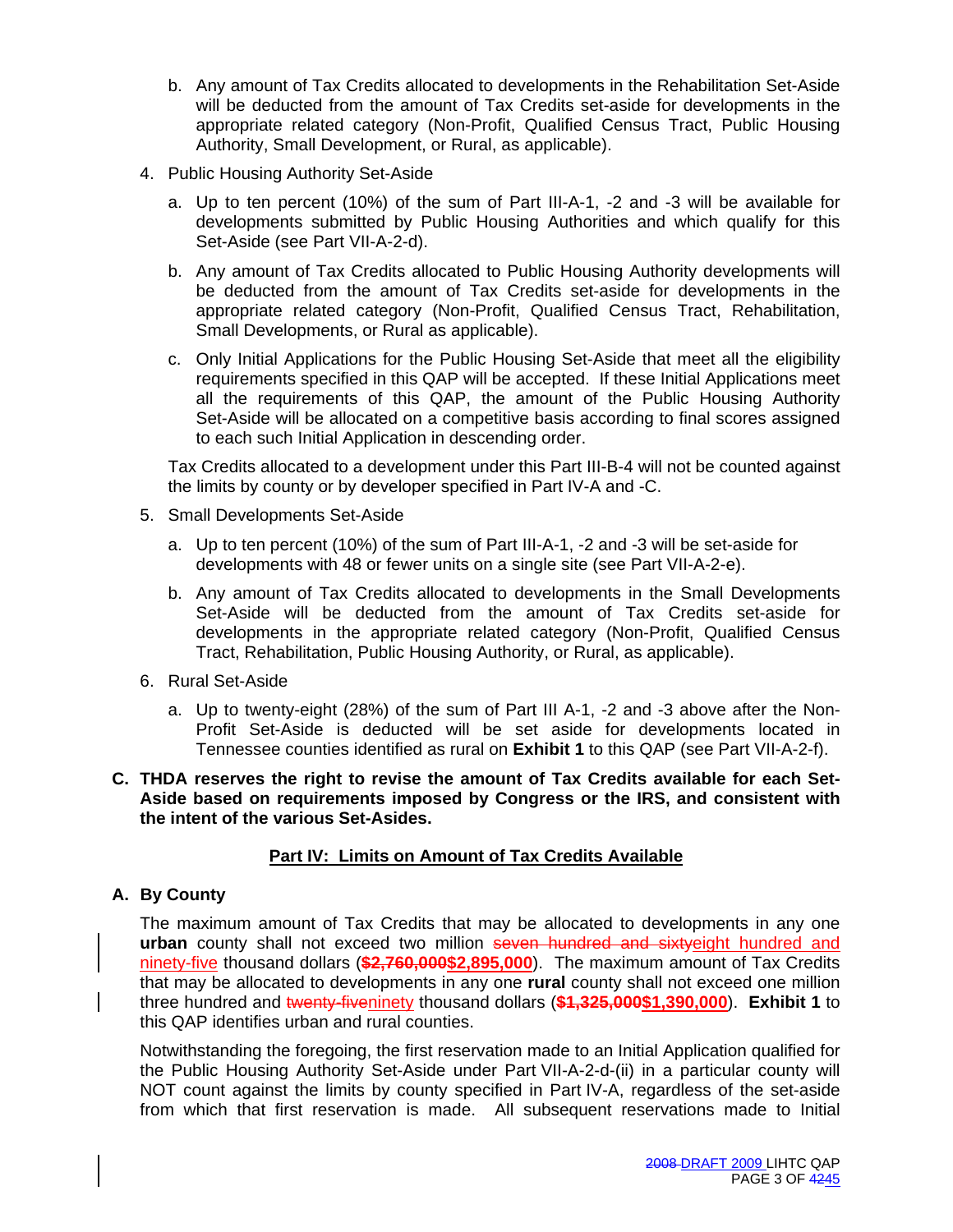Applications qualified for the Public Housing Authority Set-Aside under Part VII-A-2-d-(ii) in that particular county WILL count against the limits by county specified in Part IV-A, regardless of the set-aside from which those subsequent reservations are made.

# **B. By Development**

The maximum amount of Tax Credits that may be allocated to a single development shall not exceed nine hundred and twentynine hundred and sixty-five thousand dollars (**\$920,000\$965,000**). THDA reserves the right, in its sole discretion, to determine whether Initial Applications received reflect a single development or multiple developments for the purpose of applying this limitation. In making this determination, THDA will consider the physical location of developments; the relationships among owners, developers, management agents, and other development participants; the structure of financing; and any other information which might clarify whether Initial Applications reflect a single development or multiple developments.

# **C. By Developer or Related Parties**

- 1. The maximum amount of Tax Credits that may be allocated to a single applicant, developer, owner, **consultant**, or related parties shall not exceed one million eight hundred and fortynine hundred and thirty thousand dollars (**\$1,840,000\$1,930,000**). THDA reserves the right, in its sole discretion, to determine whether related parties are involved for the purpose of applying this limitation.
- 2. An applicant, developer, owner, consultant, or related party may not submit more than one Initial Application or be involved in more than one development per county with respect to 20082009 Tax Credits. THDA reserves the right, in its sole discretion, to determine whether related parties are involved for the purpose of applying this limitation.

Notwithstanding the foregoing, a Public Housing Authority may submit up to two initial applications so long as each initial application meets the requirements of Part VII-A-2-d-(ii) of this QAP and so long as the proposed developments are located in two separate and distinct HOPE VI applications or Revitalization Plans. Two initial applications that meet the requirements of Part VII-A-2-d-(ii) of this QAP but that propose developments that are within the same HOPE VI application or Revitalization Plan are not permitted.

- 3. The following list includes, without limitation, related parties, however, THDA reserves the right to determine, in its sole discretion, that other related parties are involved for the purpose of applying this limitation:
	- a. Any person or entity who has a right to (i) replace the developer, (ii) act as codeveloper, (iii) replace any individuals or entities who comprise a developer or codeveloper, or (iv) otherwise direct the activities of the developer will be considered a developer for purposes of applying this limit.
	- b. Any person or entity who has a right to (i) replace the general partner of the owner or applicant, (ii) act as co-general partner of the owner or applicant, (iii) replace any individuals or entities who comprise a general partner or co-general partner of the owner or applicant, or (iv) otherwise direct the activities of the general partner of the owner or applicant will be considered an owner or applicant, as the case may be, for purposes of applying this limit.
	- c. Any person or entity who has a right to (i) replace the controlling stockholder of the owner or applicant, (ii) act as controlling stockholder of owner or applicant, (iii) replace any individuals or entities who comprise a controlling stockholder of the owner or applicant, or (iv) otherwise direct the activities of the controlling stockholder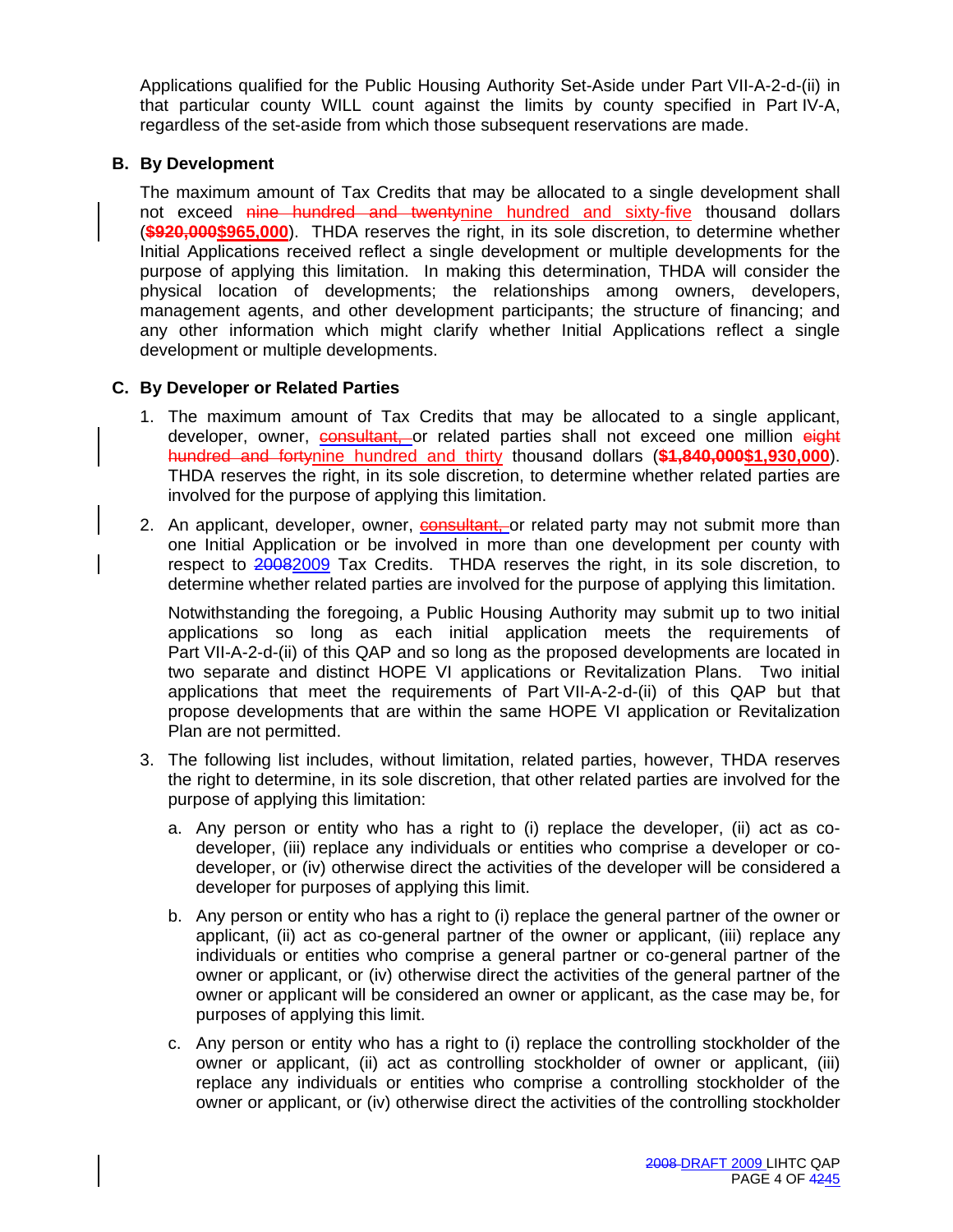of the owner or applicant will be considered an owner or applicant, as the case may be, for purposes of applying this limit.

- d. Any person or entity who has a right to (i) replace the managing member of the owner or applicant, (ii) act as co-managing member of the owner or applicant, (iii) replace any individuals or entities who comprise a managing member or comanaging member of the owner or applicant, or (iv) otherwise direct the activities of the managing member of the owner or applicant will be considered an owner or applicant, as the case may be, for purposes of applying this limit.
- **e. Any person who is a signatory or guarantor of construction financing documents, permanent financing documents, and/or equity syndication documents.**
- f. This limit will also apply to any person or entity that is related to any person or entity specified above.

# **D. By Low-Income Unit**

1. Per Low-Income Unit Maximum (**noncompetitive** developments that are **NOT in a QCT or DDA** )

| Number of Low-Income Units | Maximum Tax Credits per Low-Income Unit |
|----------------------------|-----------------------------------------|
| $1 - 48$                   | \$4,900\$5,100                          |
| $49 - 72$                  | \$4,700\$4,900                          |
| 73 or more                 | \$4,500\$4,700                          |

2. Per Low-Income Unit Maximum (**competitive** developments that are **NOT in a QCT or DDA**)

| Number of Low-Income Units | Maximum Tax Credits per Low-Income Unit |
|----------------------------|-----------------------------------------|
| $1 - 48$                   | \$9,200\$9,600                          |
| $49 - 72$                  | \$8,500\$8,900                          |
| 73 or more                 | \$8,100\$8,500                          |

3. Per Low-Income Unit Maximum (**noncompetitive** developments that **ARE in a QCT or DDA**)

| Maximum Tax Credits per Low-Income Unit |
|-----------------------------------------|
| \$6,400\$6,700                          |
| \$6,100\$6,400                          |
| \$5,800\$6,100                          |
|                                         |

4. Per Low-Income Unit Maximum (**competitive** developments that **ARE in a QCT or DDA**)

| Number of Low-Income Units | Maximum Tax Credits per Low-Income Unit |
|----------------------------|-----------------------------------------|
| $1 - 48$                   | \$12,000\$12,500                        |
| $49 - 72$                  | \$11,000\$11,500                        |
| 73 or more                 | \$10,600\$11,100                        |

- 5. No development is guaranteed the amount of Tax Credits reflected in 1 through 4 above. THDA will evaluate Initial Applications in accordance with the requirements of this QAP and Section 42 to determine the actual amount of Tax Credits appropriate for a particular development, which amount may be less than, but never more than, the amounts reflected in 1 and 2 above.
- **E. For Financial Feasibility**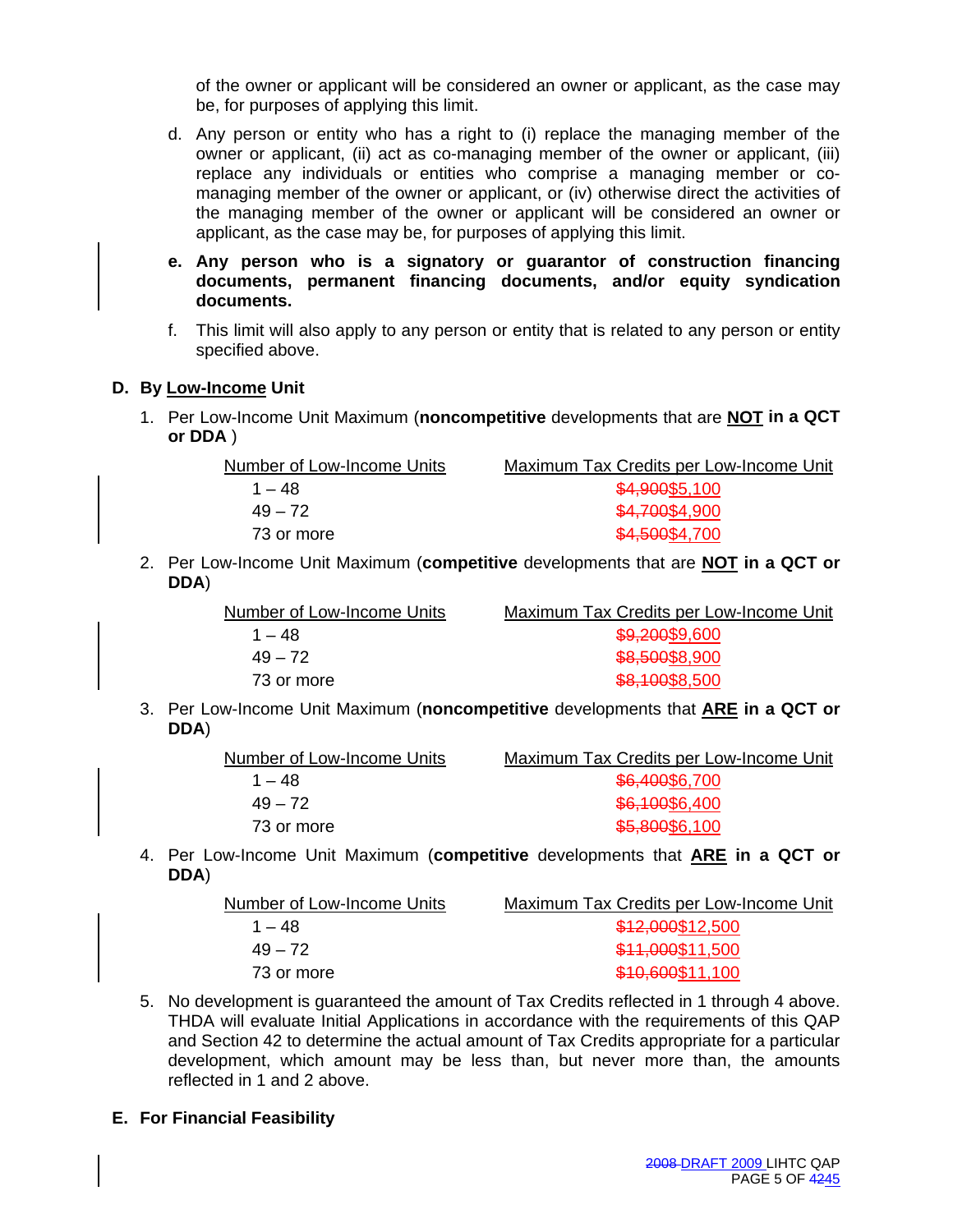**Section 42(m)(2) requires that THDA not allocate more Tax Credits than necessary for the financial feasibility of a development and its viability as a qualified low-income housing development.** THDA reserves the right, in its sole discretion, to reject Initial Applications for Tax Credits when THDA determines that the proposed development is not financially feasible or does not need Tax Credits. THDA also reserves the right, in its sole discretion, to reserve or allocate an amount of Tax Credits less than the amount requested in an Initial Application, in a Carryover Application or in a Placed in Service Application. THDA's determination under Section 42(m)(2) shall not be construed to be a representation or warranty by THDA as to the financial feasibility, viability, or lack thereof, of any development.

Tax Credits allocated pursuant to this QAP are not intended to provide the primary or principal source of financing for a development, but are intended to provide financial incentives sufficient to fill "gaps" which would otherwise exist in developing affordable rental housing for low and very-low income households. The maximum obtainable rents supported by the market study will be expected to support reasonable operating expenses and maximum mortgage debt service prior to Tax Credits filling any financial "gaps". When rents for Tax Credit units in an Initial Application, a Carryover Application or a Placed in Service Application are below the maximum rents supported by the required market study, such rents, reflected as a percentage of maximum rents permitted under Section 42, must be maintained throughout the Compliance Period.

# **Part V: Limits On Developer and Consultant Fees, and Contractor Profit, Overhead, and General Requirements**

# **A. Limit on Developer Fees and Consultant Fees**

- 1. The combined total of developer and consultant fees (Attachment 15: Development Costs; #10, columns B & C) which may be included in the determination of the amount of Tax Credits for a particular development cannot exceed fifteen percent (15%) of that portion of THDA determined eligible basis attributable to acquisition (before the addition of the developer and consultant fees), and cannot exceed fifteen percent (15%) of that portion of THDA determined eligible basis attributable to new construction or to rehabilitation (before the addition of the developer and consultant fees). Construction Advisory or Construction Supervision fees listed separately from the maximum allowed Contractor Fees will be considered as a Consultant and will be included in Consultant Fees.
- 2. If the developer and contractor are related persons as defined in Section  $42(d)(2)(D)(iii)$ , then the combined total of developer fees, consultant fees, and contractor profit, contractor overhead, and general requirements, which may be included in the determination of the amount of Tax Credits for a particular development, cannot exceed fifteen percent (15%) of THDA determined eligible basis of that portion of the development attributable to acquisition (before the addition of the fees), and cannot exceed twenty-five percent (25%) of that portion of THDA determined eligible basis attributable to new construction or to rehabilitation (before the addition of the fees).
- The maximum amount of developer and consultant fees which may be deferred cannot exceed fifty percent (50%) of total developer and consultant fees (Attachment 15: Development Costs; #10, column A).
- 34. THDA will determine, in its sole discretion, whether other fees will be considered consultant or developer fees for purposes of applying this limitation.
- **B. Limit on Contractor Fees, Profit, Overhead and General Requirements**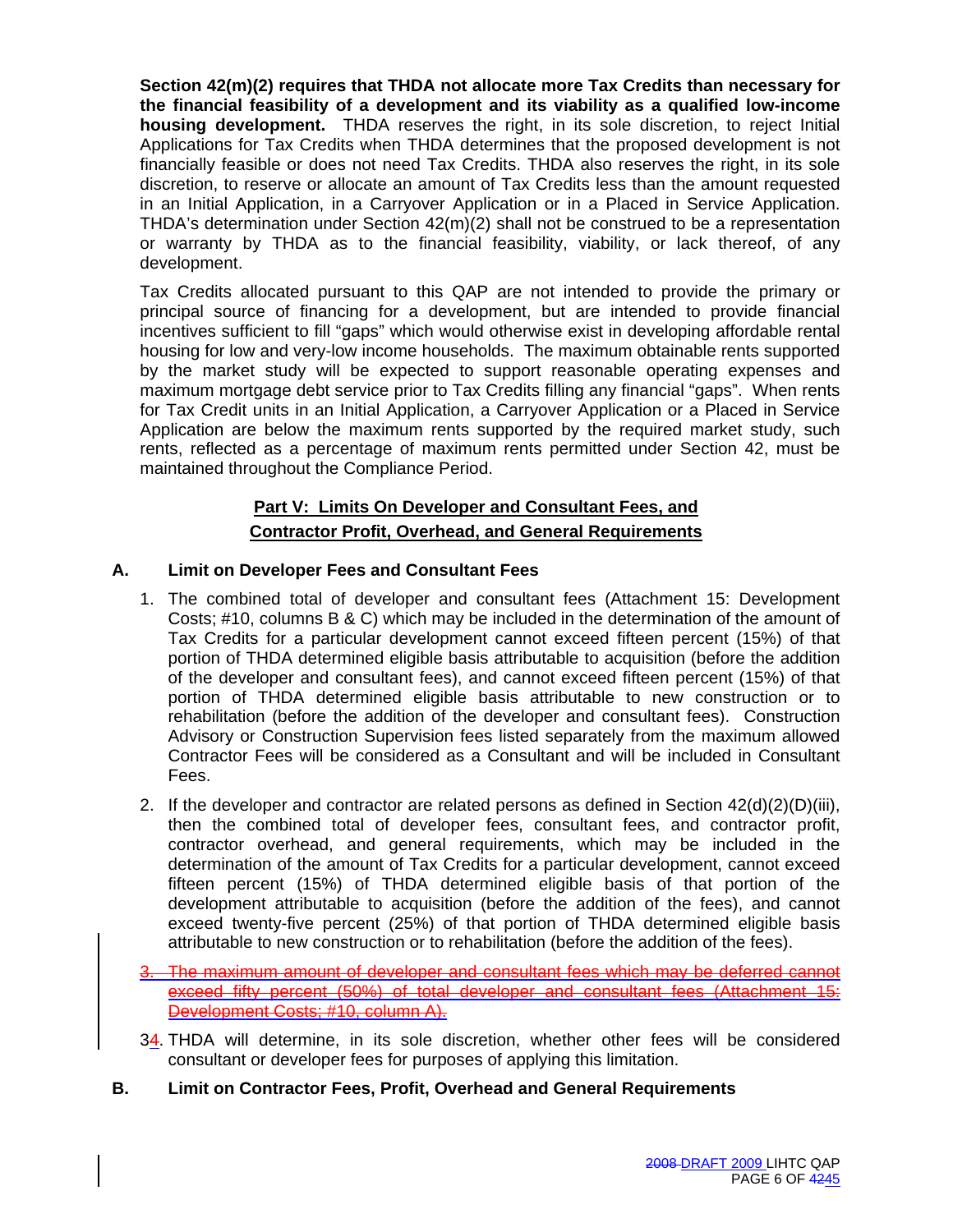1. The total contractor fees, including contractor profit, contractor overhead and general requirements shall be limited to fourteen percent (14%) of total THDA determined site work costs, plus accessory buildings plus either new building hard costs or rehabilitation hard costs. The structure of this fee is limited to the following:

| Contractor profit:                        | may not exceed six percent (6%)       |
|-------------------------------------------|---------------------------------------|
| Contractor overhead:                      | may not exceed two percent (2%)       |
| Contractor general requirements (includes |                                       |
| payment and performance bonds):           | may not exceed six percent (6%)       |
| Total Contractor fees                     | may not exceed fourteen percent (14%) |

- 2. If the developer and contractor are related persons as defined in Section  $42(d)(2)(D)(iii)$ , then the combined total for contractor profit, overhead, and general requirements, developer fees and consultant fees which may be included in the determination of the amount of Tax Credits for a particular development, cannot exceed fifteen percent (15%) of THDA determined eligible basis on that portion of the development attributable to acquisition (before the addition of the fees), and cannot exceed twenty-five percent (25%) of that portion of THDA determined eligible basis attributable to new construction or to rehabilitation (before the addition of the fees).
- 3. THDA will determine, in its sole discretion, whether other fees will be considered contractor or developer fees for purposes of applying this limitation.

# **Part VI: Initial Application Submission**

# **A. Initial Application Requirements**

A complete Initial Application must be submitted in accordance with Part VI-B by the Initial Application deadline specified in Part VI-C. To be considered complete, an Initial Application must meet **ALL** of the following requirements:

- 1. Have content, formatting and pagination identical to that of the attached Initial Application Form;
- 2. Be computer generated or typed **(hand written Initial Applications are prohibited)**;
- 3. Bear original signature(s) as specified in Part VI-D;
- 4. Include all required Attachments and supporting documentation, with all such Attachments and supporting documentation containing correct, complete, and consistent, and current information as required in this QAP and bearing original signatures to the extent specified in Part VI-D;
- 5. Have no missing information or any information that is erroneous, incomplete or inconsistent;
- 6. Include a complete original and four complete copies;
- 7. Be submitted by the Initial Application deadline specified in Part VI-C; and
- 8. Include a certified check in the amount of all fees required with the Initial Application as specified in Part XV-A.

# **B. Initial Application Delivery**

An Initial Application must be identified as a "Tax Credit Application" and be delivered to:

**Tennessee Housing Development Agency Suite 11141200 404 James Robertson Parkway**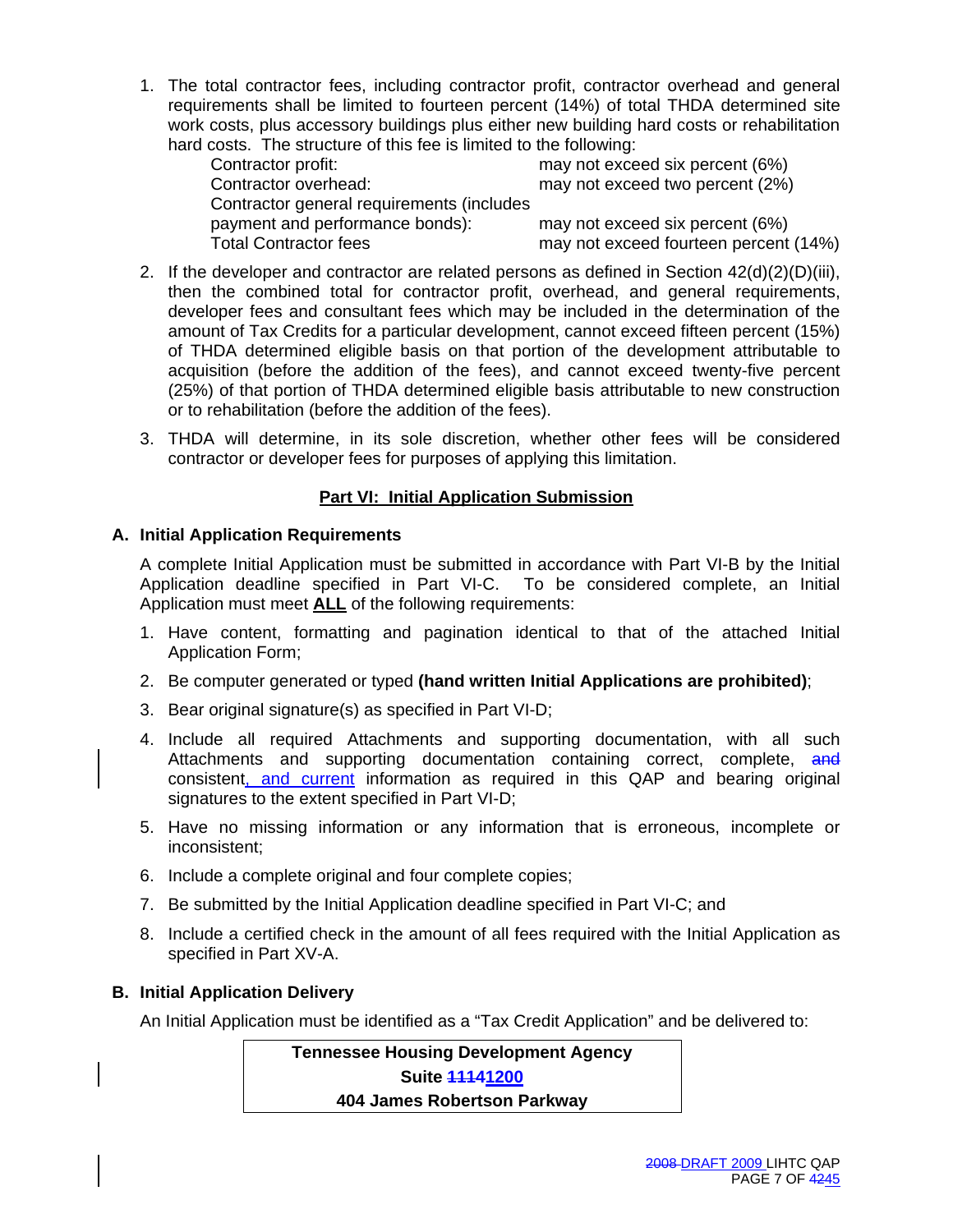Initial Applications may be delivered to THDA by mail, in person, by courier, or by other means of physical delivery. **(Applications by express delivery services should be sent to the address above but at Zip Code 37219-1522.)** Telecopy, facsimile, or other transmission or delivery of "copies" or "representations" of the Initial Application or other documents **will not be accepted.**

THDA assumes no responsibility for late delivery or delivery to locations other than stated above. **Only those Initial Applications arriving at the location stated above by the Initial Application deadline specified in Part VI-C will be considered.** 

**C. Initial Application Deadline** 

**No Initial Applications will be accepted after 1:00 PM Central Standard Time on Wednesday, March 19, 200818, 2009. No Initial Applications will be accepted at any location other than the location specified in Part VI-B.** 

• **After the Initial Application deadline, no erroneous, missing, incomplete or inconsistent supporting documentation or Attachments, or clarifications to the Initial Application, supporting documentation, or Attachments, or any other materials required in the Initial Application or in support of the Initial Application will be accepted except as specified in Part VIII-B.** 

# **D. Original Signatures Required**

All forms and documents provided by THDA to be completed as part of the Initial Application must bear **original** signatures where signatures are required. No photocopies, telecopies, or other reproductions of documents with signatures will be accepted on these forms and documents.

# **E. Local Government Notification**

Following receipt of Initial Applications, THDA will notify the chief executive officer (or the equivalent) of the local government in whose jurisdiction a development proposed in an Initial Application is to be located. Such individual will have an opportunity to comment on the development proposed in the Initial Application to be located in the jurisdiction, as required by Section 42(m)(1)(A)(ii).

#### **F. March 20, 2008 Amendments**

1. 2008 Initial Applications (both competitive and noncompetitive) accepted by THDA on or before March 19, 2008 must submit, no later than 4:30 PM Central Daylight Time on Friday, May 30, 2008, written notice of modifications to the Initial Application that the applicant wishes to make in light of the March 20, 2008 amendments to Part IV-D, Part VII-B-2-a-(iv), and/or Part VII-B-5 of this QAP.

This information must include, without limitation, all pages of the initial Application and Attachments that will change as a result of the requested modifications. The pages of the initial Application and Attachments should be completed to reflect the modifications being requested.

# **Part VII: Initial Application Eligibility and Scoring**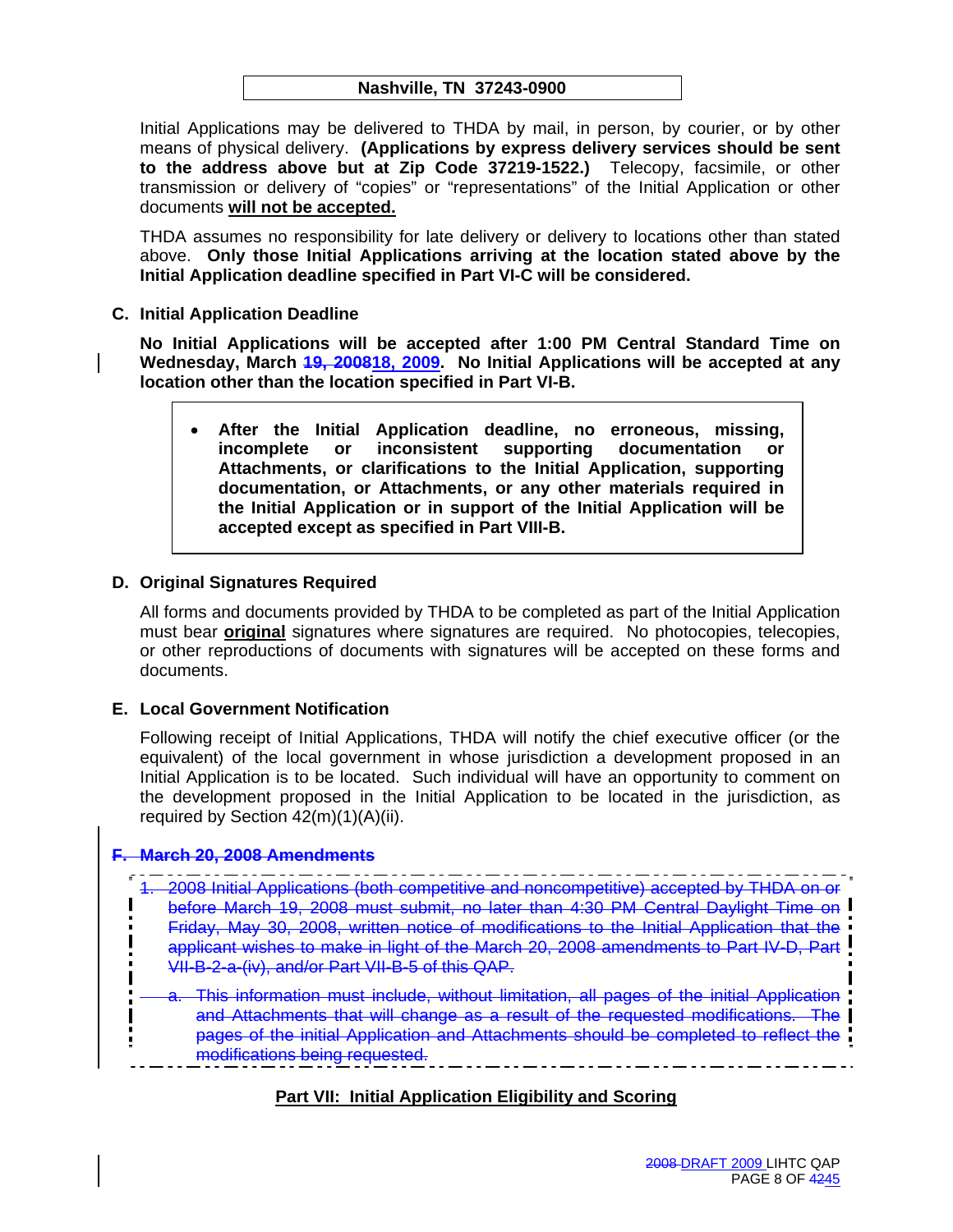# **A. Eligibility Determination**

THDA will evaluate each Initial Application that meets the requirements of Part VI to determine whether the following eligibility requirements are met:

1. Minimum Score Required

To be eligible, an Initial Application must obtain a **minimum score of 120 points** as determined by THDA in accordance with Part VII-B.

- 2**.** Special Set-Asides
	- a. Non-Profit Set-Aside: To be eligible for Tax Credits from the Non-Profit Set-Aside, an Initial Application must contain information satisfactory to THDA demonstrating that the development proposed in the Initial Application involves a qualified non-profit organization. To be qualified, a non-profit organization must meet ALL of the following:
		- (i) The organization must be a *bona fide* non-profit organization, as evidenced by the following:
			- (A) The organization must be an IRS  $501(c)(3)$  or  $501(c)(4)$  entity;
			- (B) The organization must be organized and existing in the State of Tennessee or if organized and existing in another state, must be qualified to do business in Tennessee;
			- (C) The organization must: (i) not be formed by one or more individuals or forprofit entities for the principal purpose of being included in the Non-Profit Set-Aside; (ii) not be controlled by a for-profit organization; and (iii) not have any staff member, officer or member of the board of directors who will materially participate, directly or indirectly, in the proposed development as or through a for-profit entity; and
			- (D) The organization must be engaged in the business of developing and building low-income rental housing in Tennessee and must have been so engaged at all times since January 1, 20062007.
		- (ii) The organization must, prior to the reservation of Tax Credits: (i) own all of the general partnership interests of the ownership entity of the development; or (ii) own, alone or with other non-profits who meet all of the requirements of this Part VII-A-2-a, one hundred percent (100%) of the stock of a corporate ownership entity of the development; or (iii) own, alone or with other non-profits who meet all of the requirements of this Part VII-A-2-a, one hundred percent (100%) of the stock or 100% of the partnership interests of an entity that is the sole general partner or sole managing member of the ownership entity of the development proposed in the Initial Application;
		- (iii) The organization must be materially participating (regular, continuous and substantial on-site involvement) in the development and operation of the development throughout the "compliance period" (as defined in Section 42(i)(1)).
		- (iv) To demonstrate eligibility under this Part VII-A-2-a, ALL of the following must be submitted as part of the Initial Application:
			- (A) A copy of the IRS determination letter clearly stating the organization's status as an IRS  $501(c)(3)$  or  $501(c)(4)$  entity; and
			- (B) A Certificate of Existence from the Tennessee Secretary of State's Office dated not more than thirty (30) days prior to the date of the Initial Application;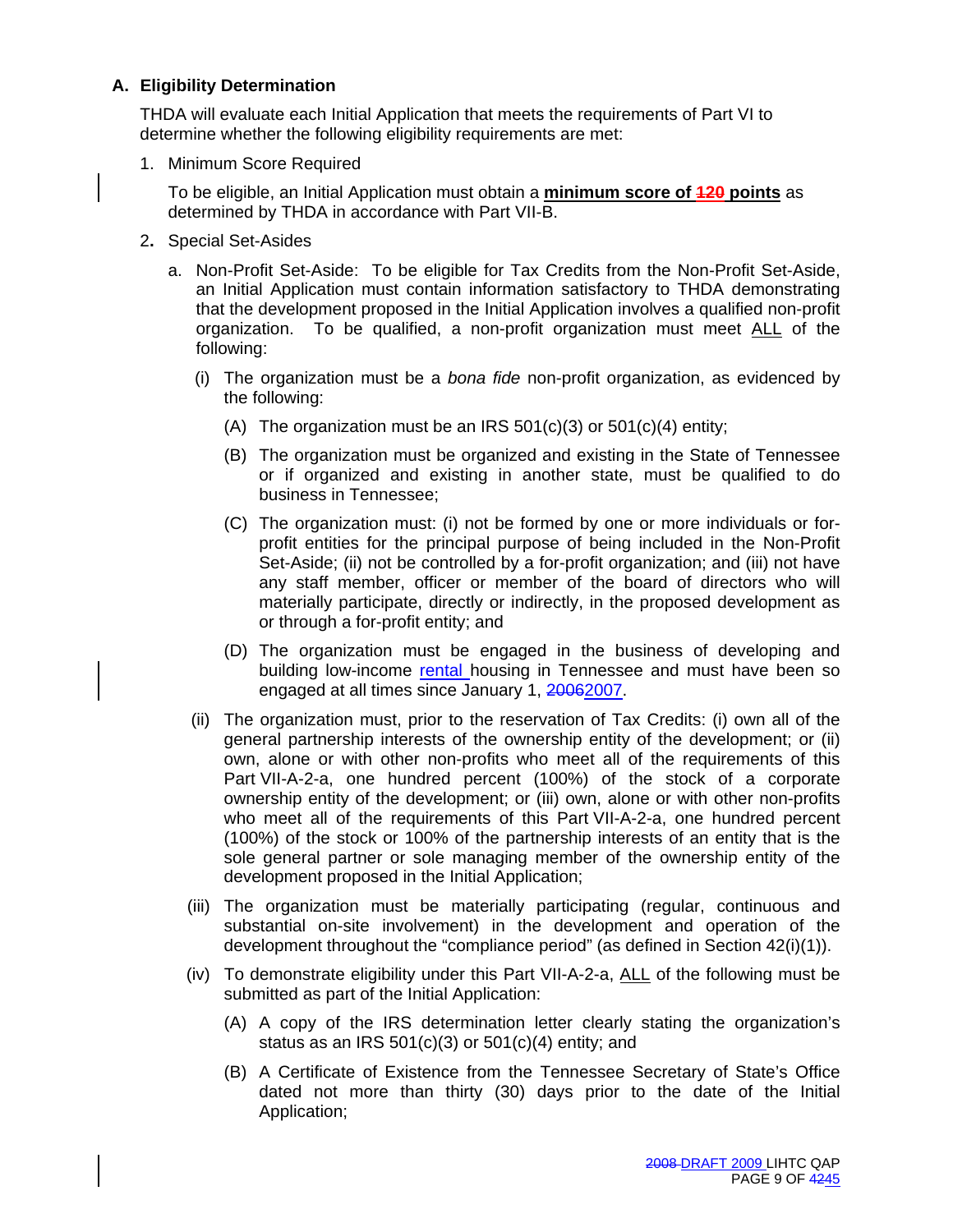(C) An opinion in the form of **Attachment 17**; rendered by an independent third party attorney, and

# (D) **Attachment 18**.

- b. Qualified Census Tract Set-Aside: The Initial Application must propose a development located completely and entirely in a Qualified Census Tract (identified on **Exhibit 4**, excluding Difficult to Develop Areas), the development of which contributes to an approved concerted community revitalization plan, as certified in the form of **Attachment 23**, by the City Mayor, County Mayor, or head of the planning department for the jurisdiction within which the development is located
- c. Rehabilitation Set-Aside: In order to qualify for the Rehabilitation Set-Aside, the development proposed in the Initial Application must satisfy the following requirements:
	- (i) the proposed development must satisfy the requirements of Part VII-A-4-a-(v) of this 20082009 QAP;
	- (ii) the proposed development has not been placed in service since December 31, 1995 1998 (for purposes of this Part VII-A-2-c, "placed in service" shall mean original completion of construction);
	- (iii) the proposed development must not have an acquisition cost in excess of 60% of the total replacement costs;
	- (iv) the proposed development must score a minimum of 25 points under Part VII-B-2-b of this 20082009 QAP;
	- (v) the Initial Application for the proposed development must include a detailed narrative of the work to be completed on or before the anticipated placed in service date (for purposes of IRS form(s) 8609) specifically addressing the points claimed under Part VII-B-2-b of this 20082009 QAP; and
	- (vi) to demonstrate eligibility under this Part VII-A-2-c, the Initial Application must include a certification in the form of **Attachment 29** and all applicable attachments to **Attachment 29**.
- d. Public Housing Authority Set-Aside:

An Initial Application may qualify for the Public Housing Authority Set-Aside in one of two ways, either through a public housing authority ("PHA") without use of the HOPE VI Revitalization Program (the "HOPE VI Program") or through a PHA using the HOPE VI Program.

- (i) To qualify for the Public Housing Authority Set-Aside without use of the HOPE VI Program, an Initial Application must contain information satisfactory to THDA demonstrating that the development proposed in the Initial Application involves a qualified PHA. To be qualified, a PHA must meet ALL of the following:
	- (A) The PHA must, prior to the reservation of Tax Credits: (1) be the sole general partner or the sole managing member of the ownership entity of the development; or (2) own, alone or with qualified non-profits who meet all requirements of this QAP or other qualified PHAs who meet all the requirements of this QAP, one hundred percent (100%) of the stock of a corporate ownership entity of the development; or (3) own, alone or with qualified non-profits who meet all requirements of this QAP or other qualified PHAs who meet all the requirements of this QAP, one hundred percent (100%) of the stock or 100% of the partnership interests of an entity that is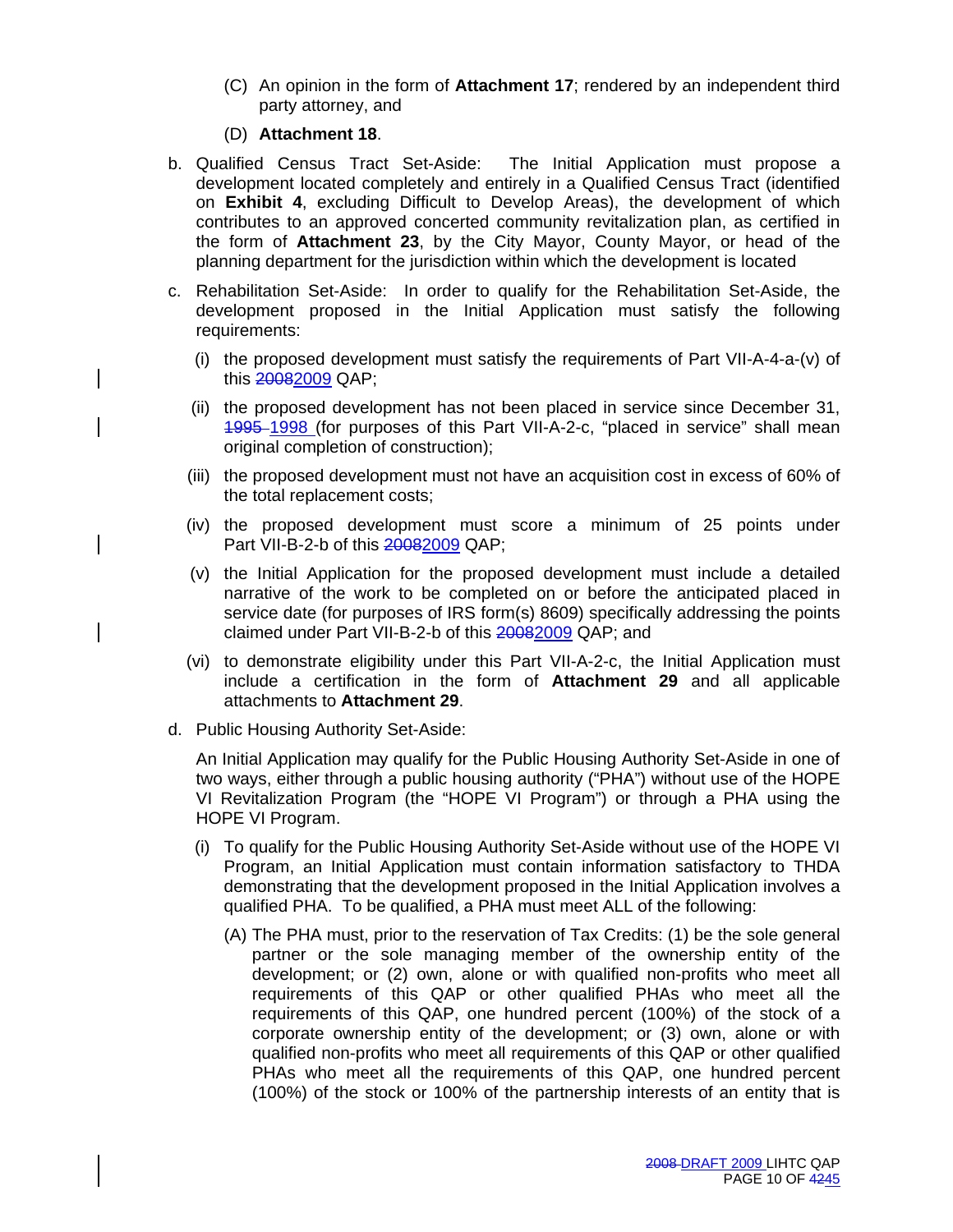the sole general partner or sole managing member of the ownership entity of the development proposed in the Initial Application;

- (B) The PHA must materially participate (regular, continuous and substantial onsite involvement) in the development and operation of the development throughout the "compliance period" (as defined in Section 42(i)(1));
- (C) The PHA must be acting solely within the geographic area of its jurisdiction.
- (D) To demonstrate eligibility under this Part VII-A-2-d, an attorney's opinion letter, in the form of **Attachment 26**, rendered by an independent third party attorney, must be submitted as part of the Initial Application.
- (ii) To qualify for the Public Housing Authority Set-Aside using the HOPE VI Program, the Initial Application must contain the following:
	- (A) A copy of the HOPE VI Revitalization Grant Assistance Award (form HUD-1044) which identifies the PHA receiving the HOPE VI grant and the amount of the grant;
	- (B) A letter from the Executive Director of the identified PHA in the form of **Attachment 27** certifying that: (1) the development proposed in the Initial Application is identified in the PHA's HUD approved HOPE VI application or Revitalization Plan; (2) the housing units are an essential element of that Plan; and (3) the Tax Credits for the development proposed in the Initial Application are an essential component of the financing plan for the PHA's HOPE VI Program; and
	- (C) A copy of the HUD approved Revitalization Plan.
- (iii) An Initial Application may qualify for the Public Housing Set-Aside under Part VII-A-2-d-(i) or under Part VII-A-2-d-(ii), but not both.
- e. Small Developments Set-Aside: The Initial Application must be for a development with forty-eight (48) or fewer total housing units on a single site.
- f. Rural Set-Aside: To be eligible for consideration in the Rural Set-Aside, the development must be located in one of the rural counties of Tennessee shown on **Exhibit 1** to this QAP.
- 3. Non-compliance
	- a. To be eligible, individuals involved (either directly or indirectly) with the developer or the ownership entity (whether formed or to be formed) identified in the Initial Application must not have any involvement (either directly or indirectly) with the developer or the ownership entity of any prior Tax Credit development which has an event of noncompliance under Section 42 or under the restrictive covenants recorded in connection with such development. Ineligibility due to noncompliance shall be in effect for the calendar year in which the non-compliance was identified and for the following calendar year. THDA will determine, in its sole discretion, whether an event of noncompliance exists which has not been cured.
	- b. **Attachment 19** must be submitted as part of the Initial Application to demonstrate eligibility under this Part VII-A-3.
- 4. Developments
	- a. The Initial Application must propose an eligible development. To be eligible, a development proposed in the Initial Application must meet ALL of the following:
		- (i) The development must be a qualified low-income housing development as defined in Section 42(g), containing qualified low-income buildings as defined in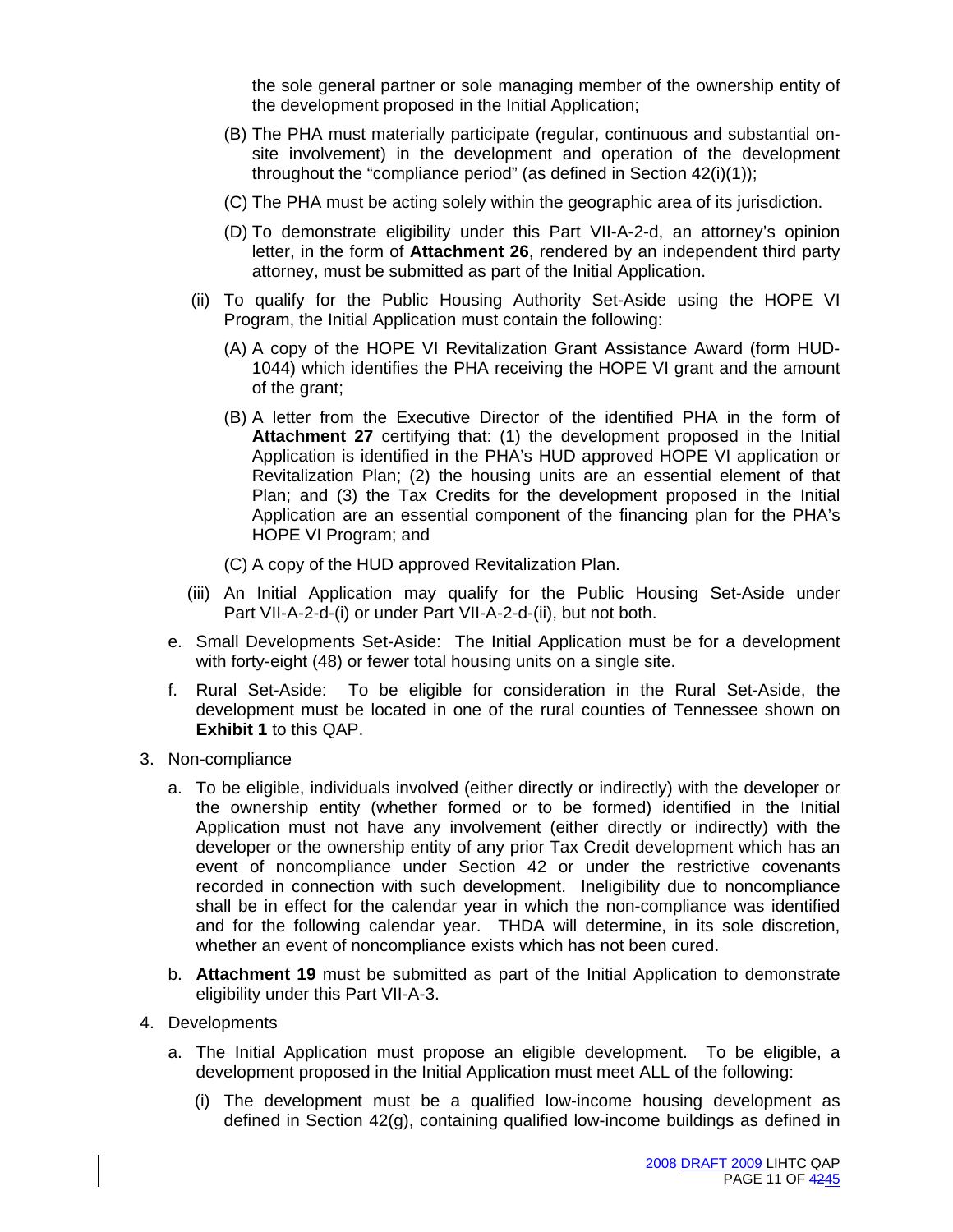Section 42(c)(2) and low-income units as defined in Section 42(i)(3). THDA, in its sole discretion, may require opinions from relevant counsel regarding transitional housing for the homeless, single room occupancy units, service provision or other matters in connection with a determination of eligibility;

- (ii) One hundred percent (100%) of the "covered units" (as defined in the Fair Housing Act) in the development must be designed and built in accordance with the Fair Housing Act (including one of the eight safe harbors recognized by HUD as shown on **Exhibit 7**) and all other areas in the development open to the public must be designed and built in accordance with the Americans With Disabilities Act. Certification from the design architect will be required on developments of 11 units or more, from contractor on 10 units or fewer, following the issuance of the Reservation Notice. Confirmation from the supervising architect or contractor, as appropriate, will be required prior to issuing the IRS Form 8609;
- (iii) Proposed developments that request acquisition Tax Credits must meet Section 42(d)(2) (10-year rule);
- (iv) If the development proposed in the Initial Application is located on scattered sites, then the Initial Application must reflect that all sites are included under a common plan of financing and the scattered sites must be appraised as a single proposed development, using appraisal methodology appropriate for rental property as described in Part VII-A-9-a.
- (v) If the development proposed in the Initial Application involves rehabilitation and does not involve tax-exempt financing, rehabilitation hard costs (number from line item "Rehabilitation Hard Costs" in section 3, column A of Attachment 15: Development Costs) must be at least twenty-five percent (25%) of total development costs (number from section 12, column A of Attachment 15: Development Costs). If the development proposed in the Initial Application involves rehabilitation and involves tax-exempt financing, rehabilitation hard costs must be the greater of (A) twenty percent (20%) of building acquisition costs or (B) an amount sufficient to satisfy the requirements of Section  $42(e)(3)(A)(ii)$ . Certification from the design architect will be required on developments of 11 units or more, from contractor on 10 units or fewer, following the issuance of the Reservation Notice. Confirmation from the supervising architect or contractor, as appropriate, will be required prior to issuing the IRS Form 8609.
- (vi) If the development proposed in the Initial Application will have vinyl siding on all or any part of the exterior, all such vinyl siding must meet a 15-year maintenance free standard. Certification from the design architect will be required on developments of 11 units or more, from contractor on 10 units or fewer, following the issuance of the Reservation Notice. Confirmation from the supervising architect or contractor, as appropriate, will be required prior to issuing the IRS Form 8609.
- (vii) The development must meet all applicable local building codes or in the absence of such codes, the development must meet the following, as applicable: new construction of multi-family apartments of 3 or more units must meet the 2003 International Building Code; new construction or reconstruction of single-family units or duplexes must meet the 2003 International Residential Code for Oneand Two-Family Dwellings; and rehabilitation of rental units must meet the 2003 International Property Maintenance Code. Certification from the design architect will be required on developments of 11 units or more, from contractor on 10 units or fewer, following the issuance of the Reservation Notice. Confirmation from the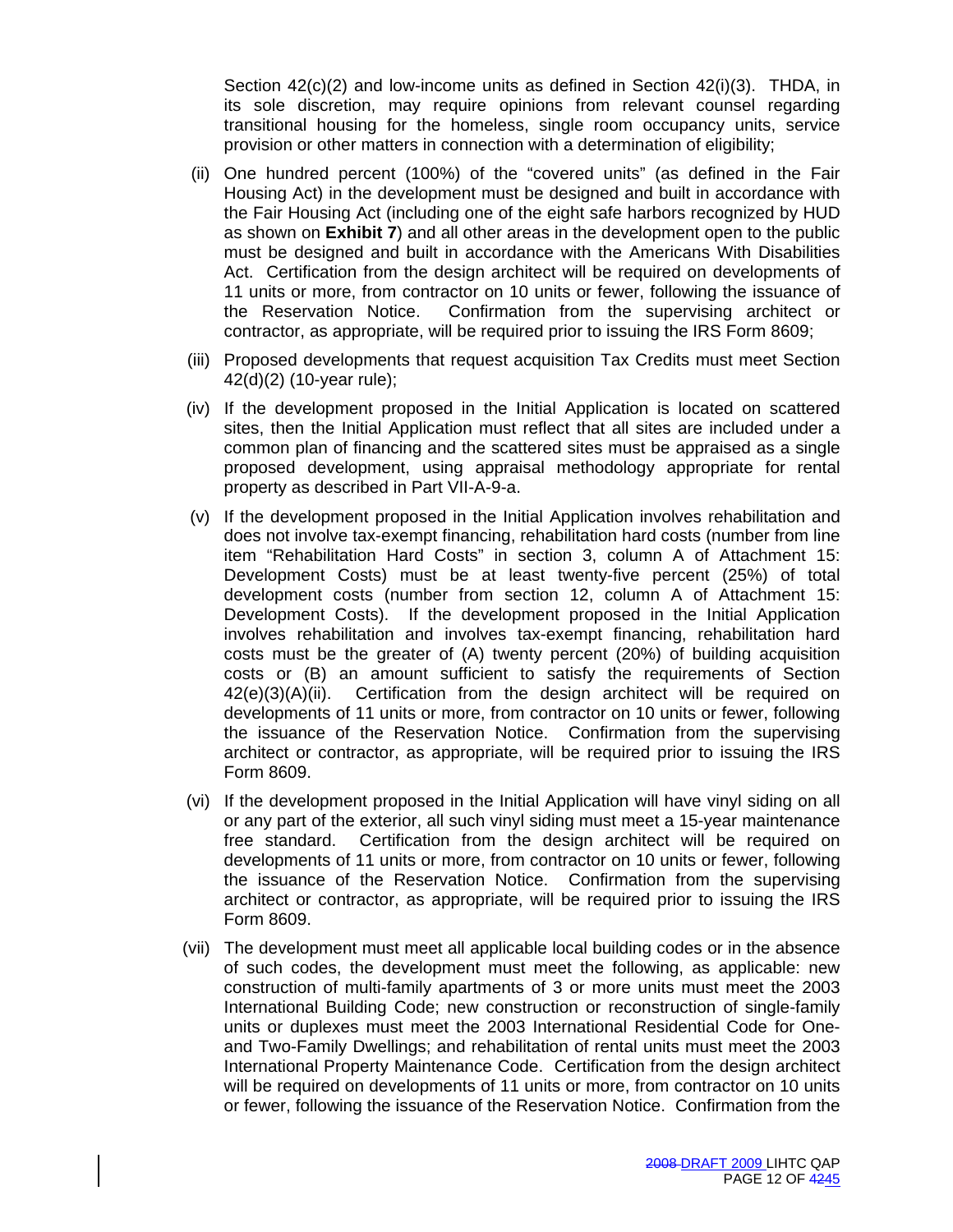supervising architect or contractor, as appropriate, will be required prior to issuing the IRS Form 8609.

- b. A development which is part of a restructuring pursuant to the Multifamily Assisted Housing Reform and Affordability Act of 1997 under the supervision of the Office of Multifamily Housing Assistance Restructuring is eligible to apply for Tax Credits in an amount which would not produce syndication proceeds in excess of seventeen percent (17%) of rehabilitation costs required under that program.
- c. A proposed development located within a locally defined "downtown business district", as certified in the form of **Attachment 24** by the City Mayor or head of the planning department for the jurisdiction within which the proposed development is located may be permitted, in THDA's sole discretion, to utilize the per low-income unit maximums reflected in Part IV-D-3 and Part IV-D-4 of this QAP. **The limitations in Part IV will apply**.
- d. A proposed development qualified for the Small Development Set-Aside and located in a rural county as specified in **Exhibit 1** may receive, in THDA's sole discretion, an increase in eligible basis of up to 30%. Developments receiving this increase in eligible basis shall be permitted to receive up to, but may receive less than, the per low-income unit maximum specified in Part IV-D-3 or Part IV-D-4, as applicable.
- de. The following types of developments are not eligible for Tax Credits:
	- (i) Developments presently having or proposed to have development-based subsidies under the Section 8 Moderate Rehabilitation program, unless the subsidies are tied to developments utilizing the Stewart B. McKinney Homeless Assistance Act;
	- (ii) Developments that have been part of "Bargain Sales" with a "step-up" in sales price paid to an intervening Non-Profit;
	- (iii) Developments containing units that are not for use by the general public, including, but not limited to, hospitals, nursing homes, sanitariums, life care facilities, trailer parks, or intermediate care facilities for persons with mental and physical disabilities;
- $(i\gamma iii)$  Developments in which continual or frequent nursing, medical, or psychiatric services are provided. Examples include, but are not limited to, hospitals, nursing homes, sanitariums, life care facilities, or intermediate care facilities for persons with mental and physical disabilities; or
	- (iv) Developments involving, either directly or indirectly, individuals (all as identified on relevant Attachments 4 and 5) who are also involved directly or indirectly in developments identified on **Attachment 19** that submitted a Final Application for Tax Credits prior to January 1, 2007-2008 and, prior to April 1, 20082009, have not satisfied all THDA requirements for the release of the Owner's copies of the IRS Form(s) 8609.
- ef. An opinion in the form of **Attachment 20,** rendered by an independent third party attorney, must be submitted as part of all Initial Applications to demonstrate eligibility under this Part VII-A-4.
- fg. An opinion in the form of **Attachment 21**, rendered by an independent third party attorney, must be submitted as part of any Initial Application that requests acquisition Tax Credits to demonstrate eligibility under Part VII-A-4-a-(iii).
- 5. Existing, Incremental, and New Developments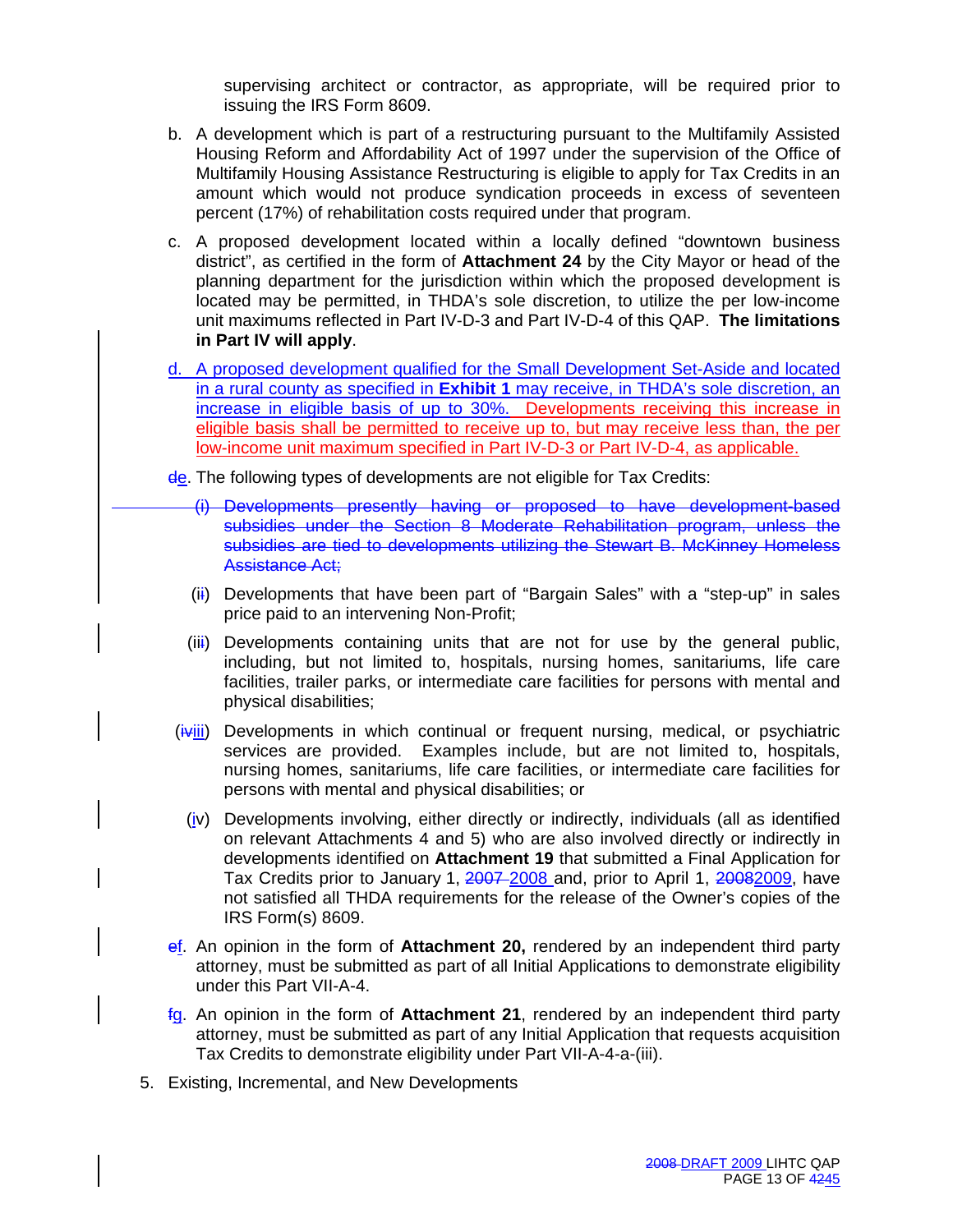- a. Developments which received reservations/allocations of Tax Credits under QAPs at any time during the prior fifteen (15) years and which are not proposing additional housing units will be considered "existing" developments. Developments which have received reservations/allocations of Tax Credits under the 2007-2008 QAP, but which are proposing additional housing units will be considered "incremental" developments. All other developments, including developments that qualify for the Public Housing Authority Set-Aside under Part VII-A-2-d-(ii), will be considered "new" developments.
- b. Initial Applications proposing "incremental" developments will be reviewed, evaluated and scored based solely on the costs, characteristics, and other elements of the development attributable to the housing units added pursuant to the Initial Application submitted for 20082009 Tax Credits. None of the costs, characteristics, or other elements attributable to the existing development will be considered, evaluated, or scored. If Tax Credits are allocated to an "incremental" development, the limitations specified in Part IV, and the limitations specified in Part V will apply, based on the cumulative amount of Tax Credits allocated to the entire development for 2007 2008 and 20082009 and the cumulative costs of the development as proposed in 2007 2008 and 20082009.
- c. If there are sufficient qualified Initial Applications for "new" developments and/or "incremental" developments, Initial Applications for "existing" developments will not be reviewed or scored, and the application fee will be returned.
- d. If Tax Credits are allocated to an "existing" development, the limitations specified in Part IV and the limitations specified in Part V will apply, based on the cumulative amount of Tax Credits reserved for the entire development in 20082009 and allocated to the development at any time during the prior fifteen (15) years and the cumulative costs of the development as proposed in 20082009 and for the prior fifteen (15) years.
- e. The number of units in a development for which a reservation or allocation of tax credits from the Small Development Set-Aside was made shall not increase. A development receiving a reservation or allocation of tax credits from the Small Development Set-Aside shall not be a prior or subsequent phase of any development. Developments which received a reservation or allocation of tax credits from the Small Developments Set-Aside cannot add units to the development under any circumstances. This prohibition shall also apply to applications for the Small Development Set-Aside when it is a phase to and existing development.
- 6. Development Participants
	- a. All development participants must be identified in Sections 3, 4, and 5 of the Initial Application and on **Attachment 6**, which must be submitted with the Initial Application.
	- b. **Attachments 4A, 4B, or 4C** must be fully completed and submitted with the Initial Application for the Ownership Entity identified in Section 3 of the Initial Application. If the copies of Attachments 4A, 4B, or 4C included in the Initial Application do not contain enough pages to fully describe the Ownership Entity identified in Section 3 of the Initial Application, make additional copies of the relevant portions of **Attachments 4A, 4B, or 4C,** as needed, and complete all additional pages until no entities and only individuals are identified. Provide the required information for all entities and individuals at each layer of the organizational structure of the Ownership Entity. **TRACE THE PROPOSED OWNERSHIP ENTITY THROUGH ALL LAYERS OF ITS ORGANIZATIONAL STRUCTURE REGARDLESS OF THE TYPE OF ENTITY AT ANY PARTICULAR LAYER.** Applicants are encouraged, but not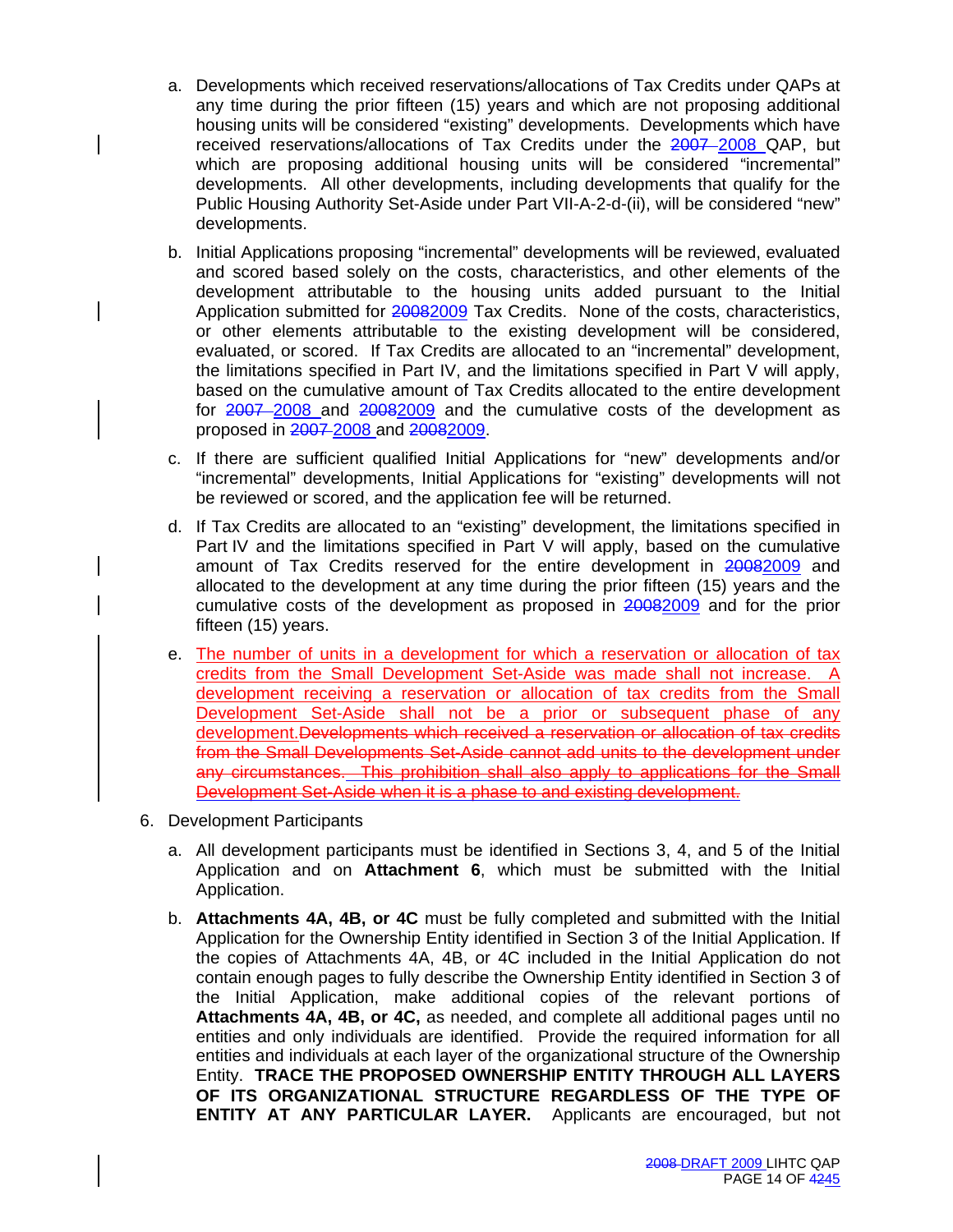required, to submit an organizational chart when the proposed Ownership Entity is complex and contains multiple layers.

- c. **Attachments 5A, 5B, or 5C** must be fully completed and submitted with the Initial Application for the Developer Entity identified in Section 4 of the Initial Application. If the copies of Attachments 5A, 5B, or 5C included in the Initial Application do not contain enough pages to fully describe the Developer entity identified in Section 5 of the Initial Application, make additional copies of the relevant portions of **Attachments 5A, 5B, or 5C**, as needed, and complete all additional pages until no entities and only individuals are identified. Provide the required information for all entities and individuals at each layer of the organizational structure of the Developer Entity. **TRACE THE PROPOSED DEVELOPER ENTITY THROUGH ALL LAYERS OF ITS ORGANIZATIONAL STRUCTURE REGARDLESS OF THE TYPE OF ENTITY AT ANY PARTICULAR LAYER.** Applicants are encouraged, but not required, to submit an organizational chart when the proposed Developer Entity is complex and contains multiple layers.
- d. In the event any entity identified in Attachments 4A, 4B, or 4C, and/or Attachments 5A, 5B, or 5C is a corporation that is publicly traded on a nationally recognized stock exchange or similar entity, the information required in Attachments 4A, 4B, or 4C, and/or Attachments 5A, 5B, or 5C need not be provided for that entity. Complete information must be provided on Attachments 4A, 4B, or 4C, and/or Attachments 5A, 5B, or 5C for all other types of entities at each layer of the organizational structure until no entities and only individuals are identified. An opinion of counsel in the form of **Attachment 28** must be provided with the Initial Application for this exception to apply.
- e. In the event any entity identified in Attachments 4A, 4B, or 4C, and/or Attachments 5A, 5B, or 5C is a trust, information must be provided in the relevant Attachment about the trustee and beneficiary of each trust at each layer of organizational structure. Information about trustees and beneficiaries must be traced through all levels of organizational structure.
- f. An **Attachment 22** (Disclosure Form) is required for each individual identified in **Attachments 4A, 4B, and 4C** for the Ownership Entity and for each individual identified in **Attachments 5A, 5B, and 5C** for the Developer Entity. Each Disclosure Form must include responses to each question and must bear the original signature of the individual, in their individual capacity. Provided, however, Attachment 22 is NOT required for individuals who are officers, directors of shareholders of a corporation that is publicly traded on a nationally recognized stock exchange or similar entity which is identified in Attachments 4A, 4B, or 4C, and/or Attachments 5A, 5B, or 5C. An opinion of counsel in the form of **Attachment 28** must be provided with the Initial Application for this exception to apply.
- g. An Initial Application is ineligible if any of the following apply:
	- (i) **Attachment 4A, 4B, or 4C** is not fully completed and submitted as specified above.
	- (ii) **Attachment 5A, 5B, or 5C** is not fully completed and submitted as specified above.
	- (iii) **Attachment 6** is not fully completed and submitted.
	- (iv) **Attachment 22** is not fully completed as specified above, with an original signature, in an individual capacity, and submitted for each required individual as identified in **Attachment 4A, 4B, or 4C** and **Attachment 5A, 5B, and 5C.**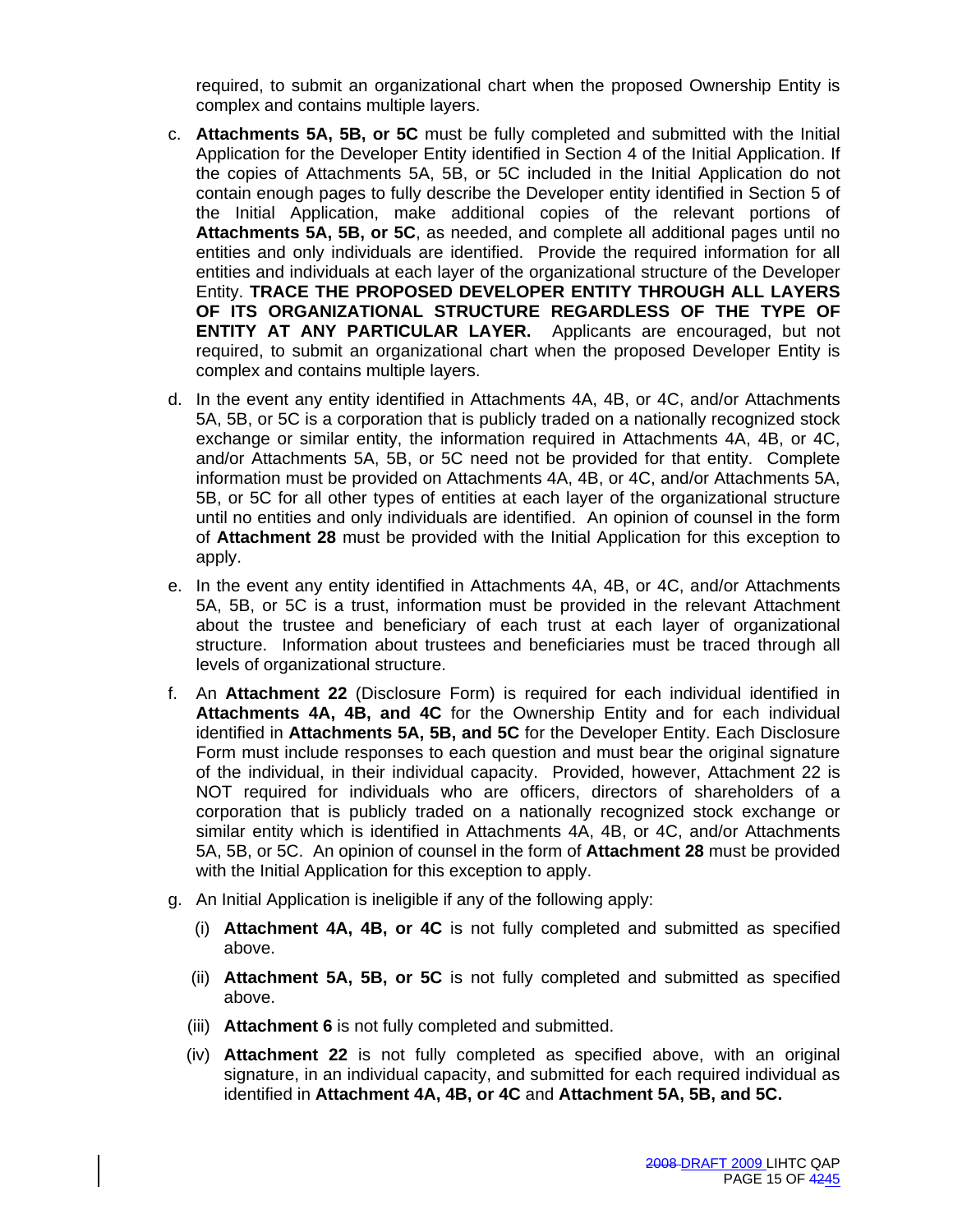- (v) **Attachment 22** for any required individual shows that any one of the following is true for that individual:
	- (A) A felony conviction of any type within the last ten (10) years;
	- (B) A fine, suspension or debarment involving financial or housing activities within the last five (5) years imposed by any federal agency;
	- (C) The individual currently in bankruptcy or a bankruptcy discharged within the last four (4) years or any organization or entity in which the individual had significant control currently is in bankruptcy or had a bankruptcy discharged within the last four (4) years; or
	- (D) Any suspensions of required state licenses (Tennessee or any other state) within the last ten (10) years.
- (vi) An opinion of counsel in the form of **Attachment 28** is not submitted with the Initial Application if the exception in Part VII-A-6-d and Part VII-A-6-e is claimed.
- 7. Property Control
	- a. To be eligible, an Initial Application must demonstrate control of the property on which the development proposed in the Initial Application is to be located (the "property"). **Acceptable documentation must be in full force and effect, fully executed and include a correct legal description for the property.** The person executing the documentation on behalf of the Ownership Entity must be a person identified in Attachments 4A, 4B, or 4C. A copy of any one of items (i)-(iv) below must be part of the Initial Application:
		- (i) Recorded instrument of conveyance (warranty deed, quitclaim deed, trustee deed, court order) evidencing title to the property vested in (A) the currently existing Ownership Entity identified in the Initial Application or (B) a person or entity identified in the Initial Application as the general partner or managing member of the Ownership Entity to be formed;
		- (ii) Acceptable evidence demonstrating the ability to acquire the property through the power of eminent domain by (A) the currently existing Ownership Entity identified in the Initial Application or (B) a person or entity identified in the Initial Application as the general partner or managing member of the Ownership Entity to be formed;
		- (iii) Contract for sale or a contract for a 50-year ground lease, which contract must show that the ground lease, when executed, will meet the requirements specified in Part VII-A-7-a-(v), executed by (A) the owner of record of the property and (B) the currently existing Ownership Entity identified in the Initial Application or a person or entity identified in the Initial Application as the general partner or managing member of the Ownership Entity to be formed; or
		- (iv) An option to purchase or an option for a 50-year ground lease, which option must show that the ground lease, when executed, will meet the requirements specified in Part VII-A-7-a-(v), executed by (A) the owner of record of the property and (B) the currently existing Ownership Entity identified in the Initial Application or a person or entity identified in the Initial Application as the general partner or managing member of the Ownership Entity to be formed.
		- (v) A ground lease for the property must have a minimum term of 50 years with no provisions for termination or reversion prior to the expiration of the extended use period as defined in Section 42(h)(6)(D). Proposed developments which are the subject of a Payment In Lieu of Taxes ("PILOT") agreement may be exempt from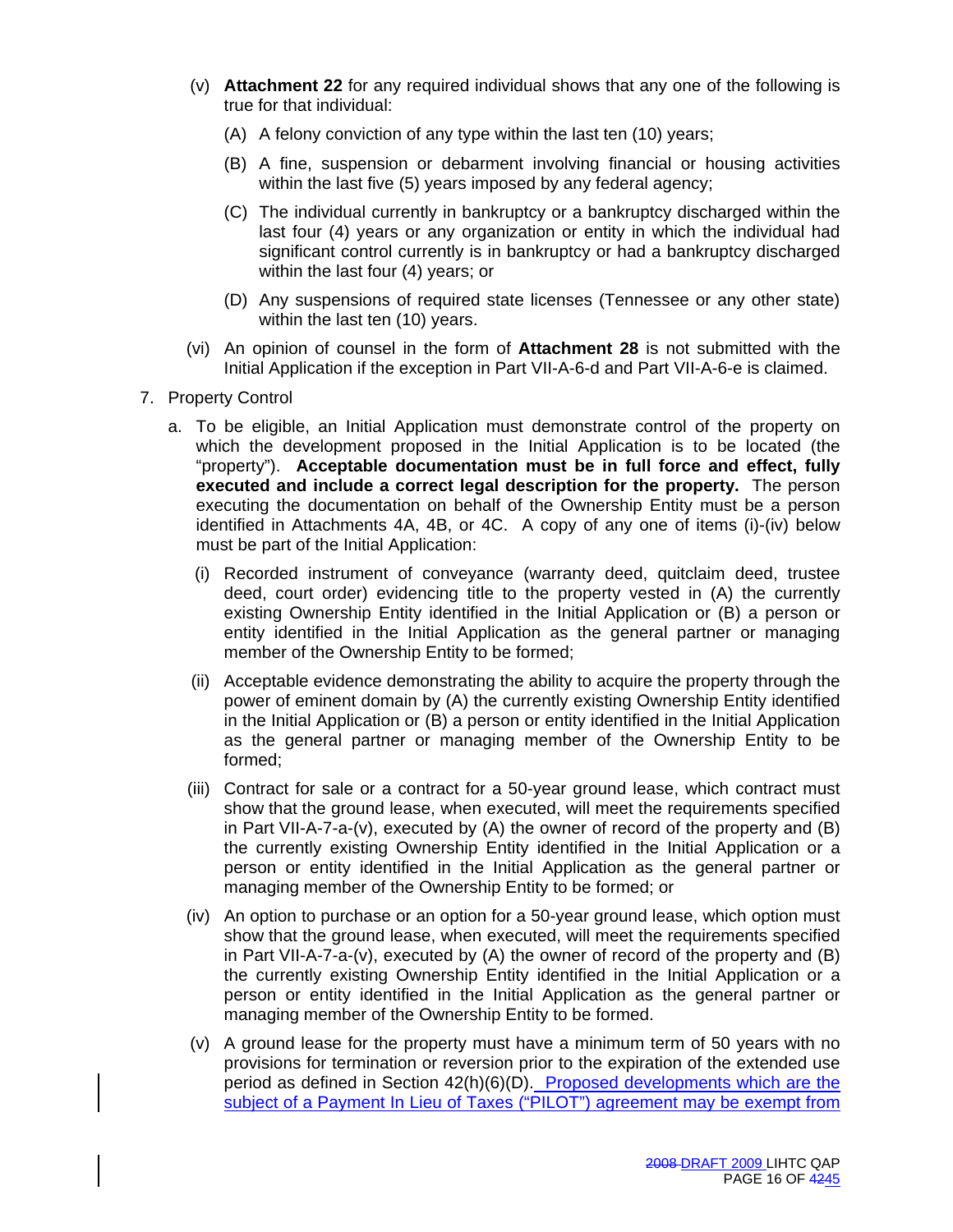this minimum term requirement subject to THDA's review of and satisfaction with the terms of the PILOT agreement, as determined in THDA's sole discretion submitted with the Initial Application.

- b. Documentation required as part of the Initial Application to demonstrate eligibility under this Part VII-A-7:
	- (i) A copy of one of the items identified in Part VII-A-7-a above, **AND**
	- (ii) One of the following: (I) a commitment for title insurance evidencing that title to the property is vested in the person or entity who executed the document required in Part VII-A-7-a above as owner; or (II) an executed, unqualified attorney title opinion, rendered by an independent third party attorney, indicating title to the property is vested in the person or entity who executed the document required in Part VII-A-7-a above as owner.
- c. Copies of assignments of contracts or options without copies of the underlying contract or option that meets the requirements set forth above will not be accepted.
- 8. Physical Needs Assessment
	- a. For Initial Applications proposing rehabilitation, the Initial Application must include a physical needs assessment. The physical needs assessment must be in a form and with content acceptable to THDA in its sole discretion, and must include a complete and detailed work plan showing all necessary and contemplated improvements and the projected cost. Physical needs assessments must be less than six months old at the time of submission in order to be acceptable.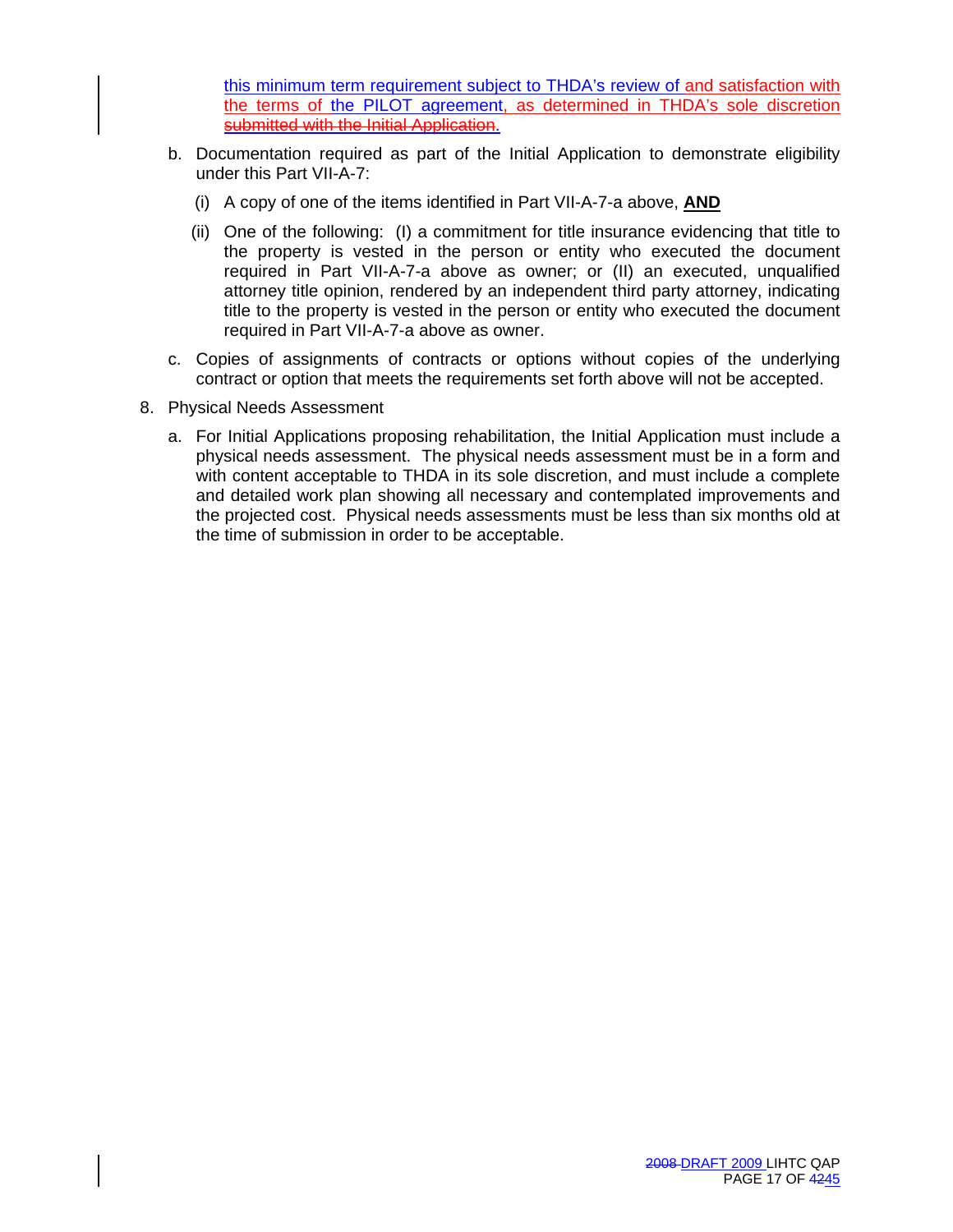- 9. Appraisal
	- a. For Initial Applications requesting acquisition Tax Credits for five or more units, an "as is" market rate appraisal not including Tax Credit benefits. The appraisal must be performed by a Certified General Appraiser licensed in Tennessee. The appraisal cannot be based solely or largely on a "cost" approach to value, but must also consider market and income approaches to value. If the development is proposed for scattered sites, the scattered sites must be appraised as a single rental development, using appraisal methodology appropriate for rental property as described here. The acquisition cost for Tax Credit purposes shall not exceed the lesser of the purchase price or the appraised value. Appraisals must be less than six months old at the time of submission in order to be acceptable.

# **B. Scoring Initial Applications**

Applicants, Initial Applications and developments that meet all eligibility requirements stated above will be evaluated according to the scoring criteria specified below based on the information provided in each Initial Application. **A minimum of 120 points of the 277279 points available is required for an Initial Application to be eligible for further consideration** under this QAP.

THDA will award points only if an Initial Application is complete, contains all required documentation, no documentation is incomplete, erroneous, or inconsistent and is submitted by the application deadline, all as specified in Part VI of this QAP. If documentation is incomplete, erroneous, or there are inconsistencies between Attachments or other supporting documentation and the Initial Application form itself or any other type of inconsistency, THDA will not award points for the scoring category which was incomplete, in error, or inconsistent. Completion, correction, or clarification of such items will be subject to the requirements of Part VIII-B and -C.

- **1. Development Location and Housing Needs: Maximum 65 55 Points**
	- a. Developments located in counties with the greatest rental housing need (**Exhibit 2**): *Maximum 60 50 points*
	- b. Developments located in Identified Areas of Affordable Housing Need: **Maximum 5 points** 
		- (i) Developments located completely and entirely in a Qualified Census Tract (identified on **Exhibit 4**, excluding Difficult to Develop Areas), the development of which contributes to an approved concerted community revitalization plan, as certified in the form of **Attachment 23**, by the City Mayor, County Mayor, or head of the planning department for the jurisdiction within which the proposed development is located: *1 point* **(NOTE: the one (1) point referenced in this Part VII-B-1-b-(i) will, if awarded, not be included in the score for an Initial Application for consideration outside the Qualified Census Tract Set-Aside.)**

 **OR**

 (ii) Developments located completely and entirely within a census tract (other than a Qualified Census Tract) that is, itself, completely and entirely within an area covered by an approved community revitalization plan, as certified, in the form of **Attachment 23**, by the City Mayor, County Mayor, or head of the planning department for the jurisdiction within which the proposed development is located: *5 points* 

**Points may be claimed under Part VII-B-1-b-(i) OR Part VII-B-1-b-(ii), but not both.**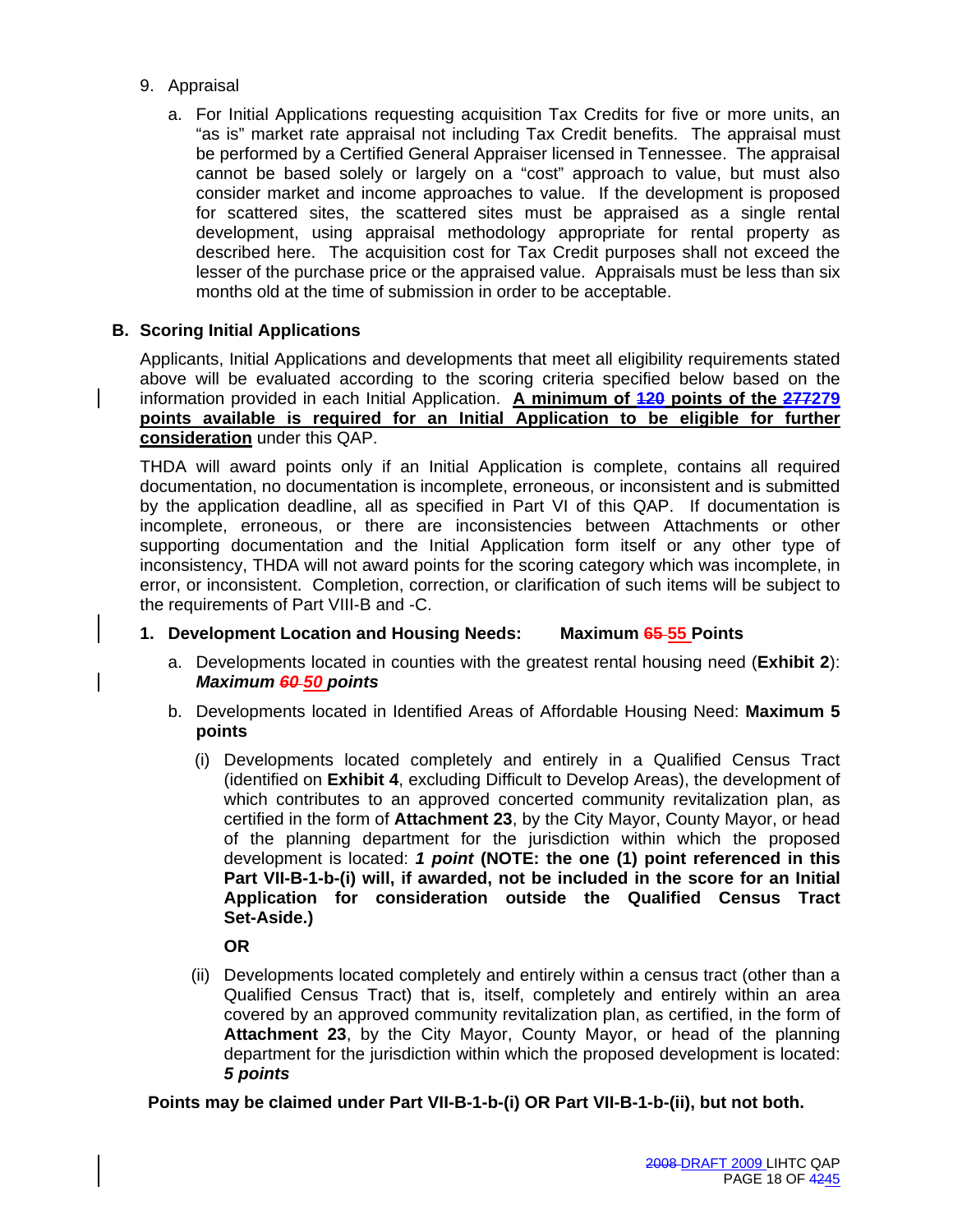# **2. Development Characteristics: Maximum 43 45 Points**

- a. New Construction Only
	- (i). Developments not involving rehabilitation that include written documentation from the appropriate local governmental authority demonstrating that current zoning and other local land use regulations permit the development as proposed or that no such regulations currently apply to the proposed development: *5 points*
	- (ii). Developments not involving rehabilitation designed and built to promote energy conservation by meeting the standards of the Council of American Building Officials Model Energy Code. Certification from the design architect will be required on developments of 11 units or more, from contractor on 10 units or fewer, following the issuance of the Reservation Notice. Confirmation from the supervising architect or contractor, as appropriate, will be required prior to issuing the IRS Form 8609: *10 points*
	- (iii). Developments not involving rehabilitation designed and built using brick, stone, cement fiber siding, or vinyl to meet a 15-year maintenance-free exterior standard. Certification from the design architect will be required on developments of 11 units or more, from contractor on 10 units or fewer, following the issuance of the Reservation Notice. Confirmation from the supervising architect or contractor, as appropriate, will be required prior to issuing the IRS Form 8609: *10 points*
	- (iv). Developments not involving rehabilitation designed and built with **a minimum of 65%** of the exterior wall surfaces below the plate line covered with brick, stone, or cement fiber siding. Certification from the design architect will be required on developments of 11 units or more, from contractor on 10 units or fewer, following the issuance of the Reservation Notice. Confirmation from the supervising architect or contractor, as appropriate, will be required prior to issuing the IRS Form 8609: *15 points*
- b. Rehabilitation Only
	- (i) Developments involving addition or replacement of one or more major building components as identified in the physical needs assessment. Certification from the design architect will be required on developments of 11 units or more, from contractor on 10 units or fewer, following the issuance of the Reservation Notice. Confirmation from the supervising architect or contractor, as appropriate, will be required prior to issuing the IRS Form 8609.

For purposes of this QAP, major building components are:

- roof structures;
- wall structures:
- floor structures;
- foundations;
- plumbing systems;
- central heating and air conditioning systems;
- electrical systems;
- doors **and** windows;
- kitchen cabinets **and** kitchen countertops **and** all existing kitchen appliances;
- parking lots;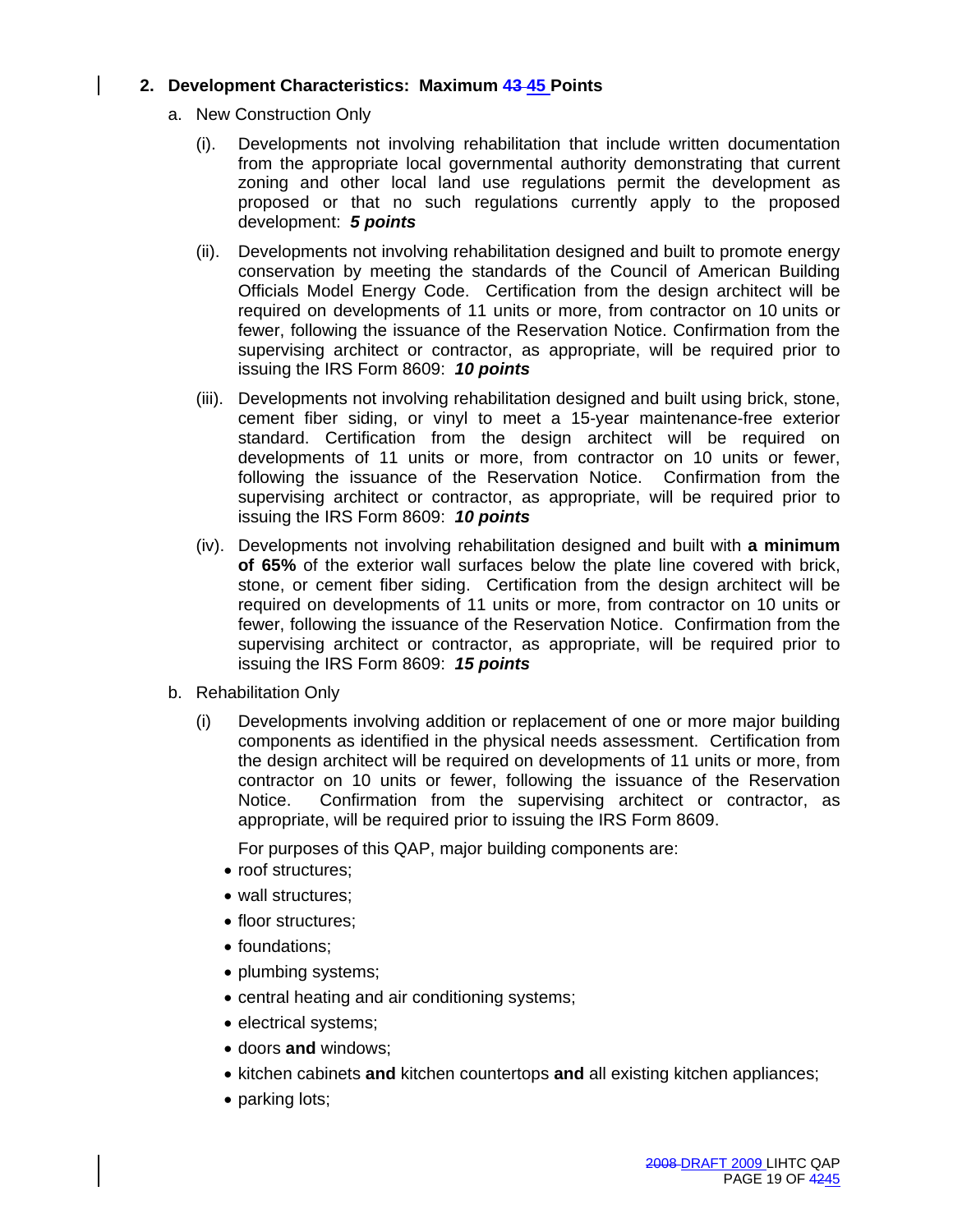- elevators; and
- fire/safety systems.

 "Major" refers to the importance of the building component and the extent of replacement. The building component must be significant to the building and its use, normally expected to last the useful life of the structure, and not be minor or cosmetic (e.g. major – roof sheathing, rafters, framing members; minor – shingles, built-up roofing). Total replacement of a building component is not required, however a minimum of fifty percent (50%) of the building component must be replaced.

| Points    |
|-----------|
| 10 points |
| 25 points |
| 35 points |
|           |

(ii) Developments involving rehabilitation hard costs expressed as a percentage of total development costs (for developments **not** involving tax-exempt financing) or building acquisition cost (for developments involving tax-exempt financing):

| <b>Percentage</b>          | Points    |
|----------------------------|-----------|
| 30% up to 40%              | 15 points |
| Greater than 40% up to 50% | 25 points |
| Greater than 50%           | 35 points |

- (iii) A development may receive points under Part VII-B-2-b-(i) above **OR** under Part VII-B-2-b-(ii) above, but not both.
- (iv) Developments involving the use of existing housing as part of a community revitalization plan as certified, in the form of **Attachment 23**, by the City Mayor, County Mayor, or head of the planning department for the jurisdiction within which the proposed development is located: *1 point*

# (v)c. Historic Nature

(i) Developments exclusively involving a structure (or structures) that is historic, by virtue of being listed individually in the National Register of Historic Places, or is due to its locatedion in a registered historic district and certified by the Secretary of the Interior as being of historical significance to the district, such that the rehabilitationand all proposed work will be completed in such a manner as to be eligible for historic rehabilitation tax credits. Certification from the design architect will be required on developments of 11 units or more, from contractor on 10 units or fewer, following the issuance of the Reservation Notice. Confirmation from the supervising architect or contractor, as appropriate, will be required prior to issuing the IRS Form 8609. **Developments seeking to combine historic nature and adaptive reuse will be treated as new construction and will not be eligible for the Rhabilitation Set-Aside**: *1 point*

# cd. Green BuildingEnergy Efficiency

(i) Developments utilizing ENERGY STAR compliant appliances items **in all units** will be awarded *1 point per item type of appliance, up to a maximum of 3 5 points*. Certification from the design architect will be required on developments of 11 units or more, from contractor on 10 units or fewer,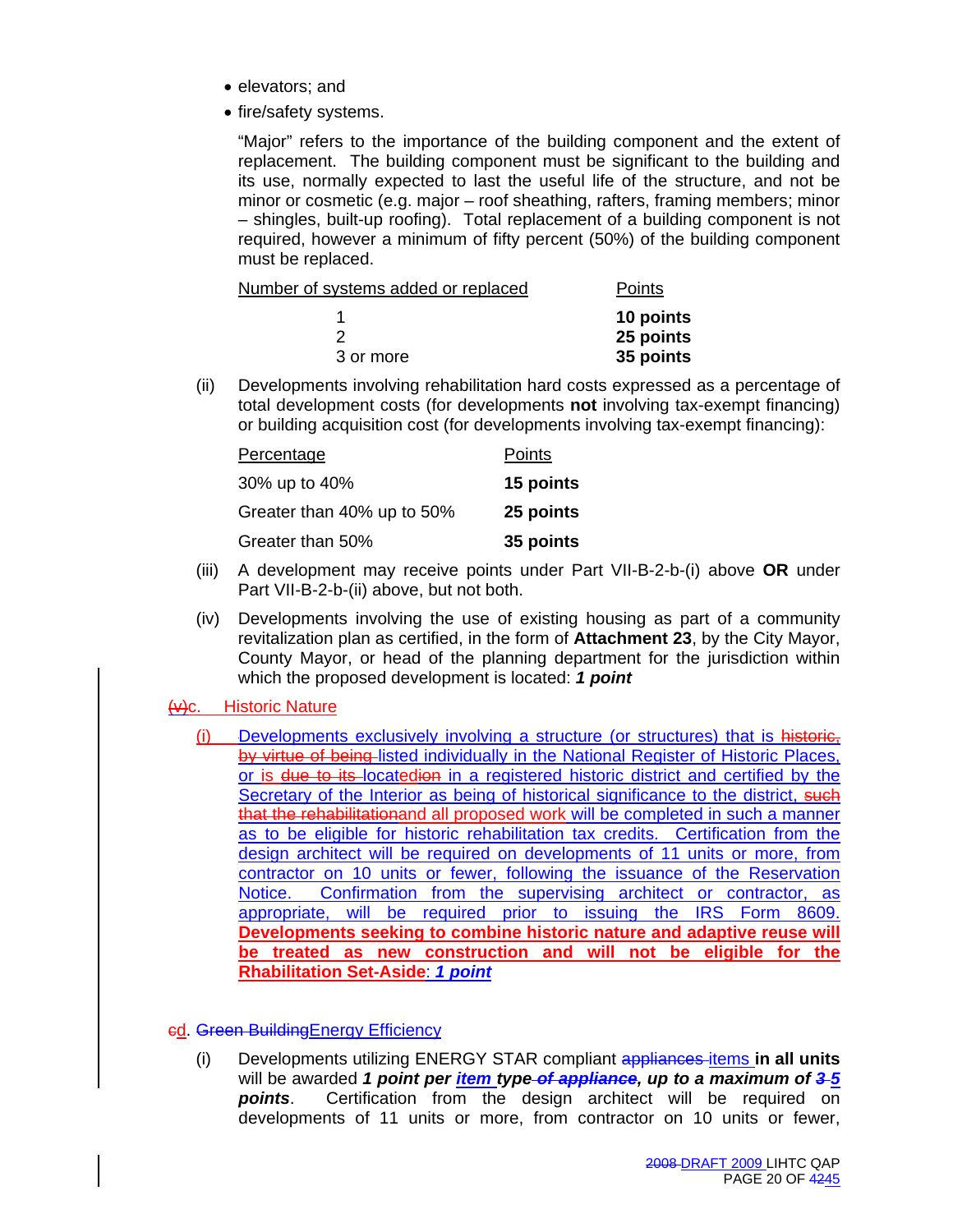following the issuance of the Reservation Notice. Confirmation from the supervising architect or contractor, as appropriate, will be required prior to issuing the IRS Form 8609.

# **Appliance Item types**

- Dishwashers (in all units)
- **Exterior doors (in all units)**
- HVAC units (in all buildings or units, as applicable)
- Refrigerators (in all units)
- Windows (in all units)

de. Combination of New Construction and Rehabilitation

- (i) For developments involving a combination of new construction and rehabilitation, points will be prorated based on the percentage of units in each category.
- ef. Adaptive Reuse/Conversion
	- (i) **Developments involving adaptive reuse/conversion will be treated as new construction and will not be eligible for the Rehabilitation Set-Aside.** Adaptive reuse/conversion is defined as the change in use of a major building to residential use. Without limitation, the reuse of hotels, motels, buildings formerly used for residential purposes, slabs, sheds, trailers/mobile homes, barns, garages or single-family homes are not considered to be adaptive reuse/conversion.

#### **3. Sponsor Characteristics: Maximum 70 Points**

- a. Points will be awarded as designated below if the described event has **NOT** occurred in Tennessee since March 4918, 2007 2008 with respect to individuals involved (either directly or indirectly) with the developer or the ownership entity (whether formed or to be formed) identified in the Initial Application: *maximum 50 points*
	- (i) A reservation of Tax Credits was issued and accepted for a development that the individuals identified above were involved with (either directly or indirectly) through the developer or owner, yet a Carryover Allocation was not obtained: *10 points*
	- (ii) A Carryover Allocation was made to a development that the individuals identified above were involved with (either directly or indirectly) through the developer or owner, yet an IRS Form 8609 will not be obtained: *15 points*
	- (iii) An allocation of Tax Credits was made to a development that the individuals identified above were involved with (either directly or indirectly) through developer or owner, but the development failed to meet the minimum set-aside for low-income tenants as specified in the land use restrictive covenants: *25 points*
- b. Initial Applications will be ineligible for points referenced in Part VII-B-3-a above if, with respect to individuals involved (either directly or indirectly) with the developer, the ownership entity (whether formed or to be formed), or the consultant identified in the Initial Application any of the following has occurred:
	- (i) any such individual has been determined, in THDA's sole discretion, to be or have been involved in any prior Initial, Carryover, or Final Application that has been determined, in THDA's sole discretion, to be in violation of the requirements of the applicable QAP regarding developer or related party issues; or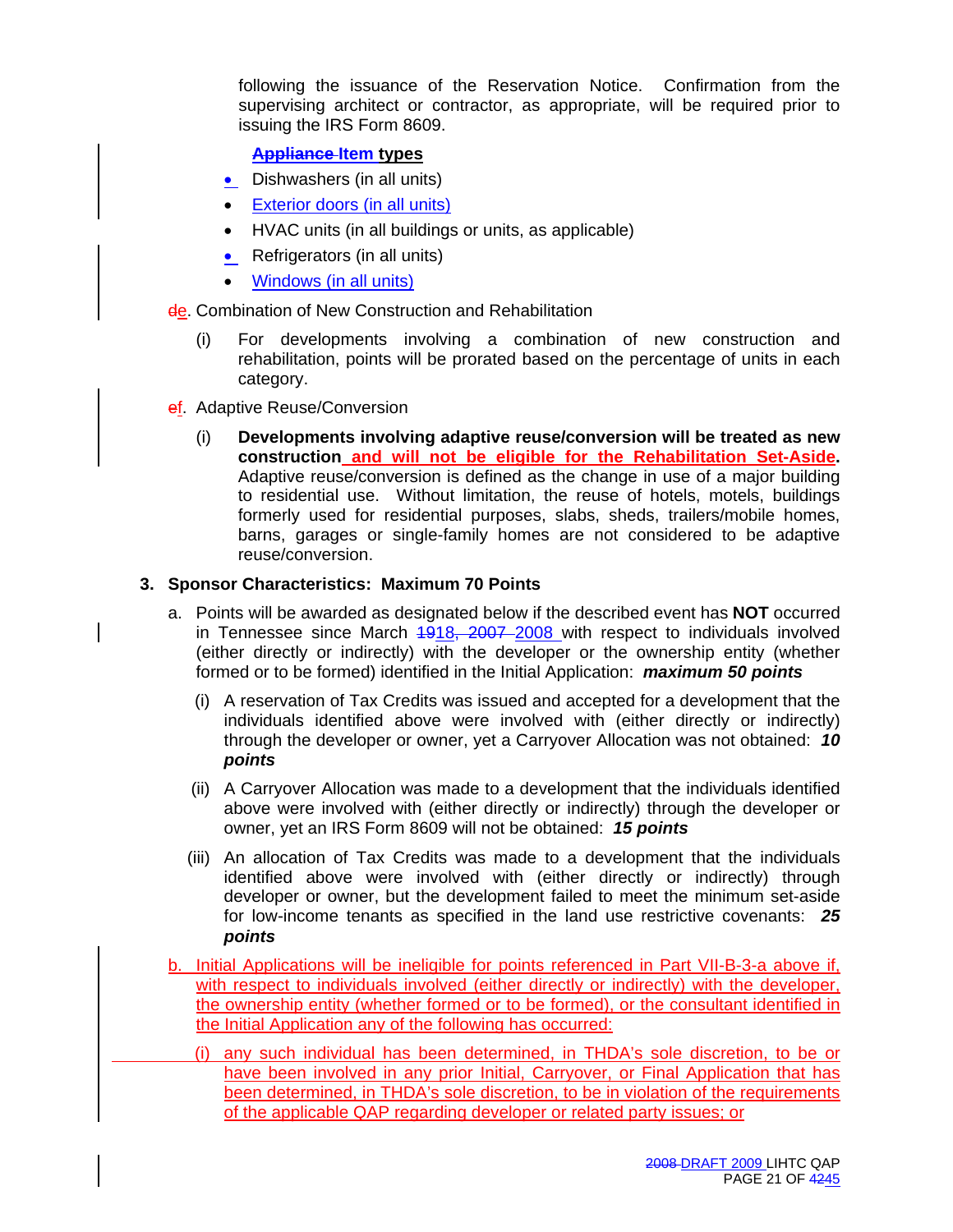- (ii) any such individual has been determined, in THDA's sole discretion, to be or have been involved in any prior Initial, Carryover, or Final Application that has been determined, in THDA's sole discretion, to involve a "broker" who does not remain involved in the Initial Application through placed in service; or
- (iii) any such individual has been determined, in THDA's sole discretion, to be or have been involved in any prior Final Application that has been determined, in THDA's sole discretion, to be in violation of the requirements of the applicable QAP regarding submission of permanent financing documentation.

 Ineligibility for points as described in this Part VII-B-3-b shall be in effect during the calendar year following the year in which THDA identifies the circumstances causing the ineligibility.

bc. Development qualified for the Public Housing Authority Set-Aside using the HOPE VI Program with HOPE VI funds used as part of the financing for the development: **Only Initial Applications qualified for the Public Housing Authority Set-Aside using the HOPE VI Program as described in Part VII-A-2-d-(ii) are eligible for these points**:

| HOPE VI Funds as a Percentage               |           |
|---------------------------------------------|-----------|
| of Total Financing for this Development     |           |
| (including tax credit syndication proceeds) | Points    |
| 5%                                          | 5 points  |
| 10%                                         | 10 points |
| 20%                                         | 20 points |

# **4. Special Housing Needs: Maximum 15 25 Points**

a. Developments designed and built so that the greater of one unit or at least five percent (5%) of the total number of units in the development (which number shall be rounded up) are fully equipped for persons with disabilities in accordance with the Americans with Disabilities Act, as applicable, and the Fair Housing Act (including one of the eight safe harbors recognized by HUD as shown on **Exhibit 7**). Certification from the design architect will be required on developments of 11 units or more, from contractor on 10 units or fewer, following the issuance of the Reservation Notice. Confirmation from the supervising architect or contractor, as appropriate, will be required prior to issuing the IRS Form 8609. These points may be claimed in conjunction with b. or c. or d. below to a maximum of 15 points: *10 points*

# **AND**

b. Developments with units designed and built for large families, (i.e., three or more bedrooms). Certification from the design architect will be required on developments of 11 units or more, from contractor on 10 units or fewer, following the issuance of the Reservation Notice. Confirmation from the supervising architect or contractor, as appropriate, will be required prior to issuing the IRS Form 8609.

| <b>Percent of Units</b> | Points   |
|-------------------------|----------|
| 8%-10%                  | 3 points |
| above 10%               | 5 points |

# **OR**

c. Developments with at least fifty percent (50%) of the units designed and built for single room occupancy. Certification from the design architect will be required on developments of 11 units or more, from contractor on 10 units or fewer, following the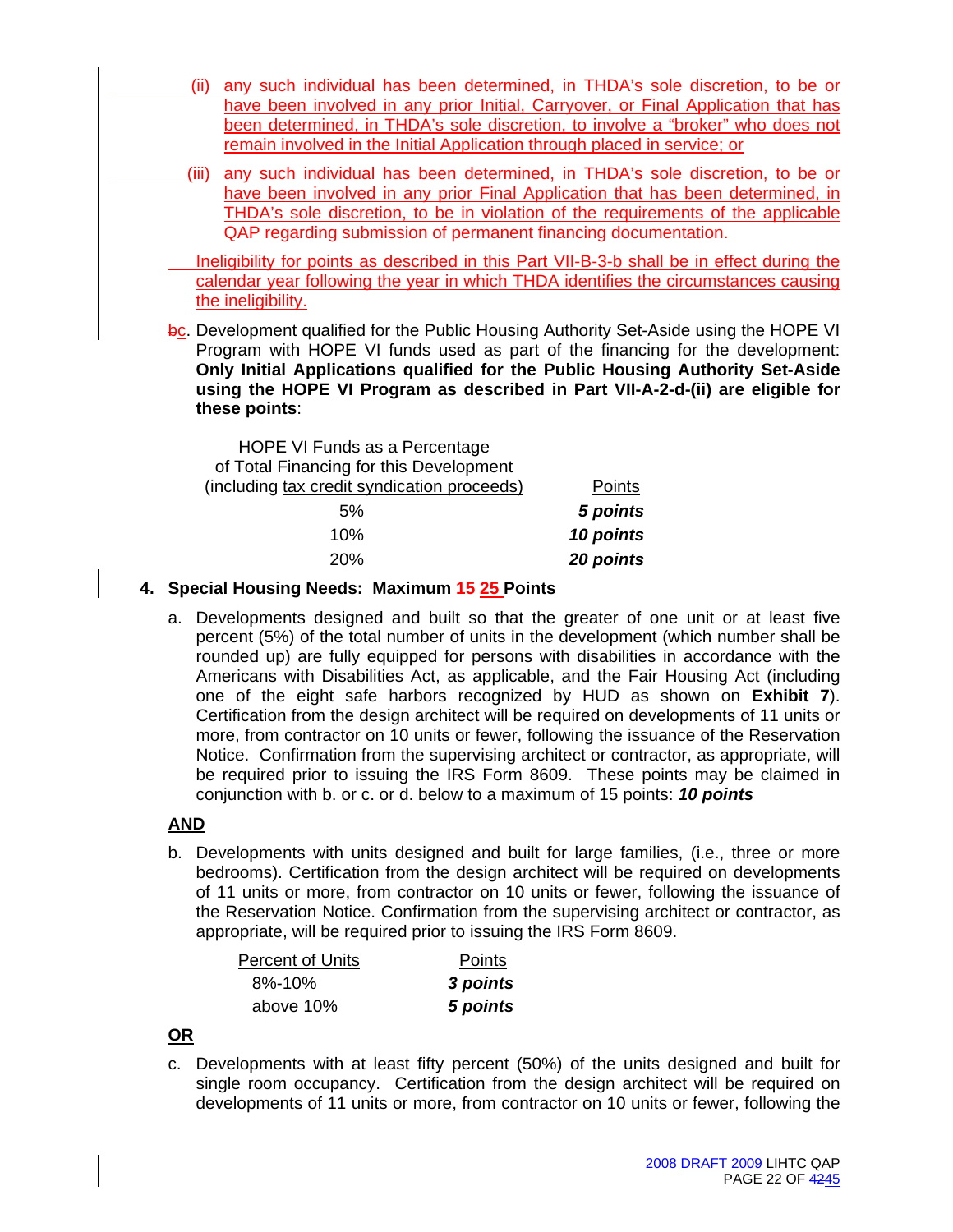issuance of the Reservation Notice. Confirmation from the supervising architect or contractor, as appropriate, will be required prior to issuing the IRS Form 8609: *5 points* 

# **OR**

d. Developments with one hundred percent (100%) of the units designed, built and occupied by the elderly. All tenants must be age 62 or older or at least one person in each unit must be 55 or older and policies and procedures must be in place that demonstrate an intent to make units available to persons who are 55 or older. Certification from the design architect will be required on developments of 11 units or more, from contractor on 10 units or fewer, following the issuance of the Reservation Notice. Confirmation from the supervising architect or contractor, as appropriate, will be required prior to issuing the IRS Form 8609: *5 15 points*

#### **OR**

- e. Developments designed and built to provide permanent supportive housing for the homeless. Certification from the service provider will be required following the issuance of the Reservation Notice. Confirmation from the service provider will be required prior to issuing the IRS Form 8609: *15 points*
- ef. An Initial Application may meet the requirements for more than one of the preceding special needs categories, but **no more than 15 25 points will be awarded.**

#### **5. Lowest Income Preference: Maximum 40 Points**

a. Election to set aside a minimum of ten percent (10%) of the units for households with incomes no higher than fifty percent (50%) of the area median income with rents maintained at or below 50% of area median income: *40 points*

#### **6. Extended Use Preference or Tenant Ownership: Maximum 20 points**

#### *Choose only one below, a. OR b.*

a. Extended Use Preference: Maximum 20 Points

A binding commitment to defer the point in time at which the written request specified in Section 42(h)(6)(I) may be given:

| Number of                               |           |
|-----------------------------------------|-----------|
| Years                                   | Points    |
| At least 5 years                        | 20 points |
| At least 4 years, but less than 5 years | 15 points |
| At least 3 years, but less than 4 years | 10 points |

# *OR*

b. Eventual Tenant Ownership: 5 points

A binding commitment to offer the tenant of a single family building at the end of the fifteen-year tax credit compliance period a right of first refusal to purchase the property. The owner must provide to THDA a detailed plan with the Initial Application, specifically including how the owner will set aside a portion of the rent beginning in year two (2) of the compliance period to provide sufficient funds to the tenant at the end of the compliance period for the down payment and the closing costs to purchase the unit. The plan will be required to be updated and submitted to THDA again for approval in year 13 of the compliance period. The Restrictive Covenant Agreement will contain provisions ensuring enforcement of this provision.

# **7. Public Housing Priority: 10 Points**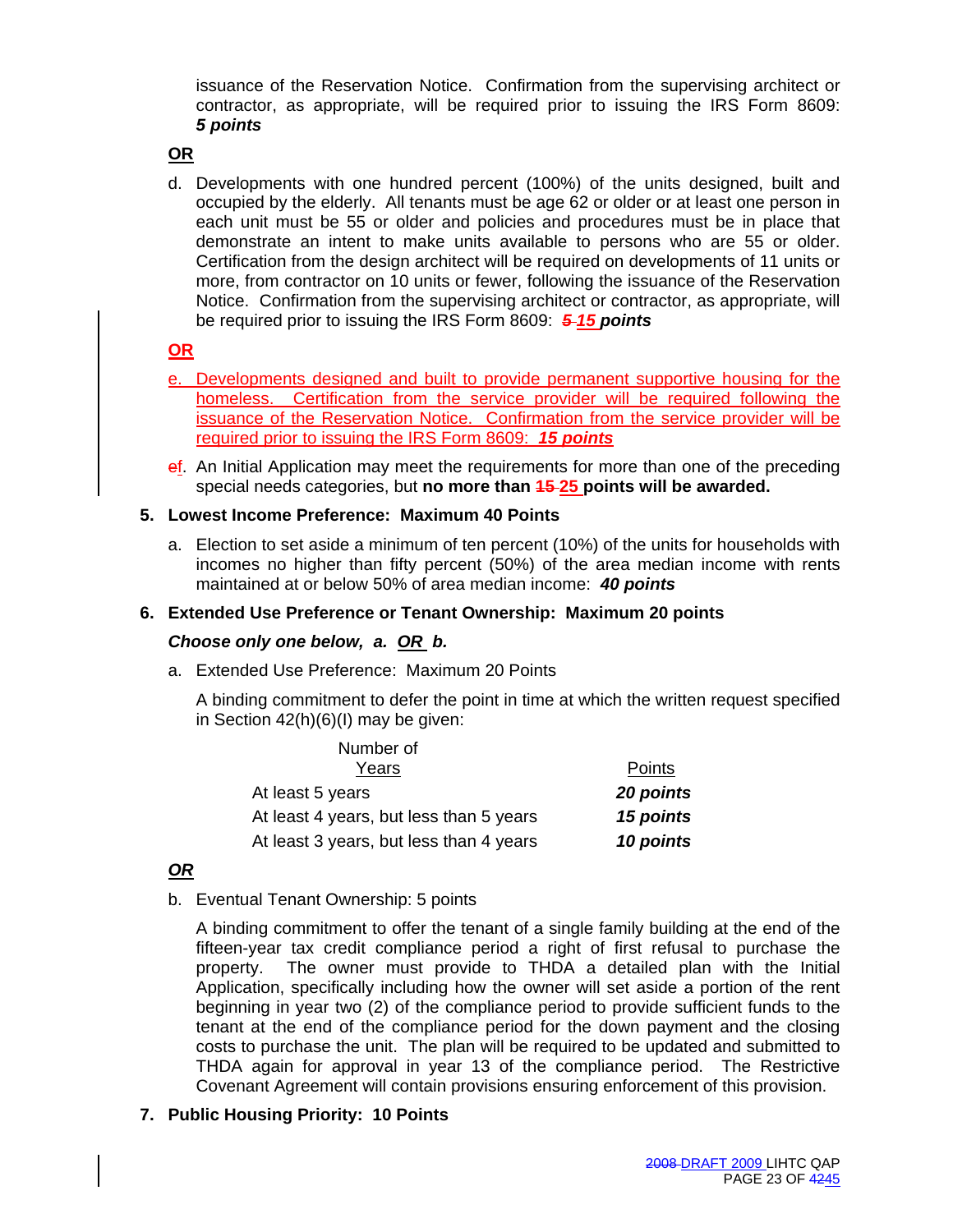Marketing plans, lease-up plans, and operating policies and procedures which will give a priority to persons on current Public Housing waiting lists or to persons with Section 8 Housing Choice Vouchers in counties with high Section 8 voucher turnover. Initial Applications with proposed developments in areas reflected on **Exhibit 6** are eligible for these points.

# **8. Tennessee Growth Policy Act: 14 points**

Initial Applications with proposed developments located completely and wholly in a county or municipality with a growth plan approved by the local government planning advisory committee as determined by the Tennessee Advisory Commission on Intergovernmental Relations and reflected on **Exhibit 3**. Initial Applications with proposed developments in counties not subject to the Tennessee Growth Policy Act, as shown on **Exhibit 3**, will receive these points.

# **Part VIII: Initial Application Eligibility and Scoring Review**

# **A. Notice to Applicants**

- 1. THDA will notify each applicant when the eligibility determination and scoring of their Initial Application is complete. All applicants will be so notified on or before  $\frac{MAV - T}{T}$ 2008May 6, 2009. THDA will send this notice to the contact person identified and the address specified in the Initial Application. Failure to receive any notice specified in this Part VIII will not extend deadlines or modify requirements in this Part VIII. All applicants shall immediately notify THDA, in writing, of changes in the name and/or address of the contact person specified in the Initial Application. Such notification by the applicant will not be deemed to be an amendment to the Initial Application.
- 2. If THDA determines that an Initial Application meets all of the eligibility requirements of this QAP and if the score assigned by THDA in each scoring category is the same as or higher than the score assigned by the applicant in the Initial Application, then no further action by the applicant or THDA will be taken. Applicants may not submit additional items for the purpose of increasing their scores in a particular scoring category if the THDA assigned score is the same as or higher than the score assigned by the applicant in the Initial Application. The provisions of Part VIII-B do not apply.
- 3. If THDA determines that an Initial Application does not meet one or more of the eligibility requirements of this QAP or if the score assigned by THDA in any scoring category is less than the score assigned by the applicant in the Initial Application, THDA will notify the applicant of items that were erroneous, missing, incomplete, or inconsistent. THDA will also notify applicants if THDA determines that (i) any two or more developments proposed in two or more Initial Applications constitute a single development for purposes of applying the development limit specified in Part IV-B or (ii) developers or related parties reflected in two or more Initial Applications constitute a single entity for purposes of applying the developer or related party limitation specified in Part IV-C. This notice to applicants from THDA is referred to herein as the "Cure Notice".
- **4. No rankings or scoring summaries with respect to Initial Applications received by THDA will be available until all cure periods have expired and the review process is complete**.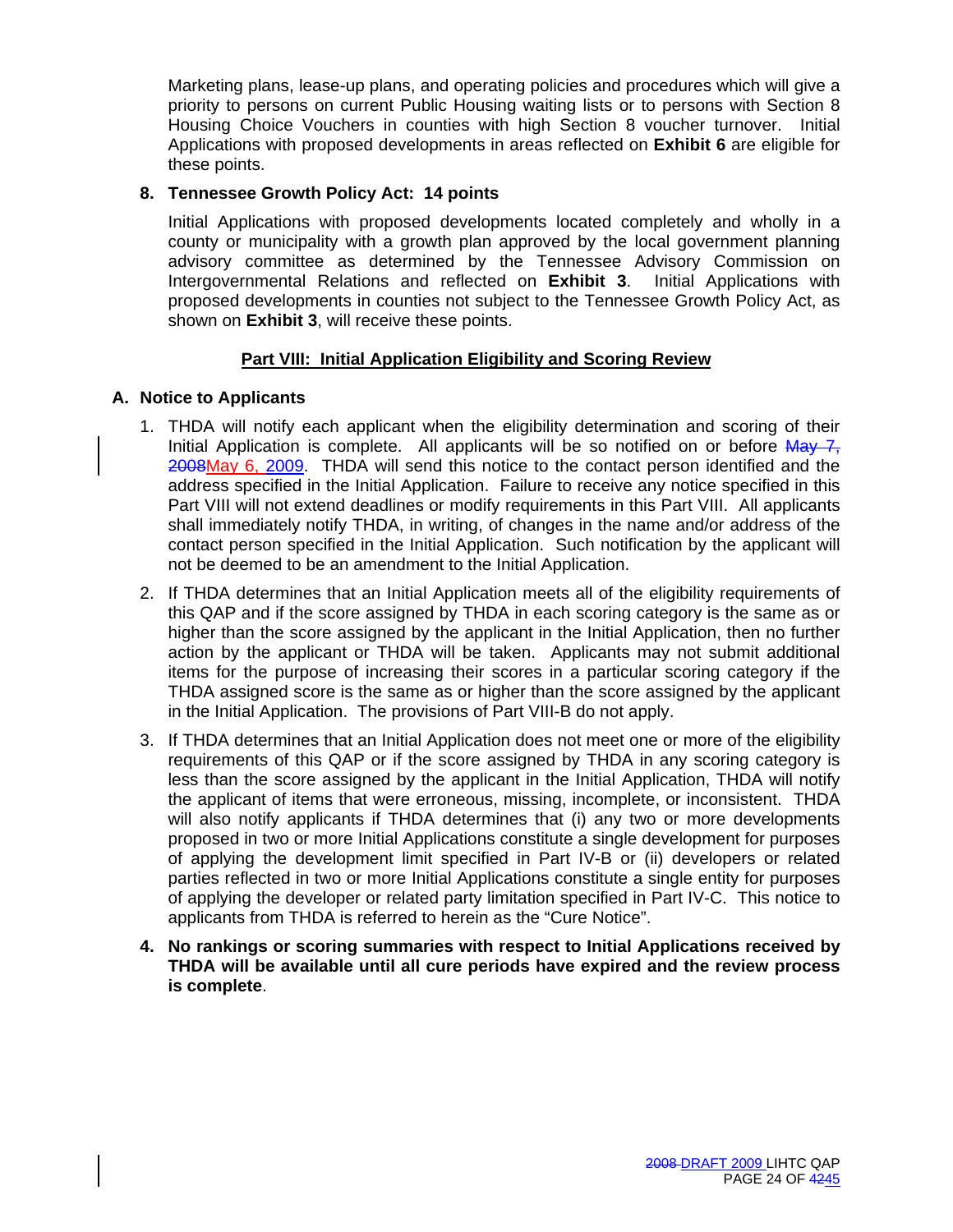# **B. Cure Period**

- 1. Applicants receiving a Cure Notice may, in compliance with the requirements of this Part VIII-B, correct erroneous items, supply missing or incomplete items and/or may clarify any inconsistencies related to the specific items identified by THDA during a cure period which shall begin on the date of the Cure Notice and shall end at 4:00 p.m. Central Time, on the date specified in the Cure Notice, which date shall be five (5) business days from the date of the Cure Notice. The Cure Notice shall specify the means and methods by which erroneous items may be corrected, missing items supplied, incomplete items completed and inconsistencies clarified. Applicants may not submit additional items for the purpose of increasing their score in a particular scoring category where the THDA assigned score is the same as or higher than the score assigned by the applicant in the Initial Application.
- 2. If additional documentation to address items specified in the Cure Notice is not submitted in accordance with the requirements contained in the Cure Notice, then the determination as to eligibility and scoring made by THDA is determinative. The review process described in Part VIII-C is not available to applicants who do not submit additional documentation in accordance with the Cure Notice (including, without limitation, the time deadlines specified therein.).
- 3. The cure provisions of this Part VIII-B **do not apply** to Initial Applications that are not submitted in accordance with the requirements of Part VI-B and -C.
- 4. THDA will review all documentation submitted in accordance with the Cure Notice for each relevant Initial Application. If THDA determines that an Initial Application, taking into account documentation submitted in accordance with the Cure Notice, meets all of the eligibility requirements of this QAP and if the score assigned by THDA in each scoring category is the same as or higher than the score assigned by the applicant in the Initial Application, then no further action by the applicant or THDA will be taken. Applicants may not submit additional items for the purpose of increasing their score in a particular scoring category where the THDA assigned score is the same as or higher than the score assigned by the applicant in the Initial Application, taking into account documentation submitted in accordance with the Cure Notice. The provisions of Part VIII-C will not apply.
- 5. If THDA determines that an Initial Application, taking into account documentation submitted in accordance with the Cure Notice, still does not meet any one of the eligibility requirements of this QAP or if the score assigned by THDA in any scoring category is still less than the score assigned by the applicant in the Initial Application, THDA will notify the applicant of the determination (the "Review Notice"). The Review Notice will specify the time period within which a request for review may be made.

# **C. Review Process**

- 1. Applicants who receive a Review Notice may submit, **in writing**, a request for review to the Executive Director of THDA. This request for review must be submitted in accordance with the Review Notice. A request for review will not be considered if no documentation was submitted or if documentation was not submitted in accordance with the Cure Notice (including, without limitation, the time deadlines therein). If no written request for review is submitted or if the written request submitted does not meet all requirements of the Review Notice or this QAP, no review will occur and the THDA determination prior to the issuance of the Review Notice will be final.
- 2. The request for review must identify the eligibility item or scoring category to be reviewed, **the information in the Initial Application OR the documentation submitted during the cure period relevant to the scoring category in question**, and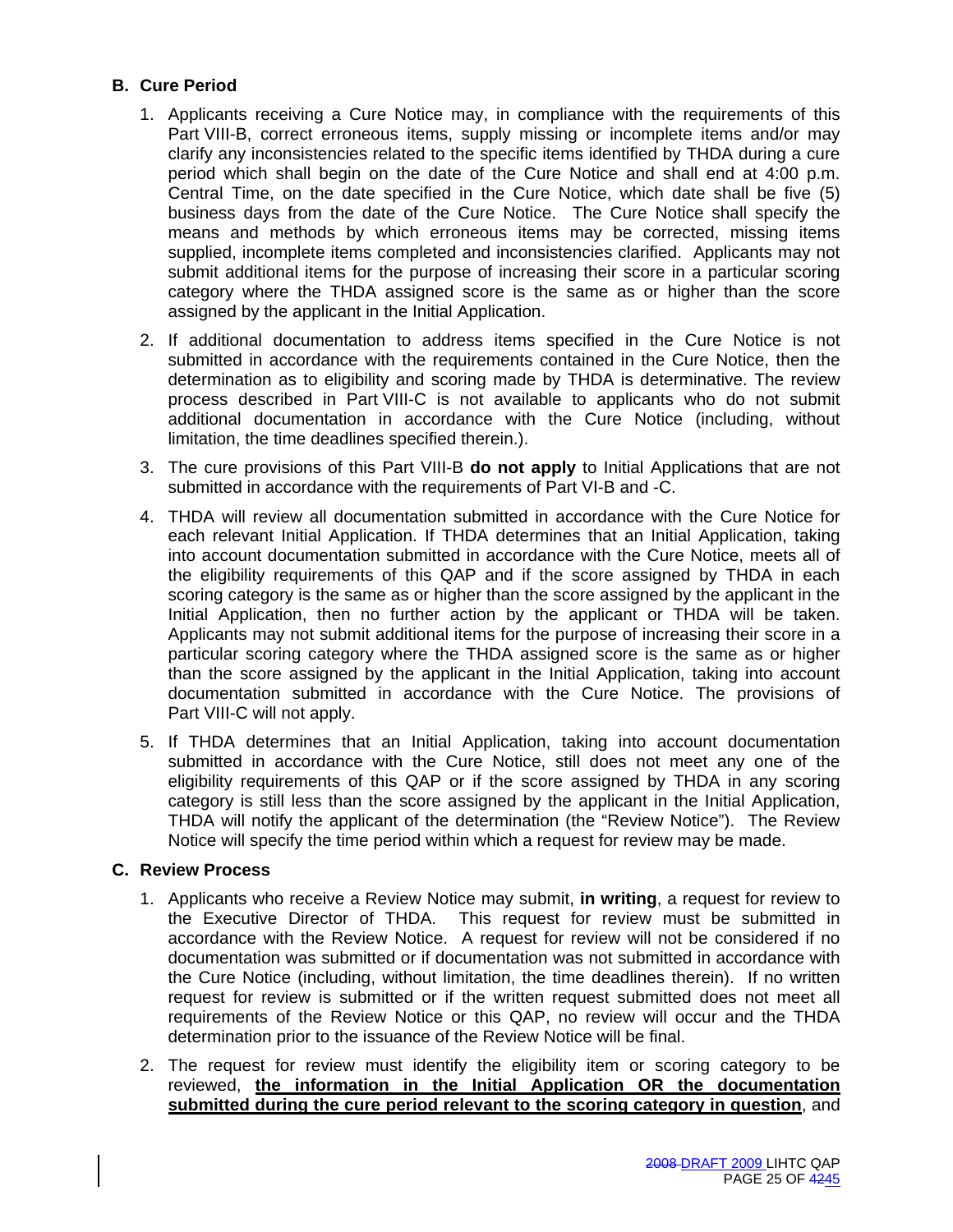the reason the applicant thinks that the eligibility determination or scoring was in error. The request for review must contain no more than two 8 1/2 X 11 inch pages, with print on one side of each page, typed in 12 point font or larger (or legibly hand written). Requests not meeting this format will not be considered.

- 3. No additional documentation may be submitted in connection with this request for review. No information submitted after the expiration of the relevant cure period specified in the Cure Notice for an Initial Application will be considered. Applicants may not submit additional items for the purpose of increasing their score in a particular scoring category where the THDA assigned score is the same as or higher than the score assigned by the applicant in the Initial Application, taking into account documentation submitted in accordance with the Cure Notice. Requests for review that were not submitted in accordance with the Review Notice will not be considered. The provisions of Part VIII-C-4, -5, and -6 will not apply.
- 4. The Policy and Programs Committee of the Board of Directors of THDA (the "Policy and Programs Committee") will meet in special session in June, 20082009, to evaluate the Initial Application, documentation submitted during the cure period, the Review Notice, the request for review and THDA staff analysis thereof (the "Review Meeting"). The Policy and Programs Committee will consider only documentation submitted in compliance with this Part VIII, regardless of whether the applicant or a representative thereof are present at the Review Meeting. The Policy and Programs Committee will consider whether documentation submitted as a result of the Cure Notice, taking into account the THDA staff analysis, is sufficient to meet the requirements of this QAP or is otherwise consistent with the spirit and intent of this QAP. **Any contact with THDA Executive Director, any member of the Policy and Programs Committee or any member of the THDA Board by any person or entity on behalf of any Initial Application between the date of the Review Notice and the date of the Review Meeting will be grounds for dismissal of the review request.**
- 5. Applicants or representatives thereof may contact THDA Multifamily and Special Programs staff regarding procedural matters only between the date of the Review Notice and the date of the Review Meeting, which contact, if limited as specified herein, will not constitute grounds for dismissal of a review request. Applicants or representatives thereof may, but are not required, to appear at the Review Meeting. Notice of the decision of the Policy and Programs Committee will be mailed to the applicant.
- 6. The final score for all Initial Applications will be determined after the Policy and Programs Committee meets. By adoption of this QAP, the THDA Board of Directors specifically delegates full authority to the Policy and Programs Committee to make the determinations specified in this Part VIII-C. The THDA Board of Directors will not consider requests to review decisions of the Policy and Programs Committee. All decisions of the Policy and Programs Committee are final. No matters with respect to eligibility under Part VII-A or with respect to scoring under Part VII-B will be considered after the date of the Policy and Programs Committee meeting.

#### **D. Final scoring and ranking of Initial Applications**

After the completion of the cure period and completion of the review process set forth above, the final score for each Initial Application will be determined. Each Initial Application will be listed in order of score and such rankings will be made available to all applicants. This ranking is not confirmation of a reservation of Tax Credits. Reservations will not be made until all set-asides have been applied and all limits have been applied.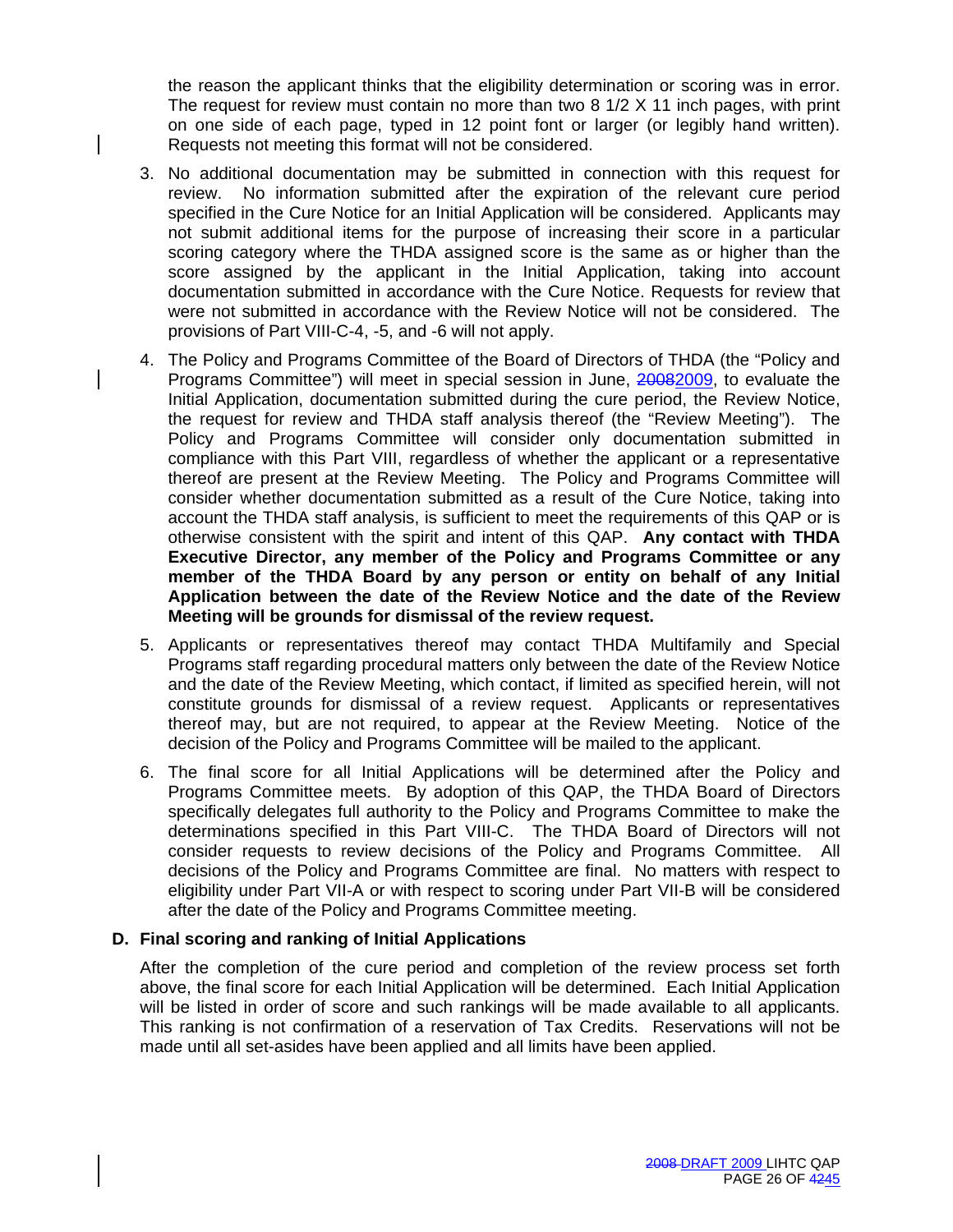# **E. Application of Various Limits/Final Ranking**

Following the final scoring of each Initial Application, THDA will reserve the available amount of Tax Credits in the Non-Profit Set-Aside, in the QCT Set-Aside, in the Rehabilitation Set-Aside, in the Public Housing Authority Set-Aside, in the Small Developments Set-Aside, and in the Rural Set-Aside, based on the final scores assigned to each Initial Application and the amount of Tax Credits determined by THDA to be appropriate, according to the following procedures and provisions:

- 1. Non-Profit Set-Aside:
	- a. Based on the final scoring of Initial Applications, THDA will list, in ranking order, all developments qualifying in the Non-Profit Set-Aside, and will reserve Tax Credits beginning with the highest ranking Initial Application in the initial Non-Profit Set-Aside and will proceed down the ranking until the point is reached where the last complete reservation can be made. **No partial reservations of Tax Credits will be made, except pursuant to Part VIII-E-7-c-(ii).** (The limitations specified in Part IV will apply.) If there are not enough Tax Credits remaining in the initial Non-Profit Set-Aside to reserve the full amount requested for the next Non-Profit Initial Application in line, the difference between the balance remaining in the initial Non-Profit Set-Aside and the amount needed to make a full reservation will be added to the Non-Profit Set-Aside..
	- b. After the initial Non-Profit Set-Aside is completely reserved, other qualified Non-Profit applications that did not receive a reservation will be included and considered, along with other applications, in the Qualified Census Tract Set-Aside, the Rehabilitation Set-Aside, the Public Housing Authority Set-Aside, the Small Development Set-Aside, or the Rural Set-Aside, as applicable.
	- **c. Tax Credits remaining in the initial Non-Profit Set-Aside after all of these steps will not be reserved for other Initial Applications.**
- 2. Qualified Census Tract Set-Aside
	- a. For Initial Applications in the Qualified Census Tract Set-Aside, THDA will list, in ranking order, qualified Initial Applications and will make reservations beginning with the highest ranking Initial Application and will proceed down the ranking until the point is reached when the last complete reservation has been made from the Set-Aside amount. **No partial reservations of Tax Credits will be made, except pursuant to Part VIII-E-7-c-(ii).** (The limitations specified in Part IV will apply.) Reservations made to Initial Applications pursuant to this subsection will be deducted from the Rural Set-Aside, as appropriate, based on the county in which the development is located.
	- b. After the Qualified Census Tract Set-Aside is completely reserved, other qualified applications for developments located in a Qualified Census Tract that have not received a reservation will be included and considered, along with other applications, in the Rehabilitation Set-Aside, the Public Housing Authority Set-Aside, the Small Development Set-Aside, or the Rural Set-Aside, as applicable. The point in Part VII-B-1-b-(i), if given, will not be taken into account in the ranking under this section.
- 3. Rehabilitation Set-Aside
	- a. For Initial Applications in the Rehabilitation Set-Aside, THDA will list, in ranking order, qualified Initial Applications and will make reservations beginning with the highest ranking Initial Application and will proceed down the ranking until the point is reached when the last complete reservation has been made from the Set-Aside amount. **No partial reservations of Tax Credits will be made, except pursuant**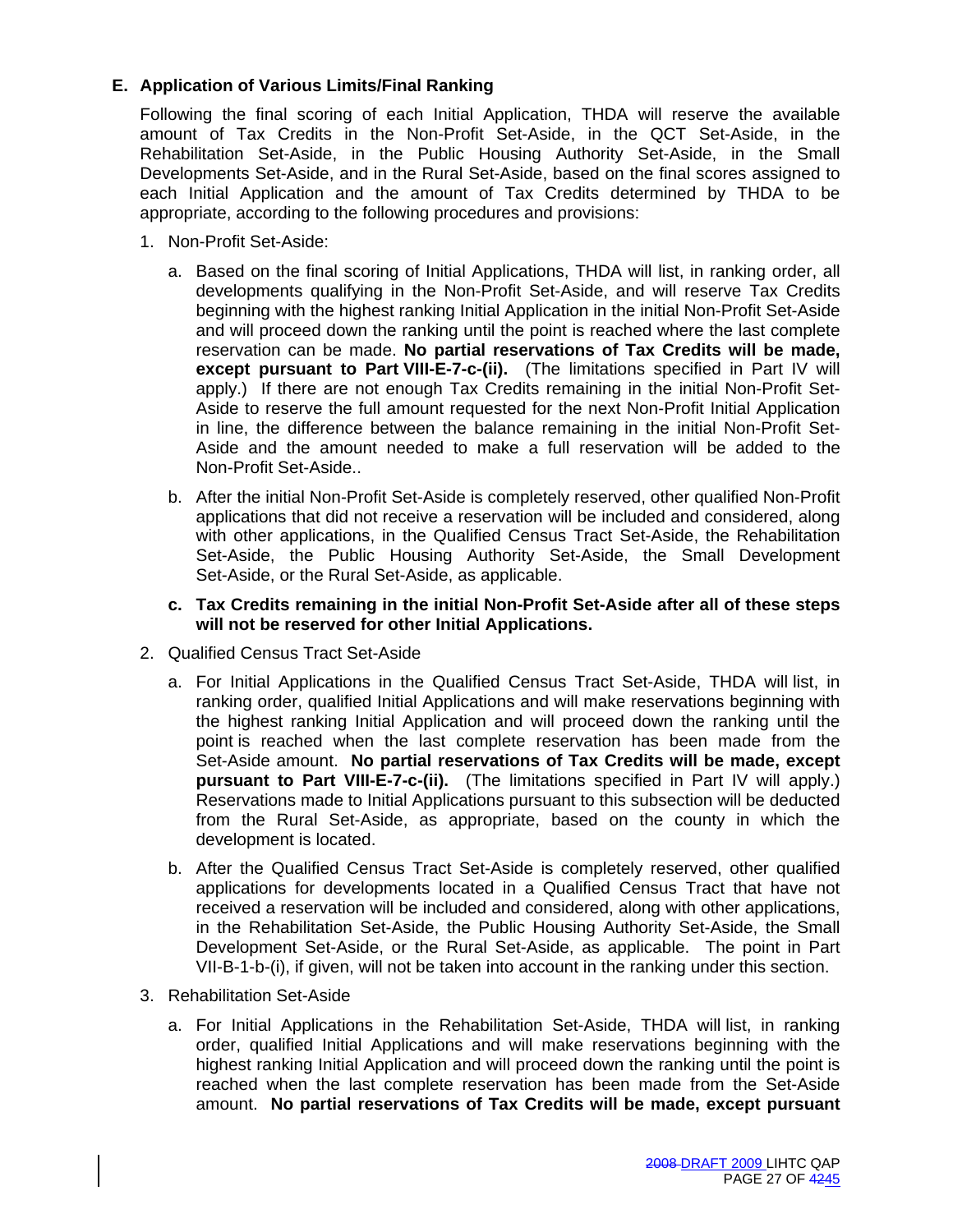**to Part VIII-E-7-c-(ii).** (The limitations specified in Part IV will apply.) Reservations made to Initial Applications pursuant to this subsection will be deducted from the Rural Set-Aside, as appropriate, based on the county in which the development is located.

- b. After the Rehabilitation Set-Aside is completely reserved, other qualified applications for developments proposing rehabilitation that have not received a reservation will be included and considered, along with other applications, in the Public Housing Authority Set-Aside, the Small Development Set-Aside, or the Rural Set-Aside, as applicable.
- 4. Public Housing Authority Set-Aside:
	- a. For Initial Applications in the Public Housing Authority Set-Aside, THDA will list, in ranking order, qualified Initial Applications and will make reservations beginning with the highest ranking Initial Application and will proceed down the ranking until the point is reached when the last complete reservation has been made from the Set-Aside amount. **No partial reservations of Tax Credits will be made, except pursuant to Part VIII-E-7-c-(ii).** (The limitations specified in Part IV-B and -D will apply.) Reservations made to Initial Applications pursuant to this subsection will be deducted from the Rural Set-Aside, as appropriate, based on the county in which the development is located.
	- b. After the Public Housing Set-Aside is completely reserved, other qualified applications for developments qualifying for the Public Housing Authority Set-Aside that have not received a reservation will be included and considered, along with other applications, for the Small Development Set-Aside, or the Rural Set-Aside, as applicable.
- 5. Small Developments Set-Aside:
	- a. For Initial Applications in the Small Developments Set-Aside, THDA will list, in ranking order, qualified Initial Applications and will make reservations beginning with the highest ranking Initial Application and will proceed down the ranking until the point is reached when the last complete reservation has been made from the Set-Aside amount. **No partial reservations of Tax Credits will be made, except pursuant to Part VIII-E-7-c-(ii).** (The limitations specified in Part IV will apply.) Reservations made to Initial Applications pursuant to this subsection will be deducted from the Rural Set-Aside, as appropriate, based on the county in which the development is located.
	- b. After the Small Developments Set-Aside is completely reserved, other qualified applications for developments qualifying for the Small Developments Set-Aside that have not received a reservation will be included and considered, along with other applications, in the Rural Set-Aside.
- 6. Rural Set-Aside:

For Initial Applications in the Rural Set-Aside, THDA will list, in ranking order, qualified Initial Applications and will make reservations beginning with the highest ranking Initial Application and will proceed down the ranking until the point is reached when the last complete reservation has been made from the Set-Aside amount. **No partial reservations of Tax Credits will be made, except pursuant to Part VIII-E-7-c-(ii).** (The limitations specified in Part IV will apply.)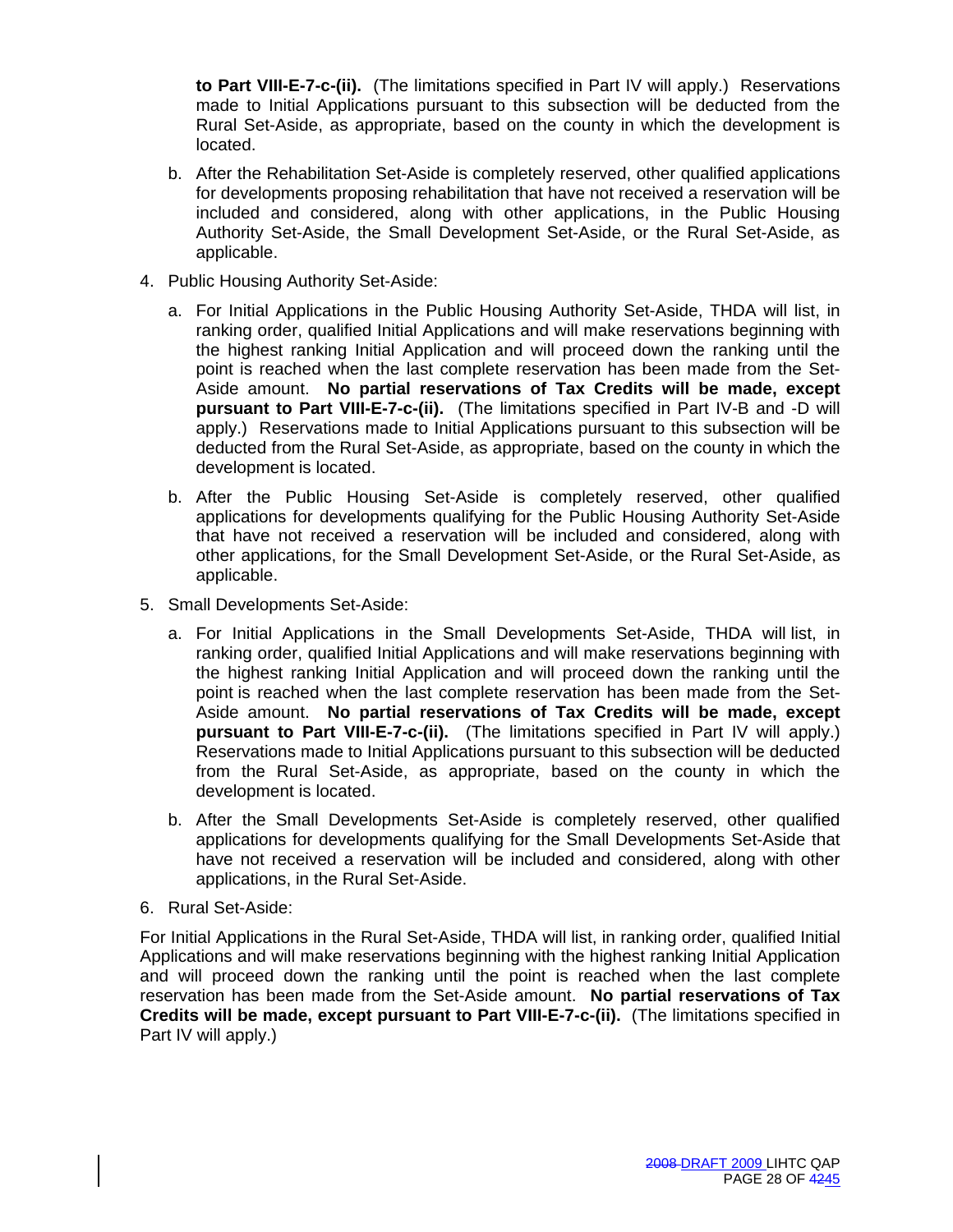- 7. Combining Remaining Tax Credits and Remaining Applications:
	- a. Any Tax Credits remaining after steps 1 through 6 above are complete will be combined with any other Tax Credits that are unallocated for any reason (from Part III-A above).
	- b. All remaining qualified Initial Applications will then be listed, in ranking order, in two final lists: Non-Profit and Other. **Throughout the remainder of the reservations, THDA will ensure that at least ten percent (10%) of Tax Credits have been reserved to Non-Profit Initial Applications, even if a lower ranking Non-Profit Initial Application must be reserved Tax Credits before a higher-ranking Other Initial Applications.** THDA will reserve any remaining Tax Credits to the remaining Initial Applications beginning with the highest ranking Initial Application, subject to the priority for Non-Profit Initial Applications and the Set-Asides described in this QAP, and continuing down the lists until the last complete reservation is made. **No partial reservations of Tax Credits will be made, except pursuant to Part VIII-E-7-c-(ii).** (The limitations specified in Part IV will apply.)
	- c. (i) If the steps above leave THDA with insufficient Tax Credits to make a complete reservation to the next highest ranking Initial Application, THDA will hold the Tax Credits remaining until enough Tax Credits have been recaptured or returned for a complete reservation to be made. THDA will then make a complete reservation to the next highest ranking Initial Application (The limitations specified in Part IV will apply.)
		- (ii) If the Tax Credits remaining are likely to exceed one percent (1%) of the total Tax Credits available for reservation, thereby eliminating THDA from applying for Tax Credits from the National Pool in a subsequent year, then any remaining Tax Credits shall be offered as a partial reservation to the next highest ranking applicant, pursuant to this section, until the Tax Credits are accepted. (The limitations in Part IV will apply.) Acceptance of a partial reservation according to this provision would not classify a development as an "existing" application in subsequent years, but any limitation on Tax Credits per development in subsequent years would apply to any such partial reservation.

# **8. Tax Credits remaining in the Non-Profit Set-Aside after all qualified Non-Profit Initial Applications have received reservations of Tax Credits cannot be reserved to other Initial Applications.**

9. Tie Breaker

In the event there is a tie between two or more Initial Applications at the cutoff for receipt of a Tax Credit reservation, the Initial Application requesting the least Tax Credits per square foot of heated, low-income, residential floor space will be given priority. If this first tie breaker still results in a tie, the Executive Director of THDA and the Chair of THDA, or his designee, will, in their sole discretion, determine which Initial Application will be given priority.

# **Part IX: Reservation of Tax Credits**

# **A. Reservation Notice**

THDA will notify, in writing, each successful applicant of an initial reservation of Tax Credits (the "Reservation Notice"). In determining the initial amount of Tax Credits to be reserved, THDA will use the costs, incomes and expenses submitted in the Initial Application, as determined by THDA to be reasonable. **The final amount of Tax Credits allocated to each successful applicant may be less than, but will not be more than, the amount**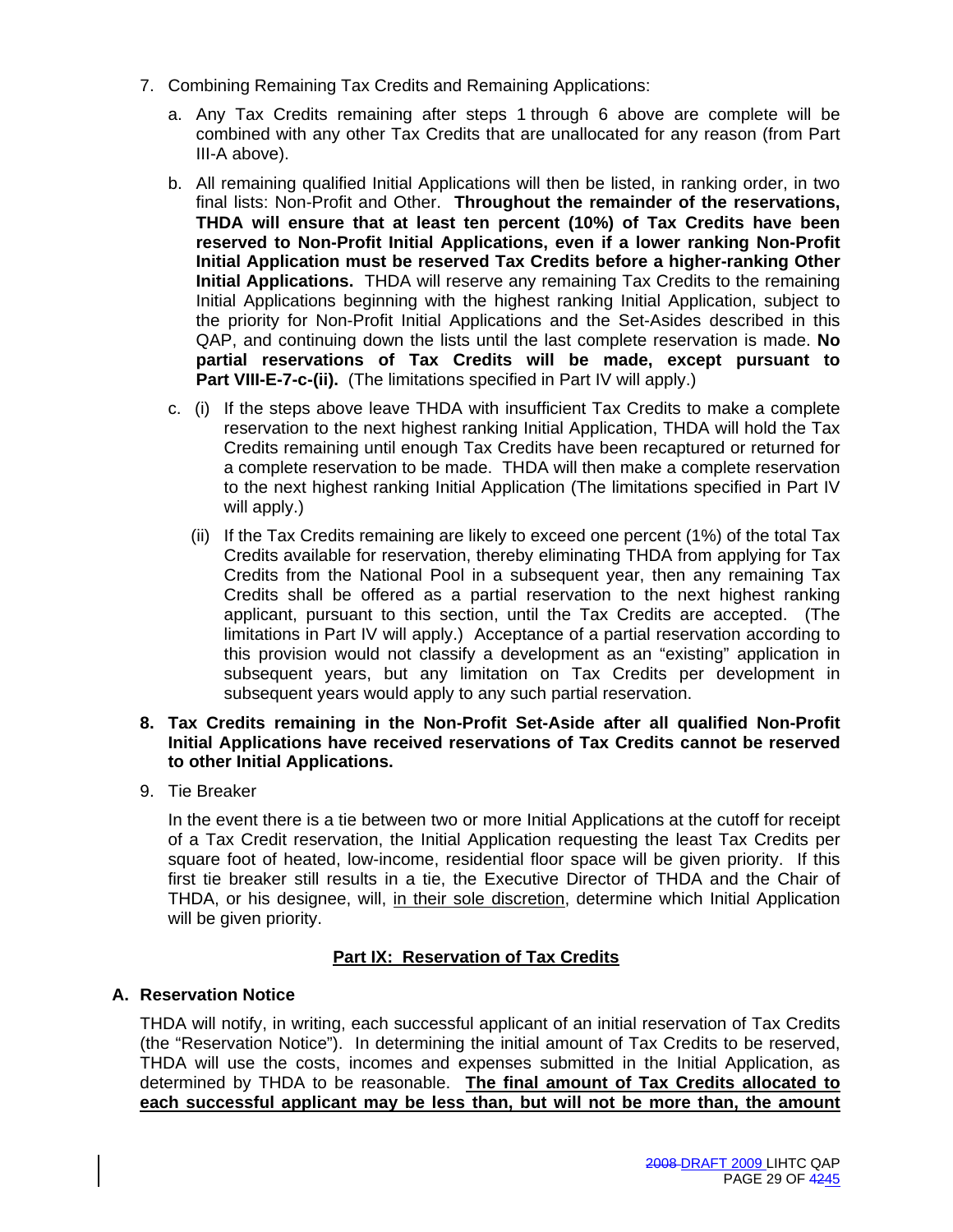**requested in the Initial Application, the amount specified in the Reservation Notice or the amount reflected in a Carryover Allocation**. Allocations will be determined in connection with a Carryover Allocation and in connection with an evaluation at the time the development is placed in service, in accordance with Section 42(m)(2) and this QAP.

# **B. Submission of Additional Information and Documentation**

The Reservation Notice will specify what additional information and documentation is required and will specify a date by which such information and documentation must be submitted to THDA.

At a minimum, the applicant will be required to provide the following information and documentation, which information and documentation shall be in a form and with substance acceptable to THDA, **by the date(s) specified in the Reservation Notice**:

- 1. Firm commitment letters for construction financing and competitive state or Federal loans or grants (i.e.: AD-622 for USDA/RD [formerly FmHA]), executed as specified in the letter and otherwise in a form and with substance acceptable to THDA;
- 2. Most recent utility allowance documents (from USDA/RD [formerly FmHA], HUD, local PHA, or utility company) demonstrating the basis for calculations of utility costs for the size and type of units proposed;
- 3. Written documentation from each service provider that all necessary utilities (i.e.: electricity, gas (if proposed development utilizes gas), sewer, and water) are available at the site;
- 4. Written documentation from the appropriate local governmental authority demonstrating that current zoning and other local land use regulations permit the development as proposed or that no such regulations currently apply to the proposed development (as new construction, acquisition and rehabilitation, or rehabilitation only);
- 5. Detailed information about the syndication transaction including, without limitation, a firm commitment letter from the purchaser of the tax credits executed as specified in the Reservation Notice
- 6. For Initial Applications subject to Part VII-A-4-a-(ii), Part VII-A-4-a-(v), Part VII-A-4-a-(vi), Part VII-A-4-a-(vii), Part VII-B-2-a-(ii); Part VII-B-2-a-(iii); Part VII-B-2-a-(iv); Part VII-B-2-b-(i); Part VII-B-2-c; and/or Part VII-B-4, certification from the design architect or construction contractor, as applicable; and
- 7. Market Study:
	- a. A market study performed by an **independent third party** must be provided for all proposed developments within the time period specified in the Reservation Notice. This study, in a form and with content acceptable to THDA in its sole discretion, must support the need and demand for the type of housing proposed, taking into account all other subsidized developments in the market area and including data on comparable units being 90% rent occupied and the market feasibility of the proposed rent structure. **The market study must include all information identified in this Part IX-B-7.**
	- **b. Market studies must be less than six months old at the time of submission in order to be acceptable.**
	- **c. The market study must include, without limitation:** 
		- (i) Name and telephone number of person performing the study, their qualifications to perform the market study, and a statement indicating the person and/or entity performing the study has no identity of interest with any person or entity involved in the Development, including, without limitation, the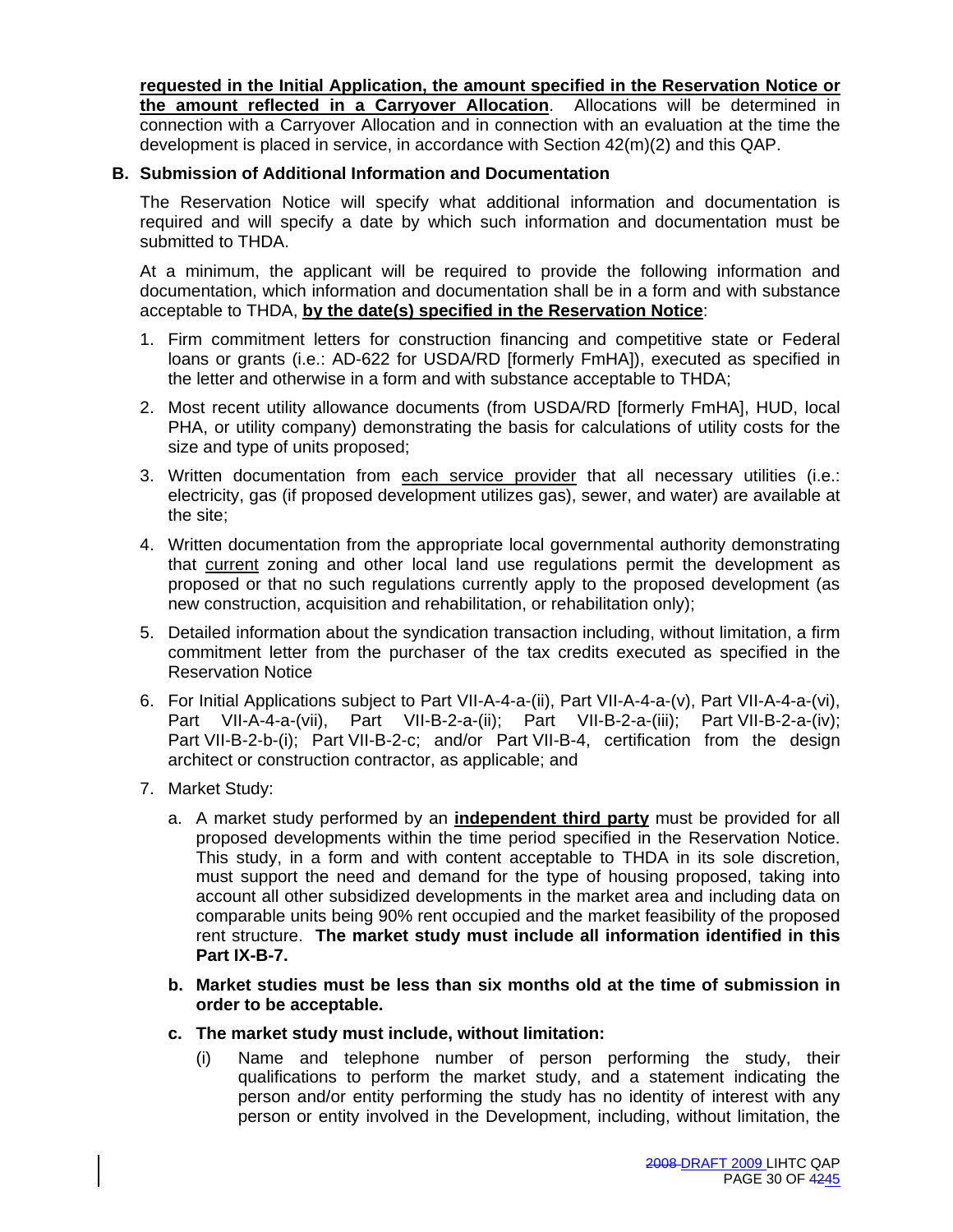ownership entity and any of its partners, any other member of the development team, or any individuals involved in any such entities;

- (ii) On site field study by person performing the market study;
- (iii) Data identifying and describing the market areas, neighborhood and site, including geographic and demographic information;
- (iv) Data identifying existing units and rent types including any existing LIHTC developments, any proposed developments which have a LIHTC Reservation Notice, and any proposed developments which have a LIHTC Carryover Allocation which will be built or renovated in the market area or neighborhood;
- (v) Data to support a proposed rent structure of 90% or less of the maximum allowable net LIHTC rents for the market area or neighborhood, if such a rent structure was proposed in the Initial Application;
- (vi) Data identifying vacancies of rental units in the market area and neighborhood;
- (vii) Data identifying income qualified households at or below the LIHTC income limits in the market area or neighborhood;
- (viii) Current and projected need based on market conditions supported by data from various market sources including waiting list information from all Section 8 and local public housing authorities serving the market area or neighborhood;
- (ix). Projected absorption time (rent up) of the proposed units by the market area or neighborhood;
- (x) Data identifying and supporting the need for rental housing for the elderly (55 years and older) and persons with disabilities, if such structure is proposed in the Initial Application;
- (xi) Land value analysis and information with regard to comparable land sales; and
- (xii) Color photographs of the proposed site and surrounding neighborhood.
- **e. Based on the information and analysis presented in the market study, and based on other information available to THDA, THDA may determine, in its sole discretion, that market demand is not sufficient to support the proposed development.**
- 8. Other information or documentation as THDA may deem necessary to fully evaluate the proposed developments and the applicant's ability to proceed.
- 9. In the event a Reservation Notice is accepted and all fees, information, and documentation specified in Part IX –B and in the Reservation Notice are submitted to THDA by the dates specified in the Reservation Notice, except for documentation specified in Part IX-B-5, but the applicant is unable to proceed as a result of an inability to satisfy Part IX-B-5, the applicant will not be subject to point penalty for untimely return of Tax Credits under the Low-Income Housing Tax Credit Qualified Allocation Plan for 2009, if applicable, and the Reservation Fee may be refunded upon a formal return of the Tax Credits made available under the Reservation Notice.

#### **C. Status Reports**

All developments with a Reservation Notice shall provide status reports outlining progress toward completion by dates, in a form and with substance as specified by THDA in the Reservation Notice. Information requested will be development specific and may include such items as construction progress.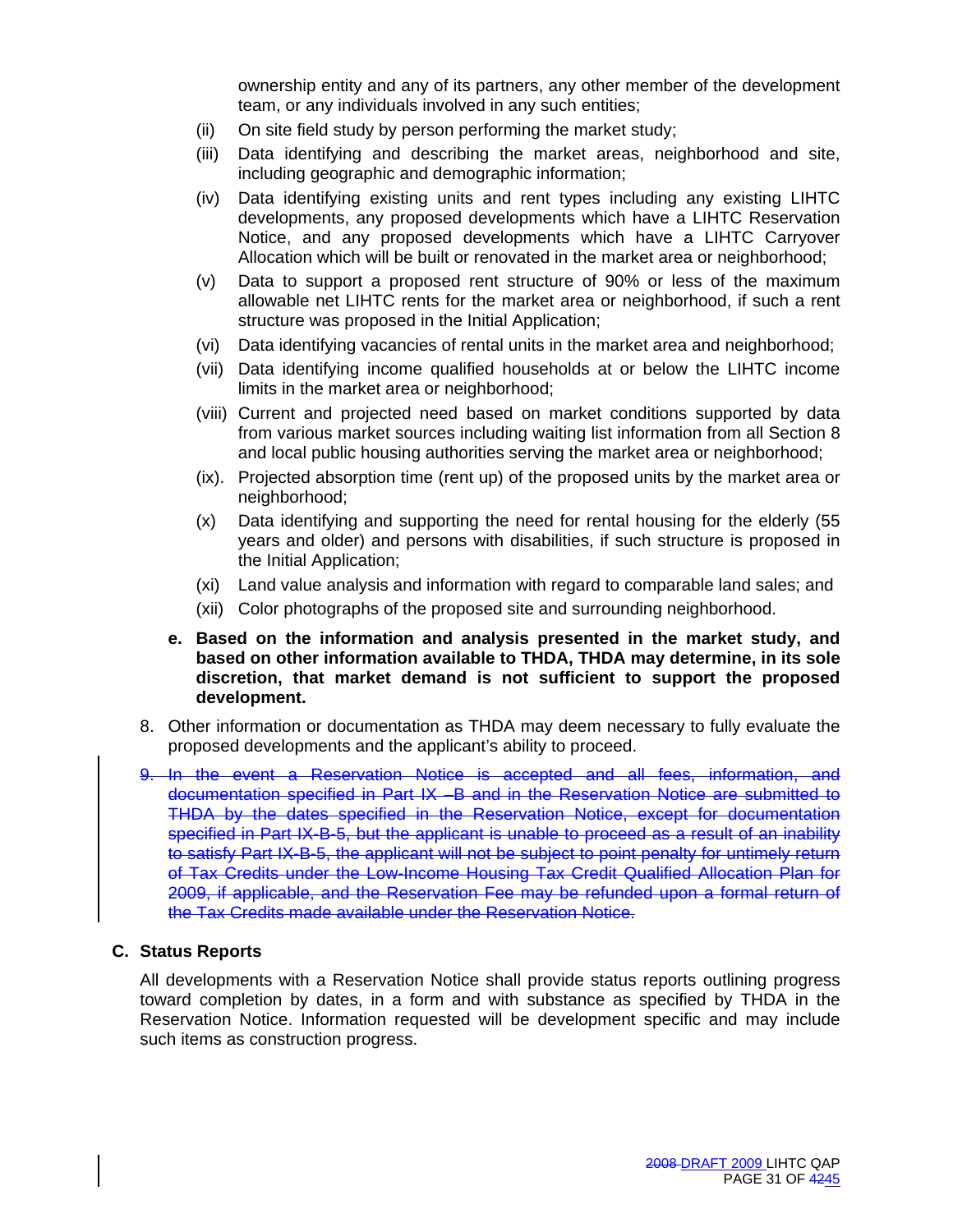# **D. Recapture of Tax Credits During Reservation Period**

- 1. THDA will cancel a Reservation Notice for failure to fully satisfy conditions imposed in connection with the Reservation Notice and for failure to provide satisfactory information or documentation required by the Reservation Notice by the deadlines specified in the Reservation Notice. This means that the Tax Credits referred to in the Reservation Notice are not available for the development specified in the Reservation Notice and will be made available to other qualified developments. Deadlines specified in the Reservation Notice are the dates upon which Tax Credits are deemed recaptured by THDA unless the conditions related to each deadline have been met on or before such deadline or unless an extension has been granted under Part XIV-C.
- 2. Tax credits made available through a Reservation Notice may be voluntarily returned. Any such return means Tax Credits are not available for the development referenced in the Reservation Notice.
- 3. Any Tax Credits recaptured either by cancellation of a Reservation Notice under Part IX-D-1 above or by voluntary return under Part IX-D-2 above will be reserved to the fullest extend practical to other qualified Initial Applications for Tax Credits as provided in this QAP.

# **Part X: Carryover Allocation**

# **A. Qualifying for a Carryover Allocation**

A development with a Reservation Notice but which will not be placed in service by December 31, 20082009, may be eligible for a Carryover Allocation. In order to qualify for a Carryover Allocation, the ownership entity identified in the Initial Application must have ownership of the property on or before November 17, 20082009, and must have spent a minimum of ten percent (10%) of the reasonably expected basis in the development on or before May 1, 20092010.

#### **B. Carryover Allocation Requirements**

1. To file for a Carryover Allocation, the owner must, no later than November 17, 20082009:

- a. Complete a Carryover Allocation Application (**Form furnished by THDA**);
- b. Submit a copy of the recorded warranty deed showing ownership by the ownership entity identified in the Initial Application or a fully executed 50-year ground lease showing the Ownership Entity as identified in the Initial Application as the lessee;
- c. Submit any other development specific materials THDA may require; and
- d. Make an irrevocable gross rent floor election (**Form furnished by THDA**).
- 2. The owner must execute a Carryover Allocation document (**Form furnished by THDA**) no later than December 31, 20082009.
- 3. To meet the Carryover Allocation requirements, the owner must submit the Cost Certification (**Form furnished by THDA**) for the ten percent (10%) test no later than May 1November 17, 20092010.

#### **C. Tax Credits Available**

The amount of Tax Credits to be allocated by a Carryover Allocation will be determined by THDA in connection with an evaluation at the time a Carryover Allocation is requested and in accordance with Section 42(m)(2). **This amount may be less than, but will not be more than, the Tax Credit amount in the Reservation Notice.**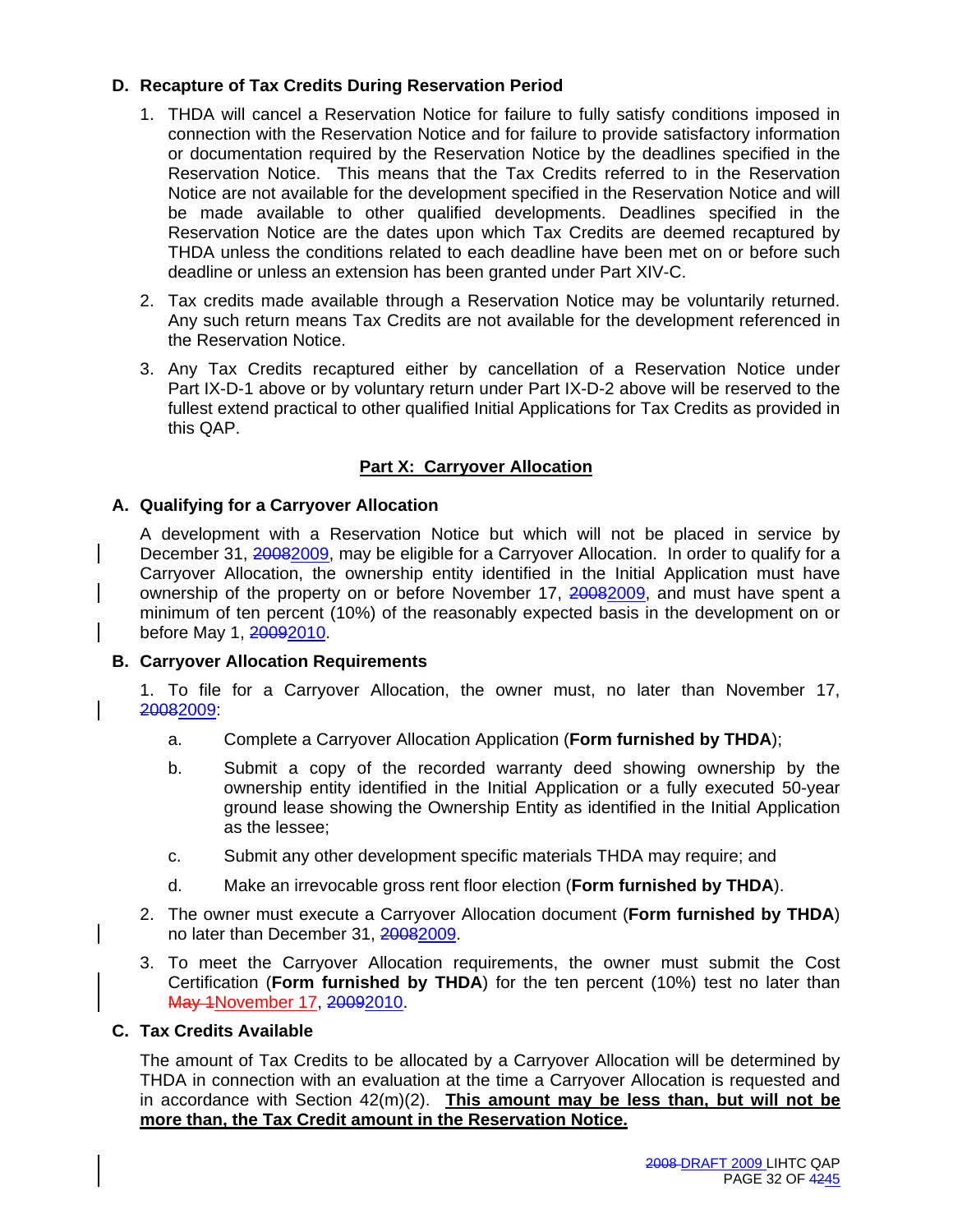# **D. Status Reports**

All developments with a Carryover Allocation shall provide status reports outlining progress toward completion by dates, in a form and with substance as specified by THDA in the Carryover Allocation. Information requested will be development specific and may include such items as construction progress.

# **E. Recapture of Tax Credits During Carryover Period**

- 1. THDA will cancel a Carryover Allocation for failure to fully satisfy conditions imposed in connection with the Carryover Allocation. This means that the Tax Credits referred to in the Carryover Allocation are not available for the development specified in the Carryover Allocation and will be made available to other qualified developments. Deadlines specified in the Carryover Allocation are the dates upon which Tax Credits are deemed recaptured by THDA unless the conditions related to each deadline have been met on or before such deadline. Such Tax Credits are recaptured by THDA, without further notice, effective as of the deadline established in the Carryover Allocation which was not met.
- 2. Tax Credits allocated by a Carryover Allocation may be voluntarily returned. Any such return means that Tax Credits are not available for the development referenced in the Carryover Allocation.
- 3. Any Tax Credits recaptured either by cancellation of a Carryover Allocation under Part X-E-1 above or by voluntary return under Part X-E-2 above will be made available as follows:
	- a. Any Tax Credits returned before October 1, 20082009, will be reserved to other qualified Initial Applications for Tax Credits as provided in this QAP;
	- b. Any Tax Credits returned on or after October 1, 20082009, will be reserved pursuant to a QAP for 20092010, if available.

# **Part XI: Placed In Service**

# **A. Placed In Service Requirements**

- 1. After all units in a development are placed in service, THDA will make a final allocation of Tax Credits and will issue IRS Form(s) 8609 only after receipt of the following, in a form and with substance satisfactory to THDA, in its sole discretion:
	- a. Final Application (Form furnished by THDA);
	- b. Applicant's Verification Form for each building in the development **(Form furnished by THDA)**;
	- c. Final Cost Certification of actual costs, incomes and expenses, including actual syndication proceeds, from an independent CPA licensed in Tennessee **(Form furnished by THDA)**;
	- d. Original Recorded Land Use Restrictive Covenants **(Form furnished by THDA)**;
	- e. Copy of the recorded warranty deed indicating ownership;
	- f. Certifications as may be required under Part VII-A and Part VII-B of this QAP;
	- g. Certificate of Occupancy for each building;
	- h. Required Compliance Monitoring Fee; and
	- i. Verification from THDA Program Compliance Division of THDA Owner's Compliance Training attendance in accordance with Part XIII-K of this QAP; and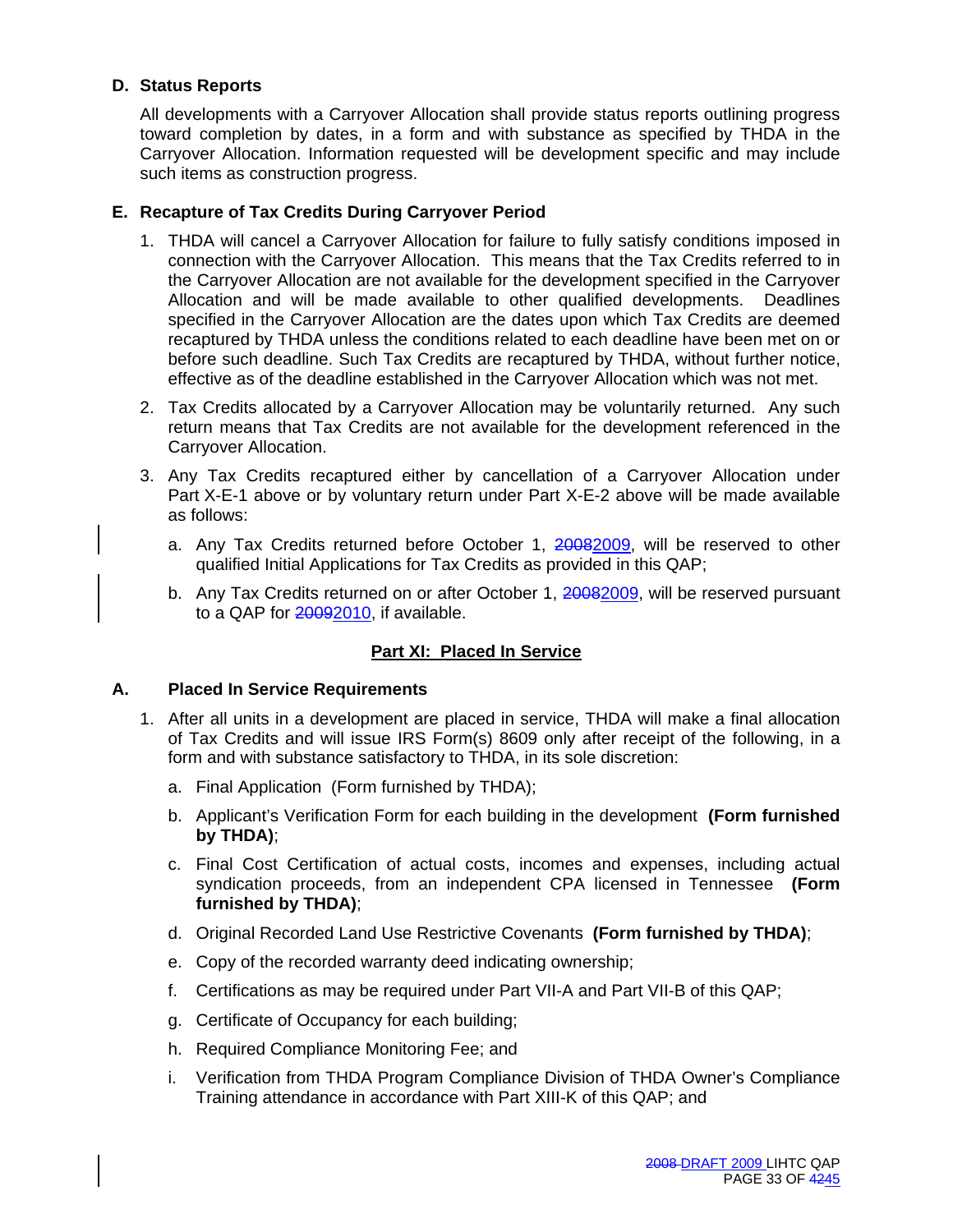- j. Other documentation as THDA may reasonably require.
- 2. THDA must receive a copy of the promissory note and recorded deed of trust for permanent financing of the development within fifteen (15) business days of the date of recording of the deed of trust. Failure to provide such documentation shall be deemed an event of noncompliance hereunder. THDA reserves the right to issue revised IRS Form(s) 8609 following receipt of the copy of the promissory note and recorded deed of trust if the terms of the promissory note and/or deed of trust vary from the terms specified in the Final Application.

# **B. Tax Credits Available**

The amount of Tax Credits allocated when a development is placed in service will be determined by THDA based on an evaluation of the above required information and documentation and in accordance with Section 42(m). **This amount may be less than, but will not be more than, the amount reserved in the Reservation Notice or allocated in the Carryover Allocation**. **THDA reserves the right to make adjustments in the amount of Tax Credits finally allocated based on the information submitted and Section 42 requirements.**

# **Part XII: Developments to be Financed With Tax Exempt Bonds**

A development financed with tax-exempt bonds may be eligible for an allocation of Tax Credits outside the competitive process described in this QAP. The development must meet the following conditions:

- A. If fifty percent (50%) or more of the aggregate basis of a development is financed with taxexempt bonds, the development is eligible to apply for Tax Credits outside the competitive allocation process described in this QAP. If less than fifty percent (50%) of the aggregate basis of a development is financed with tax-exempt bonds, the competitive allocation process described in this QAP applies. Either counsel or a Certified Public Accountant licensed in Tennessee must certify to THDA that this financing requirement is met.
- **B. Developments which are not subject to the competitive allocation process must, nevertheless, make application for Tax Credits to THDA in accordance with the terms of the THDA tax-exempt bond Commitment Letter based on bonds issued as a result of an allocation of 20082009 volume cap by THDA. All such developments must meet all eligibility requirements of this QAP. THDA will, in its sole discretion, determine the appropriate amount of Tax Credits to be allocated, and will issue a Reservation Notice. In determining the initial amount of Tax Credits to be reserved, THDA will use the costs, incomes and expenses submitted in the Initial Application, as determined by THDA to be reasonable. The final amount of Tax Credits allocated may be less than the amount specified in the Reservation Notice. Allocations will be determined in connection with an evaluation at the time the development is placed in service, in accordance with Section 42(m)(2) and this QAP. Any such allocation of Tax Credits will not count against the limits on Tax Credits by county or by developer specified in Part IV. All requirements of Section 42 and this QAP apply to such developments.**
- C. Initial Applications for developments pursuant to this Part XII will be subject to the eligibility requirements in Part VII-A and to the minimum scoring requirements in Part VII-B.
- D. Developments receiving Tax Credits pursuant to this Part XII will be subject to all fees and compliance requirements and procedures as described in this QAP.
- E. Initial Applications for developments pursuant to this Part XII may be submitted to THDA outside the initial application deadlines stated in this QAP.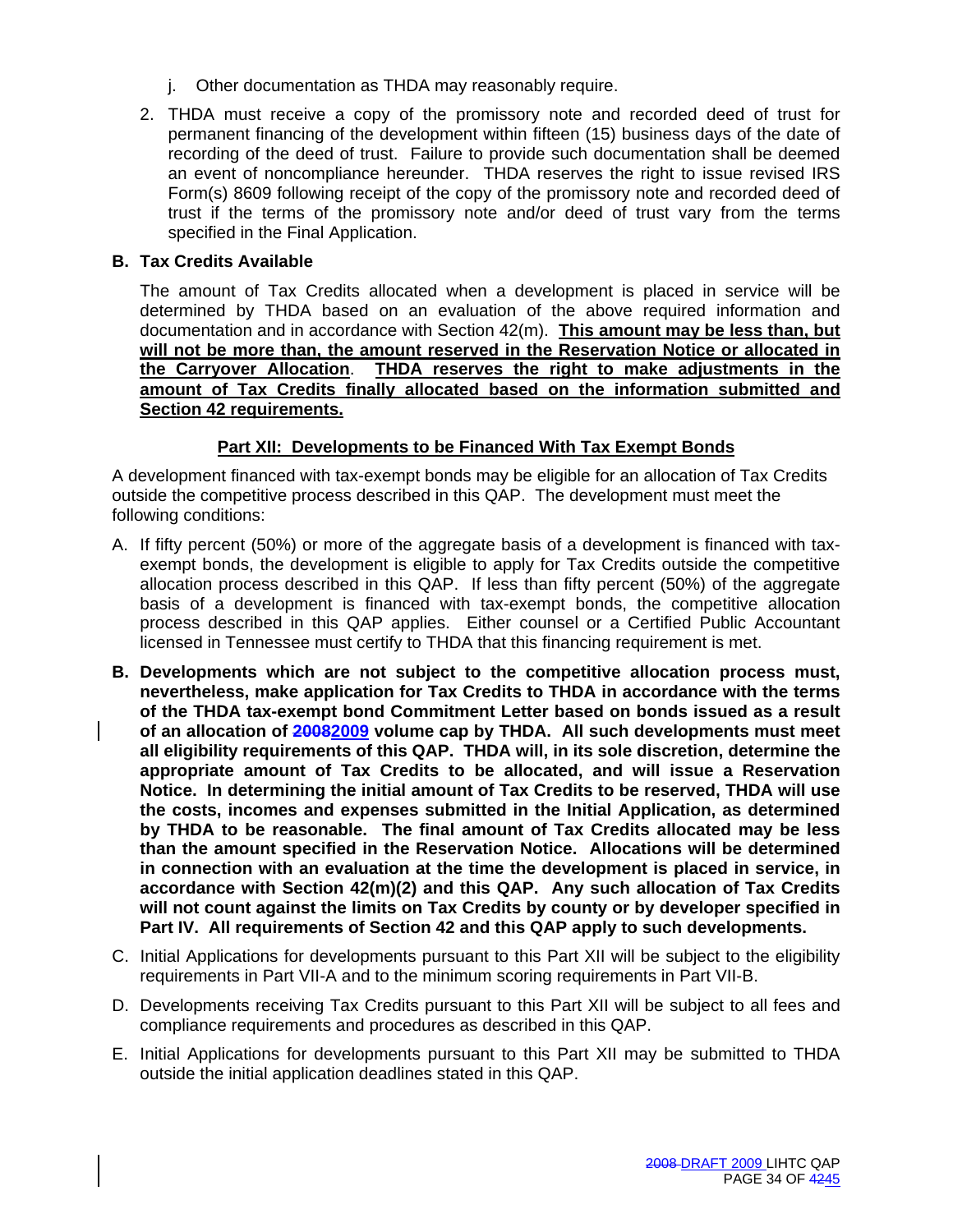- F. If a development or proposed development is the subject of a pending competitive Tax Credit Initial Application and becomes the subject of a Multifamily Tax Exempt Bond Authority Application, the issuance of a bond Commitment Letter by THDA shall constitute the withdrawal of the competitive Tax Credit Initial Application.
- G. Initial Applications for noncompetitive Tax Credit for developments that have received an allocation of Multifamily Tax-Exempt Bond Authority in 1998–1999 or later will not be considered prior to October 1, 20082009.

# **Part XIII: Compliance Monitoring**

Compliance monitoring procedures apply to all buildings placed in service in Tennessee which have received Tax Credits allocated under Section 42. The current compliance monitoring procedures and requirements are as follows:

- A. Owners must certify annually (Owner's Annual Certification of Compliance) under penalty of perjury that:
	- 1. The development meets the minimum requirements of the appropriately selected test (i.e. 40/60 or 20/50) per Section 42(g)(1);
	- 2. There was no change in the applicable fraction (as defined in Section 42(c)(1)(B)) of any building in the development;
	- 3. The owner has received an annual income certification from each low-income resident and has documentation to certify that tenant income has not increased above 140% of the income limitation required under Section  $42(q)(2)(D)(ii)$ ;
	- 4. Each low-income unit is rent restricted under Section 42(g)(2);
	- 5. All units in the project were for use by the general public, including the requirement that no finding of discrimination under the Fair Housing Act, 42 U.S.C. 3601-3619, occurred for the project.
	- 6. Each building in the development is suitable for occupancy, taking into account local health, safety, and building codes (or other habitability standards) and the state or local government unit responsible for making local, health, safety, or building code inspections did not issue a violation report for any building or low-income unit in the project;
	- 7. There has been no change in the eligible basis (as defined in Section 42(d)) of any building in the development;
	- 8. All resident facilities included in the eligible basis under Section 42(d) of any building in the development, such as a swimming pool, other recreational facilities, and parking areas, are provided on a comparable basis without charge to all residents of the development;
	- 9. If a low-income unit has been vacant during the year, reasonable efforts have been made to rent that unit to residents having a qualifying income and while the unit has been vacant no units of comparable or smaller size have been rented to residents not having a qualifying income;
	- 10. If the income of residents of a low-income unit in the development increased above the limit allowed in Section  $42(q)(2)(D)(ii)$ , the next available unit of a comparable or smaller size was rented to residents having a qualifying income;
	- 11. An extended low-income housing commitment, as described in Section 42(h)(6), was in effect, including the requirement under Section  $42(h)(6)(B)(iv)$  that an owner cannot refuse to lease a unit in the project to an applicant because the applicants holds a voucher under Section 8 of the United States Housing Act of 1937, 42 U.S.C. 1437f;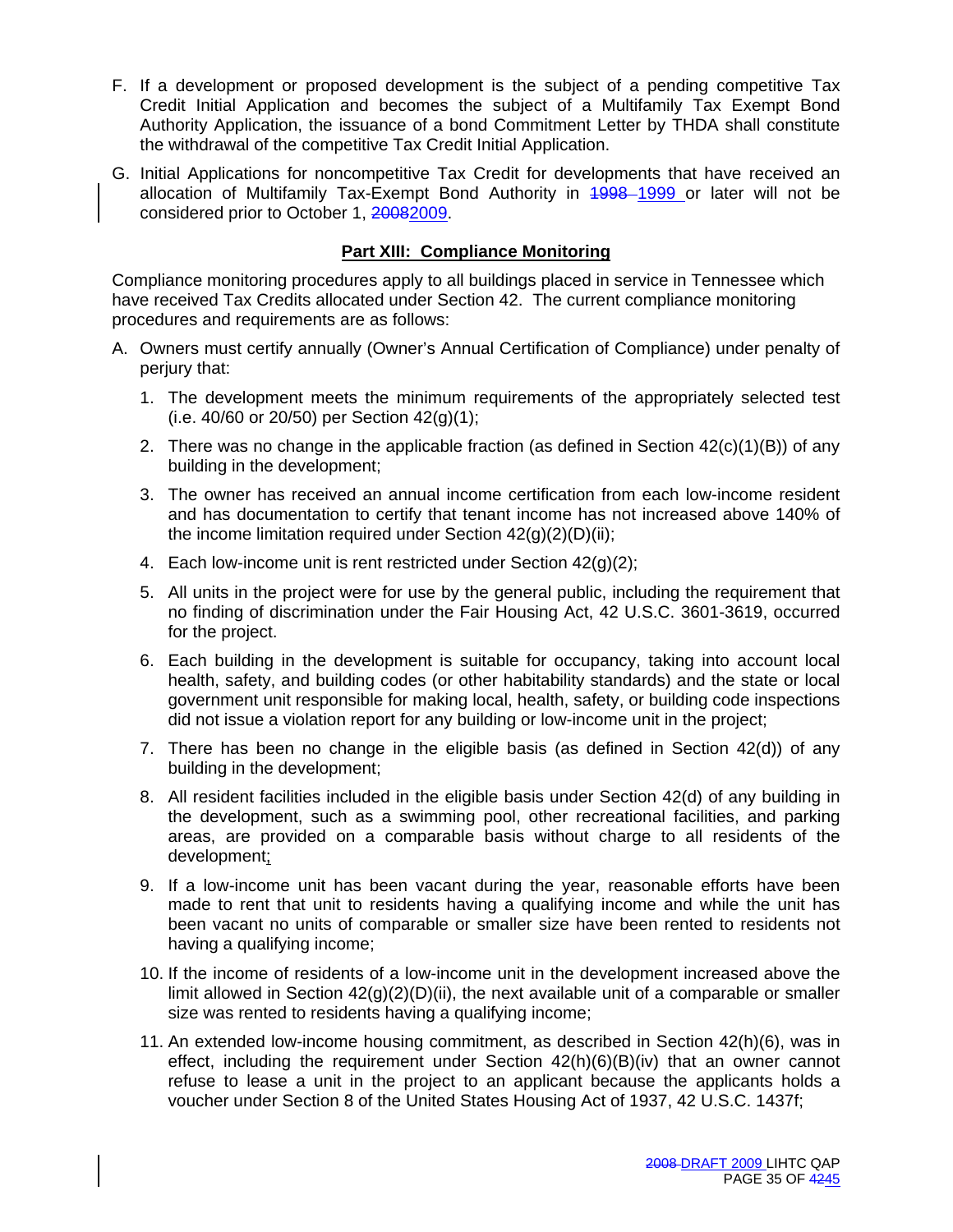- 12. All low-income units in the project were used on a non-transient basis (except for transitional housing for the homeless provided under Section 42 (i)(3)(B)(iii) or singleroom occupant units rented on a month-by-month basis under Section 42(i)(3)(B)(iv)).
- 13. If the owner received its credit allocation from the portion of the state ceiling set-aside for a project involving "qualified non-profit organizations" under Section 42(h)(5), that its non-profit entity materially participated in the on-going operation of the development within the meaning of Section 469(h);
- 14. If the building is financed by USDA/RD (formerly FmHA) under the Section 515 program, the owner certifies that the building complies with the requirements for USDA/RD assistance.
- B. THDA will conduct yearly on-site inspections of no less than 33% of developments receiving Tax Credits. We will review at least 20% of the prior year's tenant files for adherence to Section 42 occupancy and rent restrictions. We will conduct physical inspections of 20% of the units at every development to evaluate the suitability of the development for occupancy, taking into account local, health, safety, and building codes (or other habitability standards).
- C. As a part of the site inspection, a review will be conducted of the owner's marketing efforts to attract special needs populations and Section 8 applicants as outlined in the extended low-income housing commitment.
- D. Developments which may be, but are not required to be, exempt from annual on-site file reviews and physical inspections are those developments financed by the USDA/RD Section 515 loan program.
- E. THDA will charge fees to cover the administrative expenses of monitoring compliance and other expenses incurred in carrying out its duties as the Housing Credit Agency including but not limited to reasonable fees for legal and professional services.
- F. Owners will be allowed a 90-day correction period to provide missing documentation or to correct noncompliance. This correction period begins the earlier of the date notification specifying the missing documentation or the noncompliance is mailed, or the date of the inspection at which the missing documentation or the noncompliance is noted. An extension of up to 90 days may be requested in writing and may be granted by THDA if it is determined that there are extreme circumstances beyond the control of the owner.
- G. THDA will notify the Internal Revenue Service of an owner's noncompliance or failure to certify compliance no later than 45 days after the end of the time allowed for correction, whether or not the noncompliance or failure to certify compliance is corrected. THDA will notify the Internal Revenue Service by filing form 8823 Low-Income Housing Credit Agencies Report of Noncompliance.
- H. THDA has the right to inspect any low-income development during the compliance period including but not limited to on-site inspections and review of all records relating to compliance with Section 42 requirements. THDA may require copies of the tenant certifications and supporting documentation to be forwarded to THDA.
- I. Awareness of Section 42 provisions and compliance with requirements of Section 42 are the responsibility of the owner of the building for which the Tax Credits are allocated. THDA's monitoring of compliance with Section 42 does not make THDA or the State of Tennessee liable for an owner's noncompliance.
- J. THDA shall be entitled to amend the compliance monitoring provisions of this QAP and its Tax Credit Program as required by applicable federal statutes or regulations as amended, from time-to-time. Such amendment is expressly permitted by this QAP, and the making of such amendment will not require further public hearings. THDA, in accordance with Section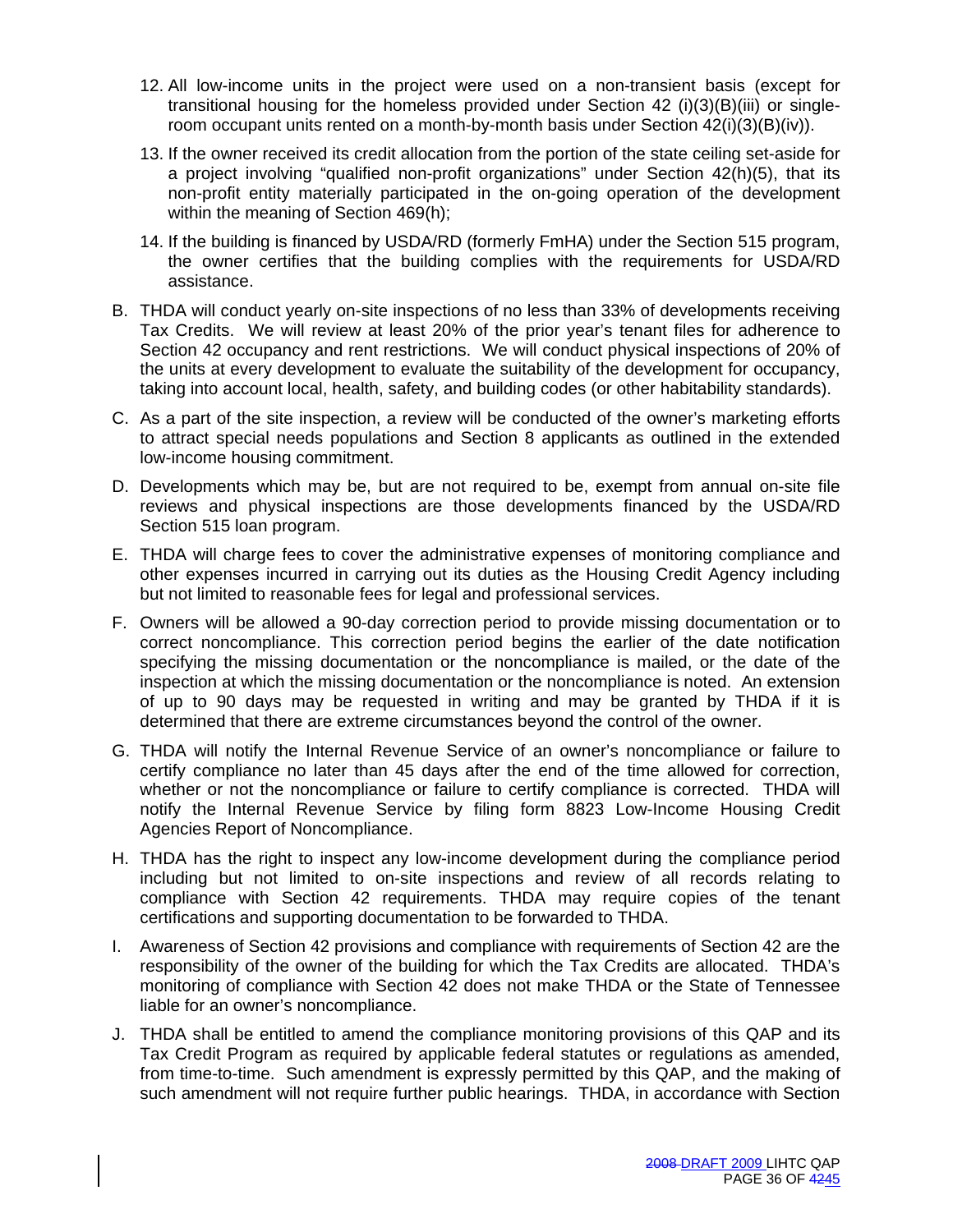42, may impose additional requirements at its discretion in order to fulfill the objectives of its housing initiatives.

- K. Owners or their representatives are required toshall attend Owner's compliance training sessions provided by THDA within the 12 months prior to the submission of the Final Application for a development. To meet this requirement, an Aattendee must be listed on **Attachment 4: Development Owner** or be an employee of the development ownerin order to satisfy this requirement. Development owners shall provide notice to THDA at least [INSERT NUMBER OF DAYS HERE] days prior to the date of the Owner's compliance training session identifying the proposed attendee. Failure to provide such notice shall cause any attendee to not meet this requirement. THDA reserves the right to disallow any proposed attendee. THDA may, under extraordinary circumstances, extend the deadline, but will not issue the final allocating document (IRS form 8609) until such training has been completed.
- L. Owners or their management staff shall attend Manager's compliance training sessions provided by THDA after the final allocation and during the compliance period if it is determined that noncompliance exists which could be corrected by a better understanding of the requirements.
- M. Owners shall maintain tenant records within Tennessee.
- N. Owners shall submit annual compliance monitoring reports via THDA's internet reporting application.
- O. Owners shall submit, not less than annually, information concerning the race, ethnicity, family composition, age, income, use of rental assistance under section 8(o) of the United States Housing Act of 1937 or other similar assistance, disability status, and monthly rental payments of households residing in the development in a form and with substance as THDA may require.

# **Part XIV: Amendments/Modifications/Deadlines**

# **A. QAP Amendments**

THDA may amend any part of this QAP following public notice and approval by the THDA Board of Directors.

# **B. Modifications**

- 1. Eligibility for Tax Credits and reservations of Tax Credits are based solely on the information contained in the Initial Application, including without limitation, elections made or points claimed in the Initial Application.
- 2. Modifications to an Initial Application will not be considered or approved after the Initial Application Deadline but before the issuance and acceptance of a Reservation Notice, except for changes or modifications identified by THDA during the Initial Application Cure Period and Review Process, which changes or modifications may be made only in accordance with the requirements of Part VIII-B.
- 3. Subject to Part XIV-B-2 above, THDA will consider other changes or amendments, including, without limitation, site changes, ownership changes, developer changes or other changes, only after a Reservation Notice has been issued by THDA and executed by the proper party as identified in the Initial Application and only after the Initial Application Cure Period and Review Process is complete. In addition, THDA will not consider proposed changes or modifications unless all requirements contained in the Reservation Notice, including the payment of the Reservation Fee, are met to THDA's sole satisfaction and a Modification Fee as specified in Part XV-C is received by THDA.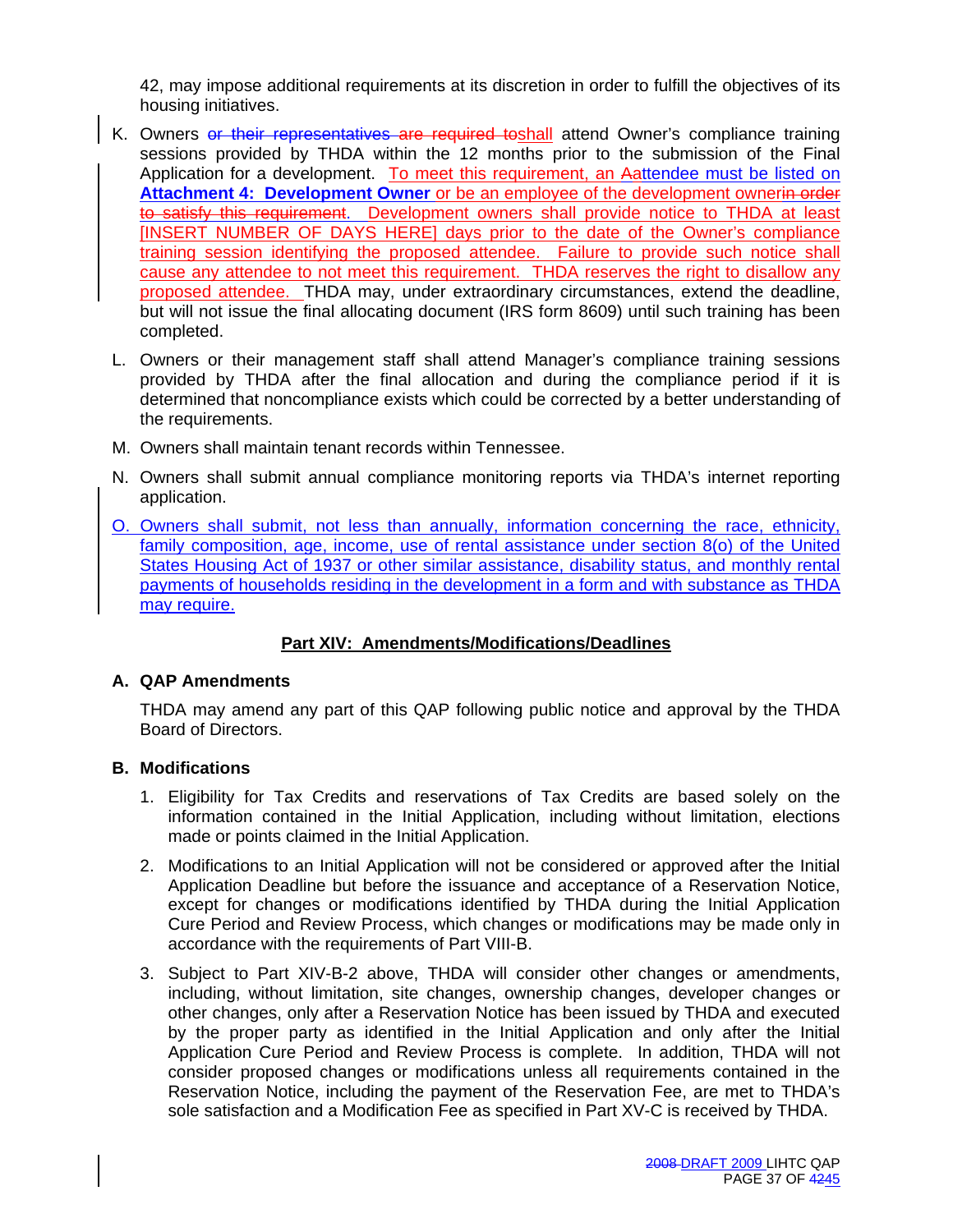- 4. Once a Carryover Allocation Agreement is issued by THDA, no further changes or modifications, including, without limitation, site changes, ownership changes, developer changes or other changes that would affect eligibility or scoring of the Initial Application are permitted until after all units in the development as proposed in the Initial Application are placed in service.
- 5. Modifications permitted under this Part XIV-B may be made only with the express written approval of THDA, which approval may be granted or withheld at THDA's sole discretion.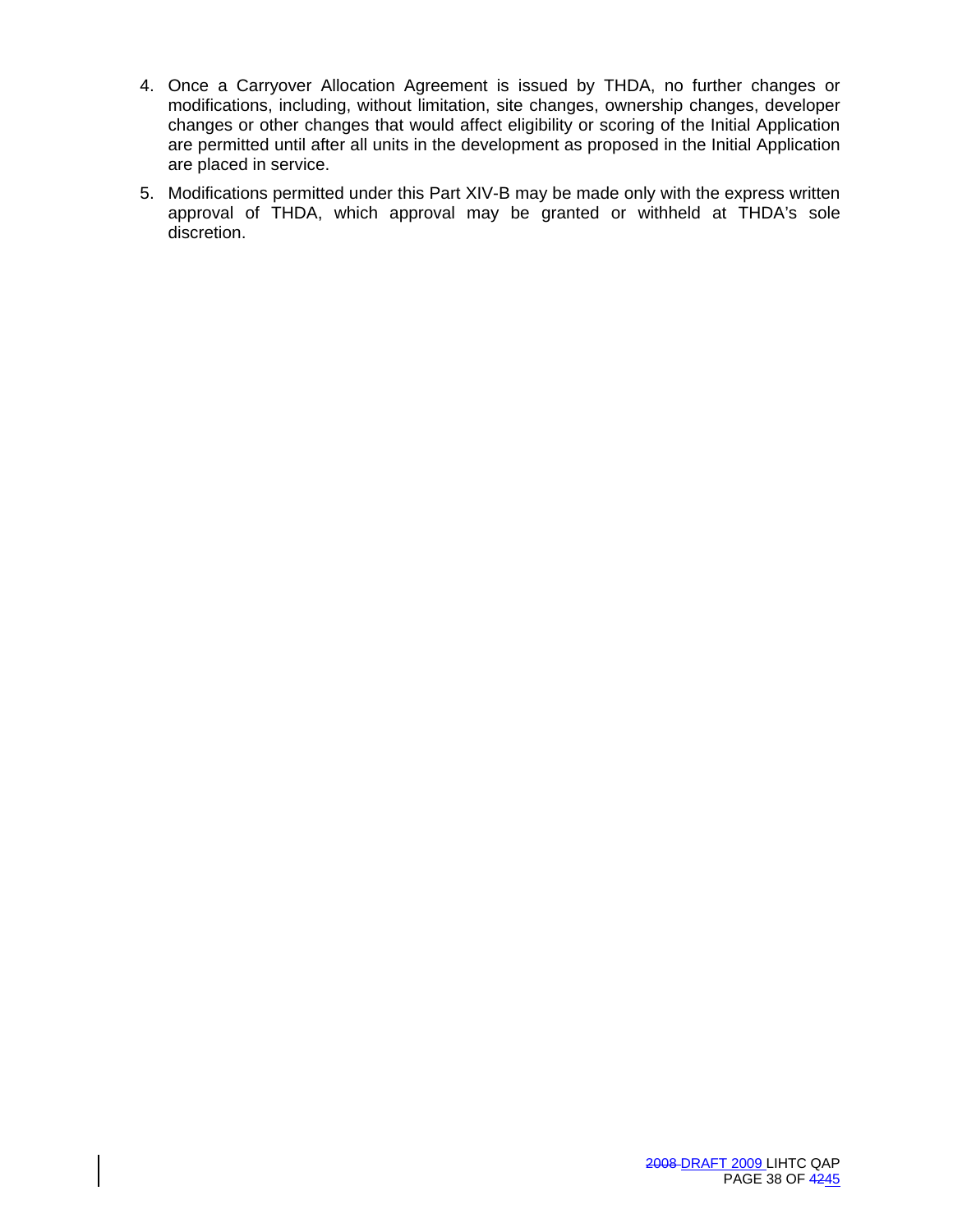# **C. Deadlines/Extension of Deadlines**

- 1. No extensions or changes to timetables stated in this QAP, in any Reservation Notice, in any Carryover Allocation, in any Placed in Service documentation, or in any other documentation distributed or sent by THDA may be made without the express written approval of THDA, which approval may be granted or withheld at THDA's sole discretion.
- 2. Due to the competitive nature of the Tax Credit reservation and allocation process, time is of the essence of this QAP.
- 3. Deadlines established in Section 42 cannot be waived or extended**.**
- 4. **Tax Credits will be recaptured if there is a failure to meet requirements by established deadlines.**
- 5. No person or entity shall be entitled to rely on any waiver or extension previously granted for the purpose of obtaining subsequent waivers or extensions.
- 6. Process for Requesting Extension of a Deadline

 An extension of deadlines established in the Reservation Notice, the Carryover Allocation Agreement, or in any other THDA documentation may be requested, **in writing,** in a form and with substance satisfactory to THDA in its sole discretion. Any such deadline extension request shall be submitted to the Executive Director of THDA on or before the deadline for which an extension is requested, together with a fee in an amount as specified in Part XV-G. Deadline extension requests will not be considered if they are not received by THDA on or before on or before the deadline for which an extension is requested or if the appropriate fee is not included with such a request. In the sole discretion of the Executive Director, such requests may be granted if the applicant documents good cause for the request and demonstrates that new deadlines can be met, provided, however, requests for extension of the deadline to accept a Reservation Notice shall also be subject to Part XIV-C-7. Deadlines established in Section 42 cannot be waived or extended.

7. THDA may, in its sole discretion, grant a single extension of no more than ten (10) business days to the deadline to accept a Reservation Notice. No other extensions may be granted. The requirements of this Part XIV-C shall apply to an extension request and no such extension will be approved unless the Reservation Notice has been accepted and the reservation fee has been paid on or before the original deadline.

# **Part XV: PROGRAM FEES**

# **A. Application Fee**

| <b>Number Of Units</b> | <b>Application Fee</b> |
|------------------------|------------------------|
| $1 - 4$                | \$300                  |
| 5-50                   | \$1,200                |
| 51-100                 | \$1,700                |
| $101 +$                | \$30 per unit          |

The Application Fee must be submitted with the Initial Application, and is **not refundable**, except as provided in Part VII-A-5-c.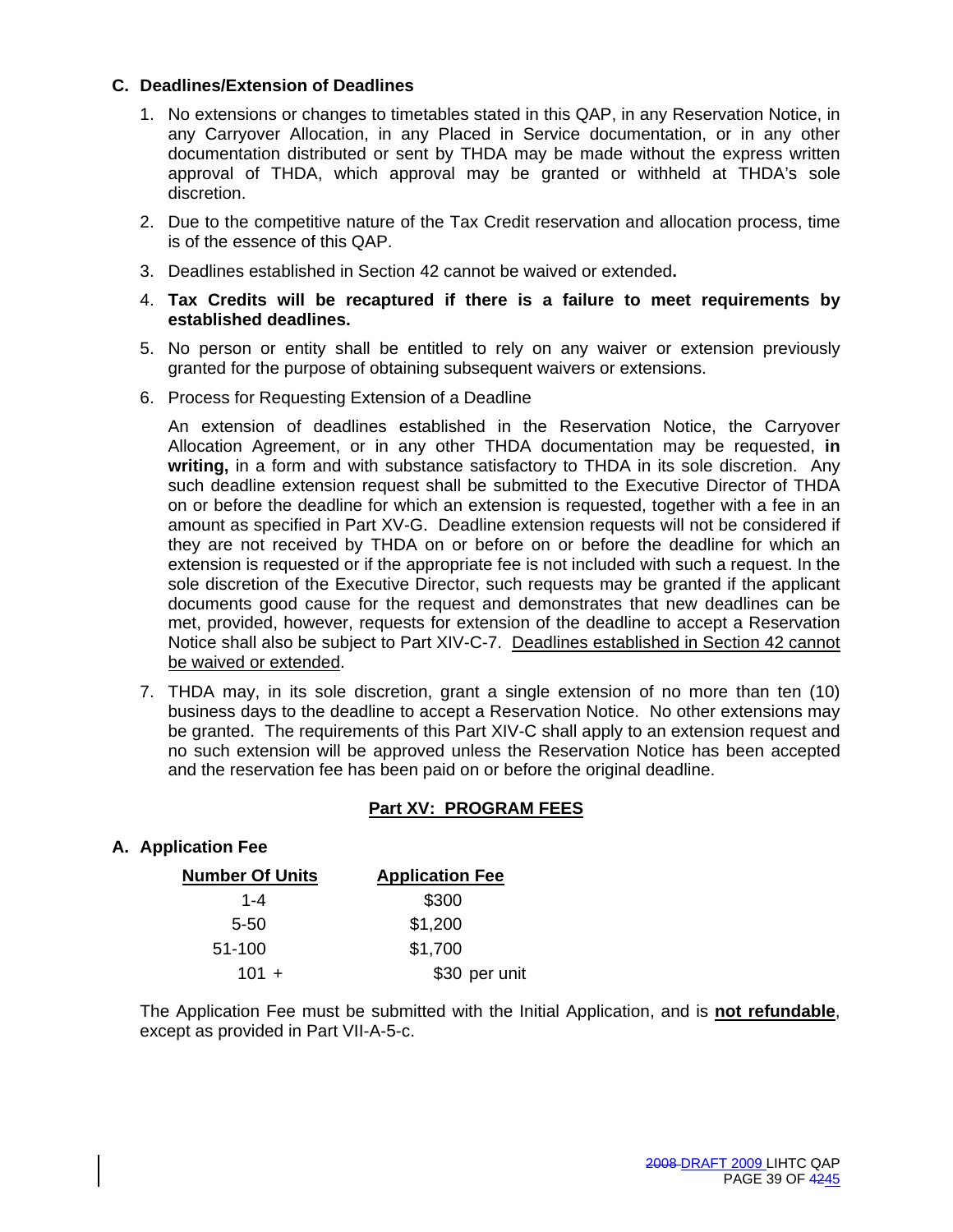# **B. Reservation Fee**

- 1. A Reservation Fee equal to 5.0% of the total annual Tax Credit amount approved by THDA is due by the date specified in the Reservation Notice.
- 2. **The Reservation Fee is not refundable** except as provided in Part IX-B-5.

# **C. Modification Fee**

- 1. A modification fee in an amount equal to the greater of \$500 or one half of one percent (0.5%) of the total amount of Tax Credits specified in the Reservation Notice must be received by THDA prior to any evaluation of proposed modifications or changes as specified in Part XIV-B.
- 2. Payment of this fee does not guarantee approval of proposed changes or modifications..
- 3. Only proposed changes or modifications that meet the requirements of Part XIV-B, as determined by THDA in its sole discretion, may be approved.
- 4. Subsidy Layering Review required or requested after submission of the Initial Application will be deemed a modification under this Part XV-C and under Part XIV-B.

# **D. Fee to Amend IRS Form(s) 8609**

An amendment fee in an amount equal to \$50 per IRS Form(s) 8609 to be amended, with a minimum fee of \$250, must be received by THDA prior to the release of the Owner's copies of amended IRS Form(s) 8609, if amended IRS Form(s) 8609 are requested by the Owner and THDA, in its sole discretion, determines that the previously generated IRS Form(s) 8609 for the development were generated in accordance with information provided to THDA by the Owner.

# **E. Monitoring Fee**

- 1. When the development is placed in service, a compliance Monitoring Fee is due to THDA, payable in the form of a certified check (this fee also applies to USDA/RD [formerly FmHA] developments). The Monitoring Fee must be delivered to THDA prior to the release of IRS form 8609 for the development. The Monitoring Fees for developments receiving Tax Credits according to this Plan are as follows: \$400 per unit
- 2. Owners seeking to correct non-compliance will be charged additional fees to cover additional costs which may be incurred by staff to correct the non-compliance issue.
	- a. Reinspection of a file: \$200
	- b. Reinspection of a property:
		- (i) Standard mileage rate in effect by the State of Tennessee at the time of the reinspection from Nashville to the property and back to Nashville;
		- (ii) applicable state allowed per-diem for one staff person;
		- (iii) Lodging expenses as allowed under State of Tennessee travel regulations; and
		- (iv) Any other expenses incurred by THDA relating to the property reinspection.
	- c. Fees will be due to THDA prior to issuance of reinspection findings.
- **3. At any time following the fifth year of monitoring for each development, THDA will evaluate the need for an additional Monitoring Fee. THDA may, at its sole discretion, charge a single additional Monitoring Fee not greater than the initial Monitoring Fee stated above. THDA will charge this additional Monitoring Fee only if the costs of monitoring for Tax Credit compliance, in the aggregate, appear**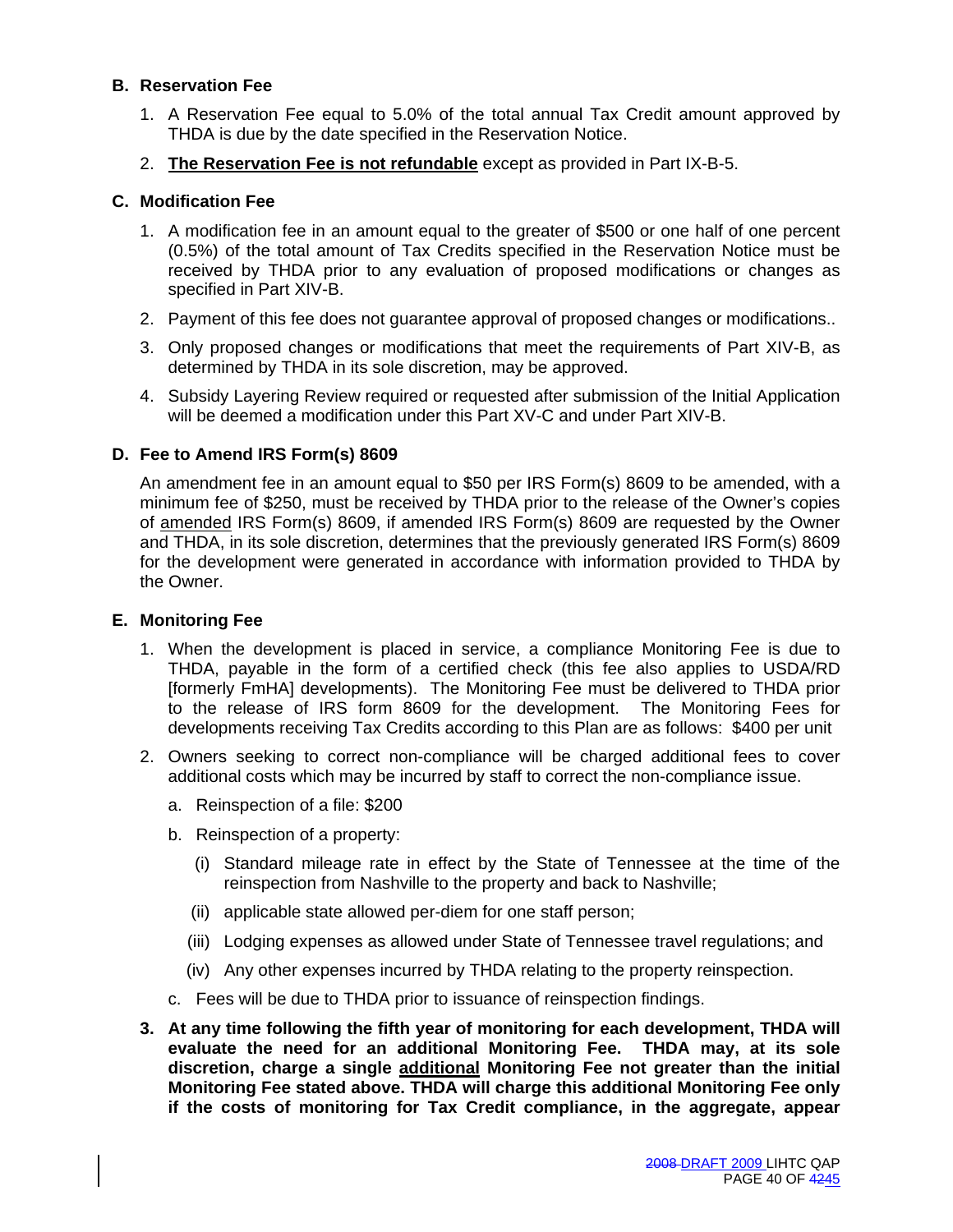**likely to exceed the aggregate amount of initial Monitoring Fees collected. A decision by THDA to charge any such additional fee shall not constitute an amendment to this Plan.** 

# **F. Late Fee for Failing to Submit Timely Compliance Certification Forms**

Owners failing to submit the required Owner's Annual Certification of Compliance forms and supporting documentation by the date required by THDA will be charged a late fee of \$100 per month, for each month, or portion of a month, until the Certification and supporting documentation is received and considered satisfactory by THDA, or until an IRS Form 8823 is filed with the Internal Revenue Service. This fee will be due upon submission of the forms required. Receipt of Certification without the applicable late fee will be considered incomplete.

#### **G. Deadline Extension Fee**

Deadlines established in this QAP, in a Reservation Notice, in a Carryover Allocation Agreement, or in other documentation from THDA may be extended only as specified in Part XIV-C. and only with the prior written approval of THDA, which approval may be withheld in THDA's sole discretion. A deadline extension request must be submitted in accordance with Part XIV-C-6. and must be accompanied by a fee in the amount of \$500.00 for each such request. This deadline extension fee applies to the deadlines established for the following items:

Acceptance of Reservation Notice deadline Carryover Application deadline Carryover 10% test certification Placed in Service Application deadline

Other deadlines established in THDA documentation

# **PART XVI: MISCELLANEOUS PROVISIONS**

#### **A. Cost Certifications, Market Studies, and Appraisals**

Cost certifications, market studies, and appraisals must be completed by independent and unrelated third parties with **no** interest in any application or development except for an agreement to be paid reasonable fees for preparing the cost certification, market study, physical needs assessment or appraisal. Persons or companies who serve or who have served as consultants or advisors to any parties identified in the Initial Application or related parties will not be considered to be independent. THDA will not accept cost certifications, market studies, physical needs assessments and appraisals prepared by parties THDA has determined, in its sole discretion, are not independent.

#### **B. Document Review**

1. THDA will review and evaluate only those materials submitted in compliance with the requirements of this QAP. THDA will not evaluate any materials submitted outside the deadlines established for submission of such materials and will assume no obligation to request additional information from applicants for any purpose. THDA may require additional information and /or documentation if THDA, in its sole discretion, determines that additional information and /or documentation is necessary for clarification and /or explanation. Review by THDA of documents submitted with Initial Applications or other documents submitted in connection with Tax Credits reserved or allocated under this QAP is for THDA's own purposes and is not for the purpose of advising, certifying, representing or warranting to others as to the feasibility or viability of any proposed development.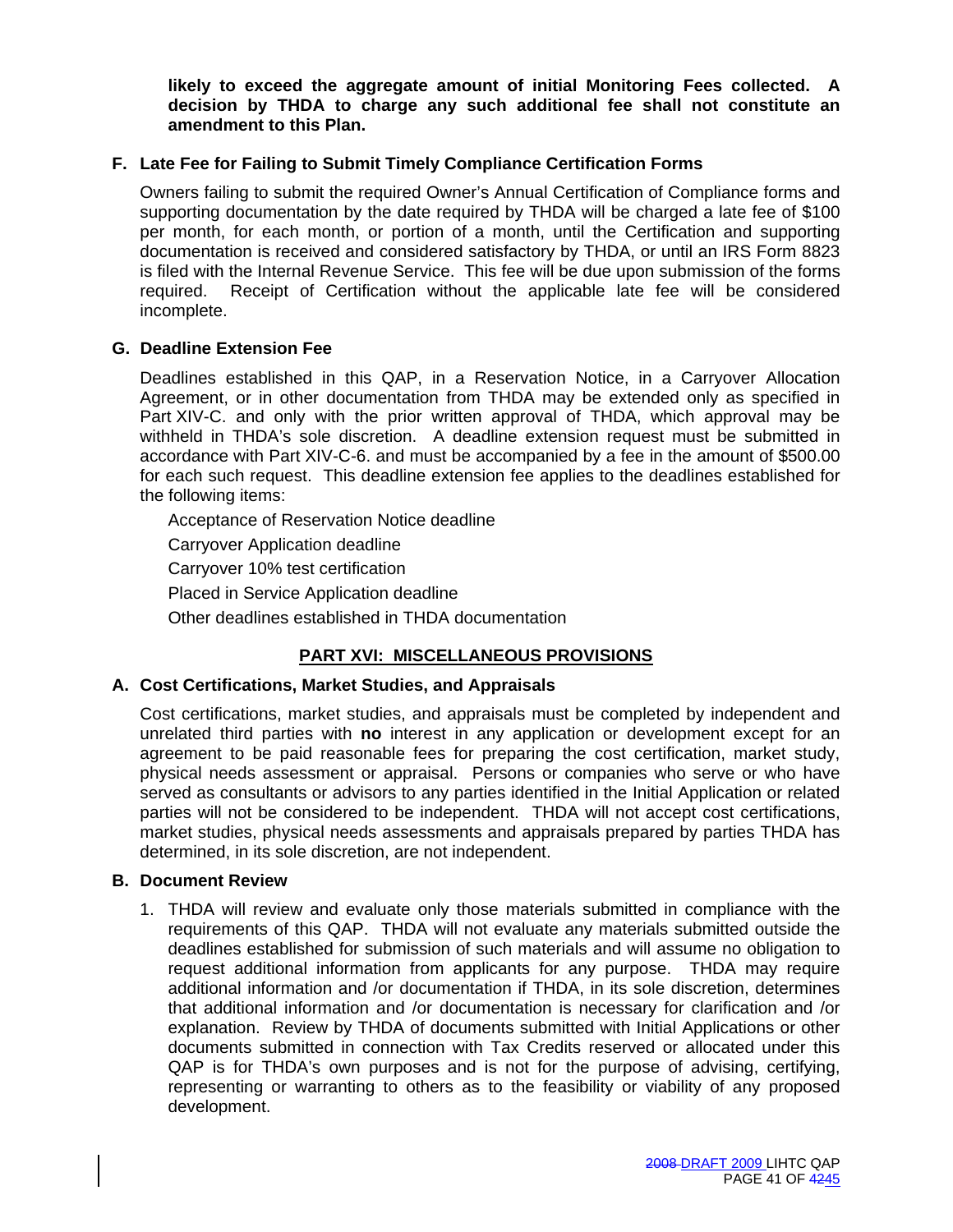2. THDA makes no representations or warranties to applicants, developers, owners or anyone else as to compliance with Section 42, Treasury regulations, or any other laws or regulations applying to Tax Credits or Tax Credit developments or as to the feasibility or viability of any proposed Tax Credit development.

# **C. No THDA Liability**

No member, officer, agent, or employee of THDA shall have any personal liability with respect to any matters arising out of, or in relation to, Tax Credits reserved or allocated under this QAP or the monitoring of properties which have received Tax Credits.

# **D. Enforcement**

In the event THDA seeks enforcement of the representation and warranties made by virtue of the submission of an Initial Application for Tax Credits or any other matter connected with any reservation, allocation or monitoring of Tax Credits, THDA shall be entitled to recover all damages, costs, expenses and fees, including without limitation, court costs, attorneys fees and staff time, from the applicant or any other party connected with Tax Credits reserved or allocated under this QAP.

# **E. False Statements**

- 1. Tennessee Code Annotated, Section 13-23-133, makes it a Class E felony for any person to knowingly make, utter, or publish a false statement of substance or aid or abet another person in making, uttering, or publishing a false statement of substance for the purpose of influencing THDA to allow participation in the Tax Credit Program. Any and all statements contained in any materials, including without limitation, an Initial Application and any other applications, documents, letters, opinions, or certifications, submitted to THDA in connection with Tax Credits reserved or allocated under this QAP or otherwise made by an applicant or other person connected in any way with Tax Credits reserved or allocated under this QAP are statements of substance made for the purpose of influencing THDA to allow participation in the Tax Credit Program.
- 2. By submitting any materials, including without limitation, an Initial Application and any other applications, documents, letters, opinions, or certifications, to THDA in an effort to obtain Tax Credits, the applicant and all parties connected with the development proposed in the Initial Application acknowledge and agree (1) they are entering into a contract with THDA; and (2) they intend for THDA to rely on and seek enforcement of these representations with respect to any reservation or allocation of Tax Credits by any and all means available, including specific performance of all such representations and warranties; and (3) they are knowingly making, uttering or publishing or aiding and abetting others in making, uttering or publishing statements of substance for the purpose of influencing THDA to allow participation in the Tax Credit program.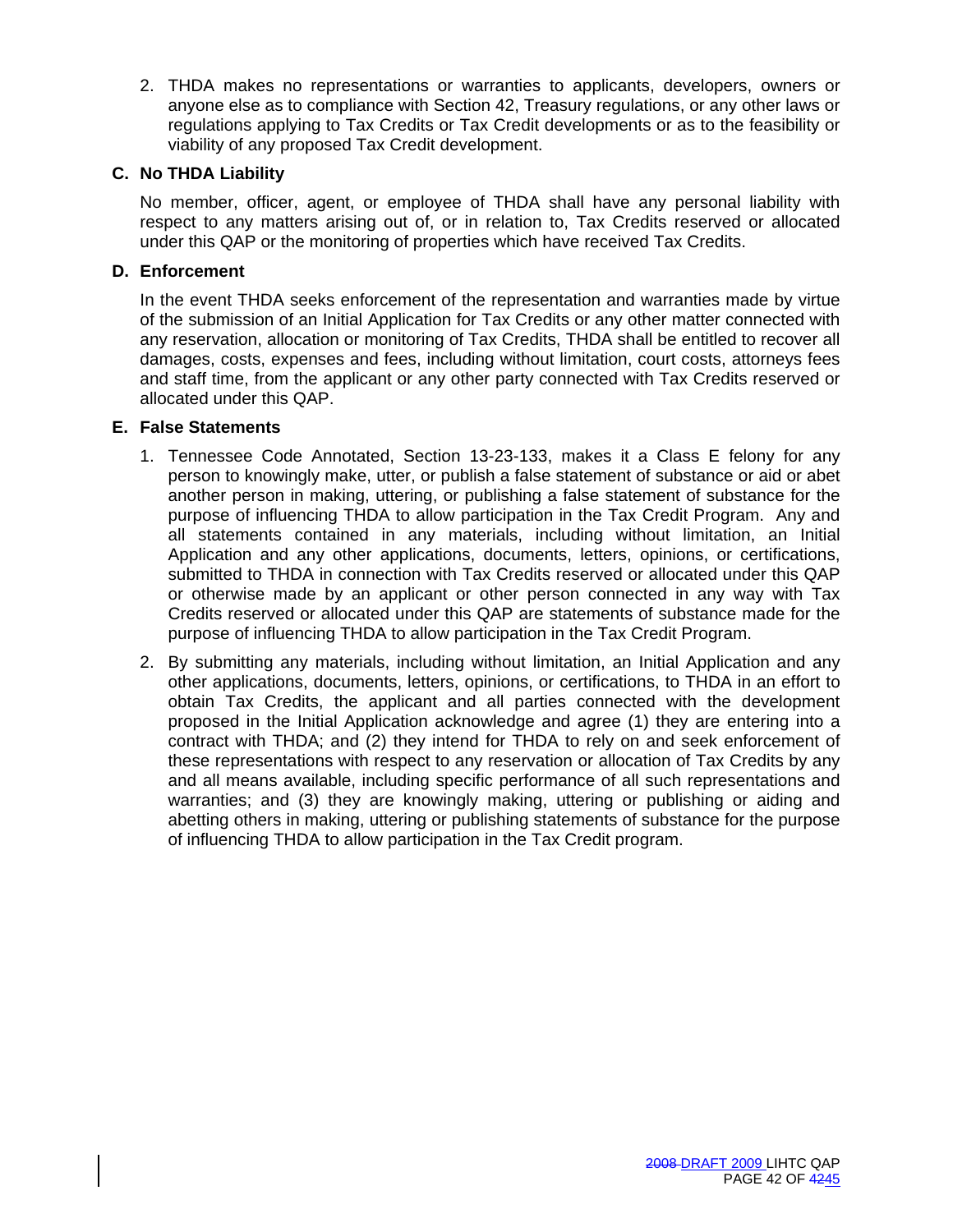# **Part XVII: Adoption and Approval by the Governor**

\_\_\_\_\_\_\_\_\_\_\_\_\_\_\_\_\_\_\_\_\_\_\_\_\_\_\_\_\_\_\_\_\_\_\_ \_\_\_\_\_\_\_\_\_\_\_\_\_\_\_\_\_\_\_\_

I, Phil Bredesen, the Governor of the State of Tennessee, do hereby signify my adoption and approval of this Qualified QAP for the distribution of Tax Credits in this State, in conformance with Section 42 of the Internal Revenue Code of 1986, as amended.

**Phil Bredesen, Governor Contract Contract Property**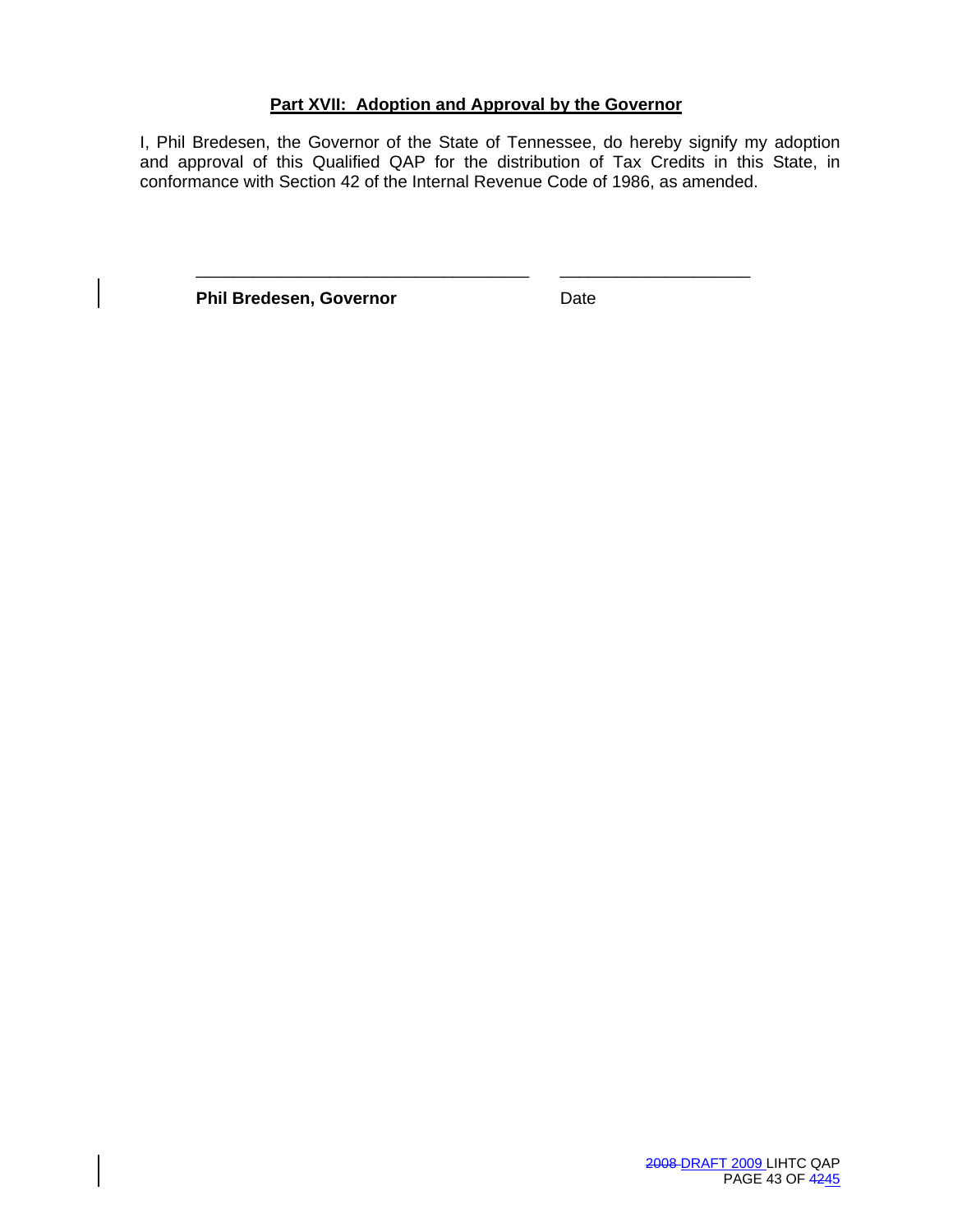# **Part XVIII: Extraordinary Relief in Response to Equity Market Conditions**

#### **A. Applicability**

- 1. This Part XVIII is intended to apply to certain developments that received an allocation of Tax Credits under the Low-Income Housing Tax Credit Qualified Allocation Plan for 2006 (the "2006 QAP" and, with respect to the development, the "qualified 2006 developments") and developments that received an allocation of Tax Credits under the Low-Income Housing Tax Credit Qualified Allocation Plan for 2007 (the "2007 QAP" and, with respect to the development, the "2007 developments"). The qualified 2006 developments and the 2007 developments are also referred to in this Part XVIII as the "qualified 2006 2006 developments and 2007 developments".
- 2. Qualified 2006 Developments are limited to those developments that satisfy all of the following criteria:
- a. receipt of a competitive allocation of Tax Credits under the 2006 QAP;
- b. receipt of an extension to the Placed In Service deadline under the provisions of Internal Revenue Service Revenue Procedure 2007-54 in conjunction with the Presidential declaration of a major disaster for the State of Tennessee (FEMA-1745-DR) dated February 7, 2008; and

c. construction financing closing had not yet occurred as of February 7, 2008.

3. 2007 developments are limited to those developments for which a current 2007 allocation is fully executed.

#### **B. Qualified 2006 Developments Requesting Extraordinary Relief**

- 1. Qualified 2006 developments may receive the same relief specified in Part XVIII-C-1 through Part XVIII-C-6 below.
- 2. Owners of qualified 2006 developments must submit, no later than 4:30 PM Central Daylight Time on Friday, May 30, 2008, written notice of modifications to the Initial Application that the owner wishes to make in light of the March 20, 2008 amendments to this QAP.
- a. This information must include, without limitation, all pages of the Initial Application and Attachments that will change as a result of the requested modifications. The pages of the Initial Application and Attachments should be completed to reflect the modifications being requested.
- 3. Modifications made pursuant to this Part XVIII-C are subject to, without limitation, the provisions and requirements of Part XIV and Part XV of this QAP.

#### **C. 2007 Developments Requesting Extraordinary Relief**

- 1. The 2007 QAP is hereby amended to incorporate the per unit tax credit limits in Part IV-D of this QAP to 2007 developments.
- 2. The 2007 QAP is hereby amended to replace the provisions of Part VII-B-5 of the 2007 QAP with the provisions of Part VII-B-5-a of this QAP.
- 3. The 2007 developments may be permitted, in THDA's sole discretion, to alter the number of total units in the development and retain the amount of tax credit reflected in the development's 2007 allocation.
- 4. The 2007 developments receiving extraordinary relief pursuant to the provisions of this Part XVIII-B will not be permitted to receive an amount of tax credit above what is reflected in the development's 2007 allocation.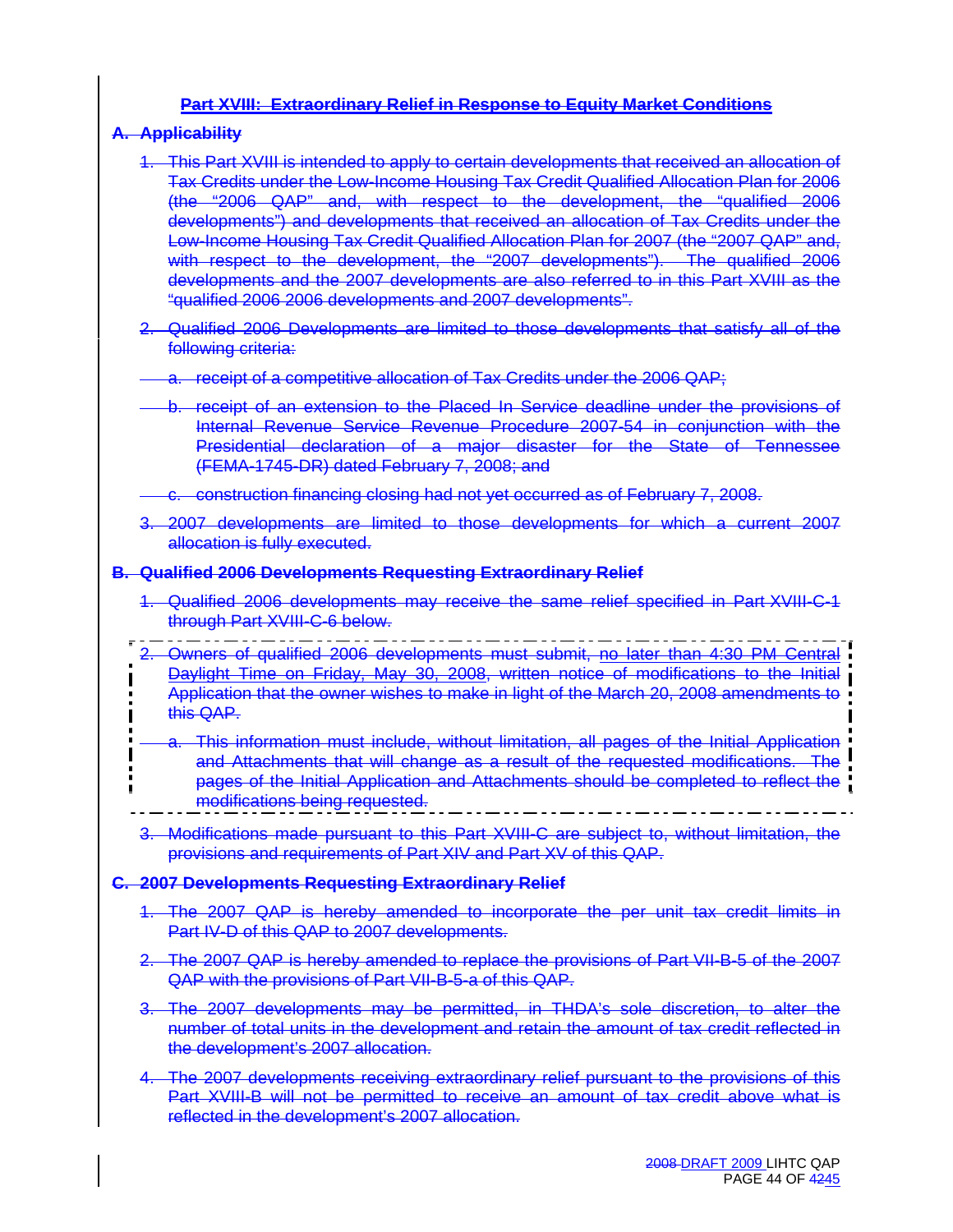- 5. Owners of 2007 developments must submit, no later than 4:30 PM Central Daylight Time on Friday, May 30, 2008, written notice of modifications to the Initial Application that the owner/developer/applicant wishes to make in light of the March 20, 2008 amendments to this QAP.
	- a. This information must include, without limitation, all pages of the initial Application and Attachments that will change as a result of the requested modifications. The pages of the Initial Application and Attachments should be completed to reflect the modifications being requested.
- 6. Modifications made pursuant to this Part XVIII-C are subject to, without limitation, the provisions and requirements of Part XIV and Part XV of this QAP.
- 7. 2007 developments that formally return their allocation of 2007 Tax Credits to THDA on or before June 1, 2008 will not be subject to point penalty for untimely return of Tax Credits under the Low-Income Housing Tax Credit Qualified Allocation Plan for 2009, if applicable.